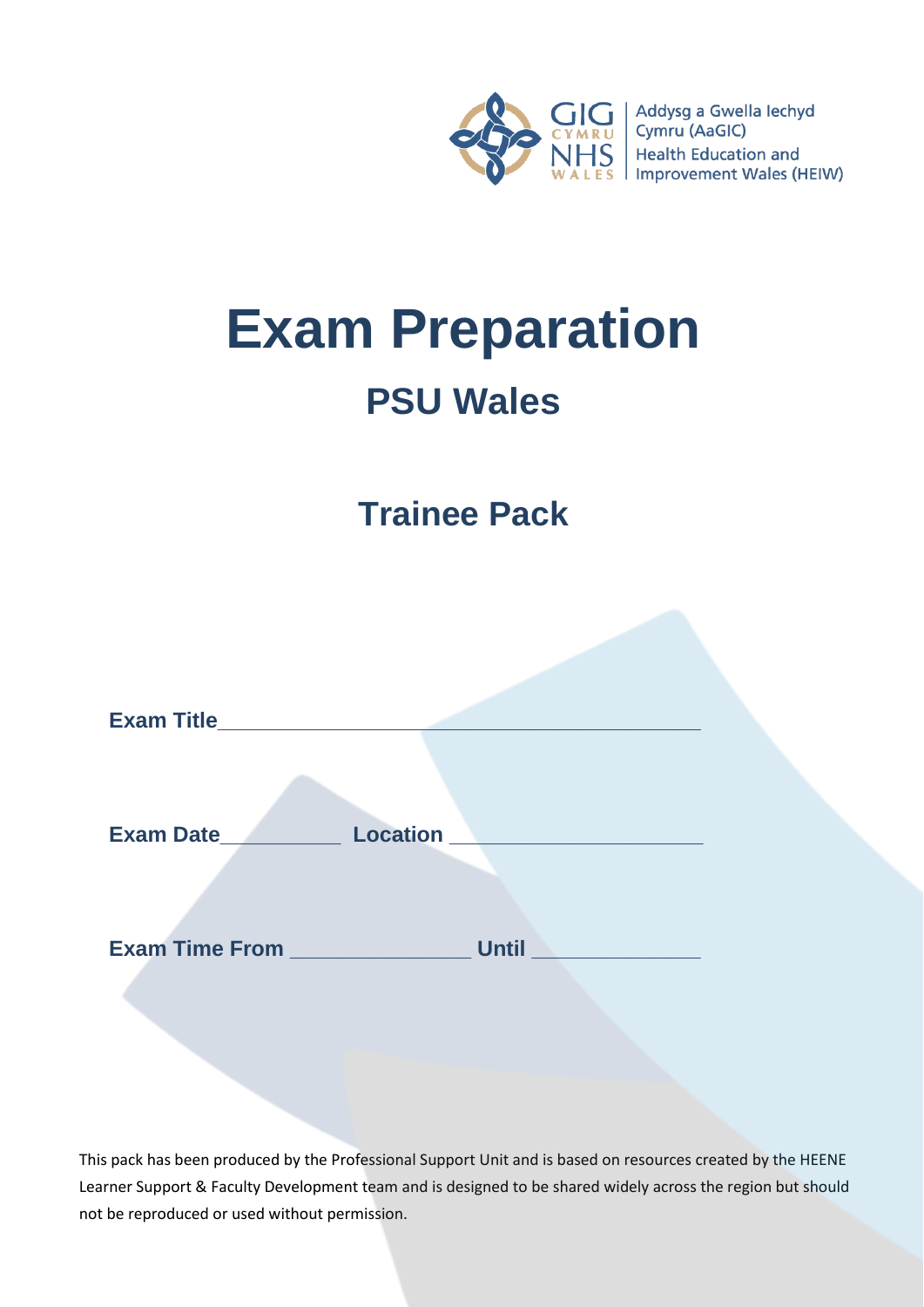# *Contents*

| <b>Introduction</b>                             | Page<br>3      |                                            | Page      |
|-------------------------------------------------|----------------|--------------------------------------------|-----------|
| Step 1: Reflect upon your approach              | $4 - 6$        | Step 6: Accelerate your learning           | $28 - 36$ |
| Activity 1: which issues resonate with you?     | 5              | Shallow learning versus deep learning      | 28        |
| Take time to reflect                            | 5              | Levels of learning and revision strategies | 29        |
| Activity 2: self-reflection                     | 6              | <b>Revision strategies</b>                 | $30 - 33$ |
|                                                 |                | Test your knowledge and test it again      | $33 - 35$ |
| <b>Step 2: Organise yourself</b>                | $7 - 9$        | <b>Bite-size chunks</b>                    | 36        |
| Book a realistic exam date                      | $\overline{7}$ | 'Just do it'                               | 36        |
| Apply for adjustments                           | $\overline{7}$ |                                            |           |
| Choose the right environment                    | $8 - 9$        | <b>Step 7: Manage exam anxiety</b>         | $37 - 41$ |
|                                                 |                | What's going on?                           | 37        |
| <b>Step 3: Review College guidance</b>          | $10 - 13$      | What can I do about it?                    | 38        |
| Understand the exam structure                   | $10 - 12$      | Self-soothing strategies                   | $39 - 40$ |
| Activity 3: check the guidance for your exam 13 |                | A trainee's perspective                    | 41        |
| Step 4: Create a realistic study plan           | $14 - 22$      | <b>Step 8: Final preparation</b>           | $42 - 45$ |
| Estimate your revision needs                    | 14             | Two weeks before                           | 42        |
| Activity 4: estimate your revision needs log    | 15             | One week before                            | 42        |
| Evaluate work and homelife commitments          | $16 - 17$      | The evening before                         | 43        |
| Identify time-savers                            | 18             | Exam day                                   | 43        |
| Find little moments for study                   | 18             | Post exam                                  | 43        |
| Calculate available revision time               | 19             | What if it didn't go your way?             | $44 - 45$ |
| Activity 5: Study plan preparation              | 20             |                                            |           |
| Study plan / wall planner example               | 21             | <b>References</b>                          | 46        |
| Revision log template                           | 22             | <b>Specific Guidance</b>                   |           |
|                                                 |                | <b>GP Trainees</b>                         | 47        |
| <b>Step 5: Actively generate support</b>        | $23 - 27$      |                                            |           |
| <b>Emotional support</b>                        | 23             |                                            |           |
| Practical support                               | 23             |                                            |           |
| Learning support                                | 24             |                                            |           |
| Study groups                                    | 25             |                                            |           |
| Self-care support                               | 26             |                                            |           |
| Activity 6: support - who can help and how? 27  |                |                                            |           |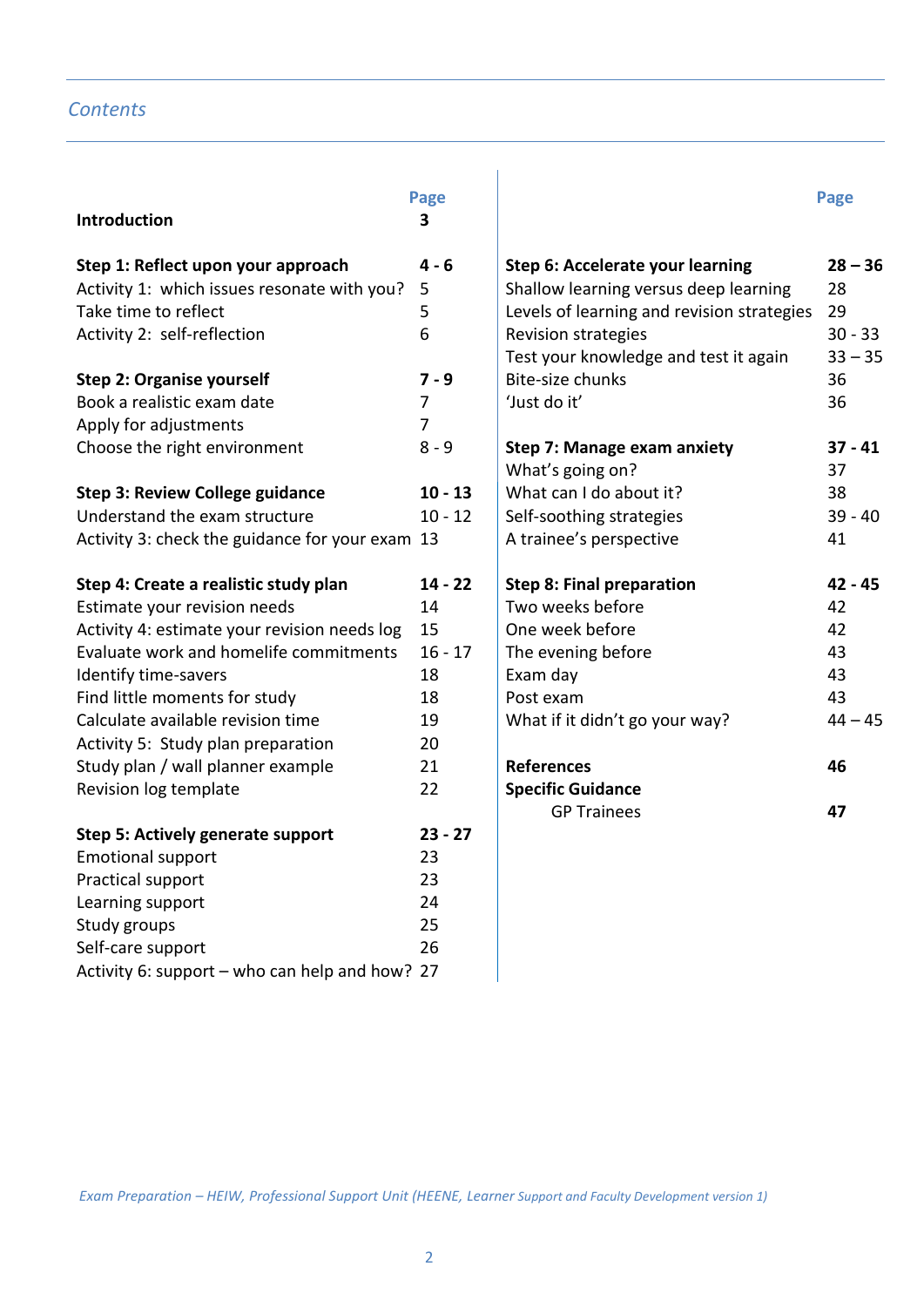# *Introduction*

Exams, during Doctors' training, seem to be never-ending. With the pressures of family life, working life, and the e-portfolio (to name but a few) it can be difficult to see how it's possible to fit any revision in at all.

Or perhaps despite your best efforts, you haven't quite yet reached the pass mark. Well, medical competency does not always reflect itself in exam pass marks. Many of Wales' most successful doctors, consultants and medical leaders failed an exam at some point during their training. Passing exams is an essential aspect of your training and failed attempts can affect your confidence, your stress level and your wallet.

Therefore, this pack has been designed to help you with everything from exam preparation, revision methods and managing exam day nerves. It offers generic advice, tips, strategies, templates and short activities enabling you to select areas which will help you succeed. It's sometimes common sense and sometimes just a nudge to think differently. We want you to be the best doctor you can be, and in the specialty you want to work in. Sometimes though, things do not work out, and the most important thing to remember is that's ok too. Life is full of opportunities, some that we plan and some that are thrusted on us!

We hope you find new ways of thinking about revision and discover (or re-discover) approaches that accelerate your learning and help you pass your exam/s.

We recommend you seek guidance from your College website for specific advice on specialty exams.

#### **Your Passport to a Pass**

In following the 8 Steps we hope to help you proactively put actions in place that enable you to clearly understand what the examiners expect and select approaches that get you a pass. And remember, that's all you need – a pass.

# **Objective = Achieve a 'Pass'**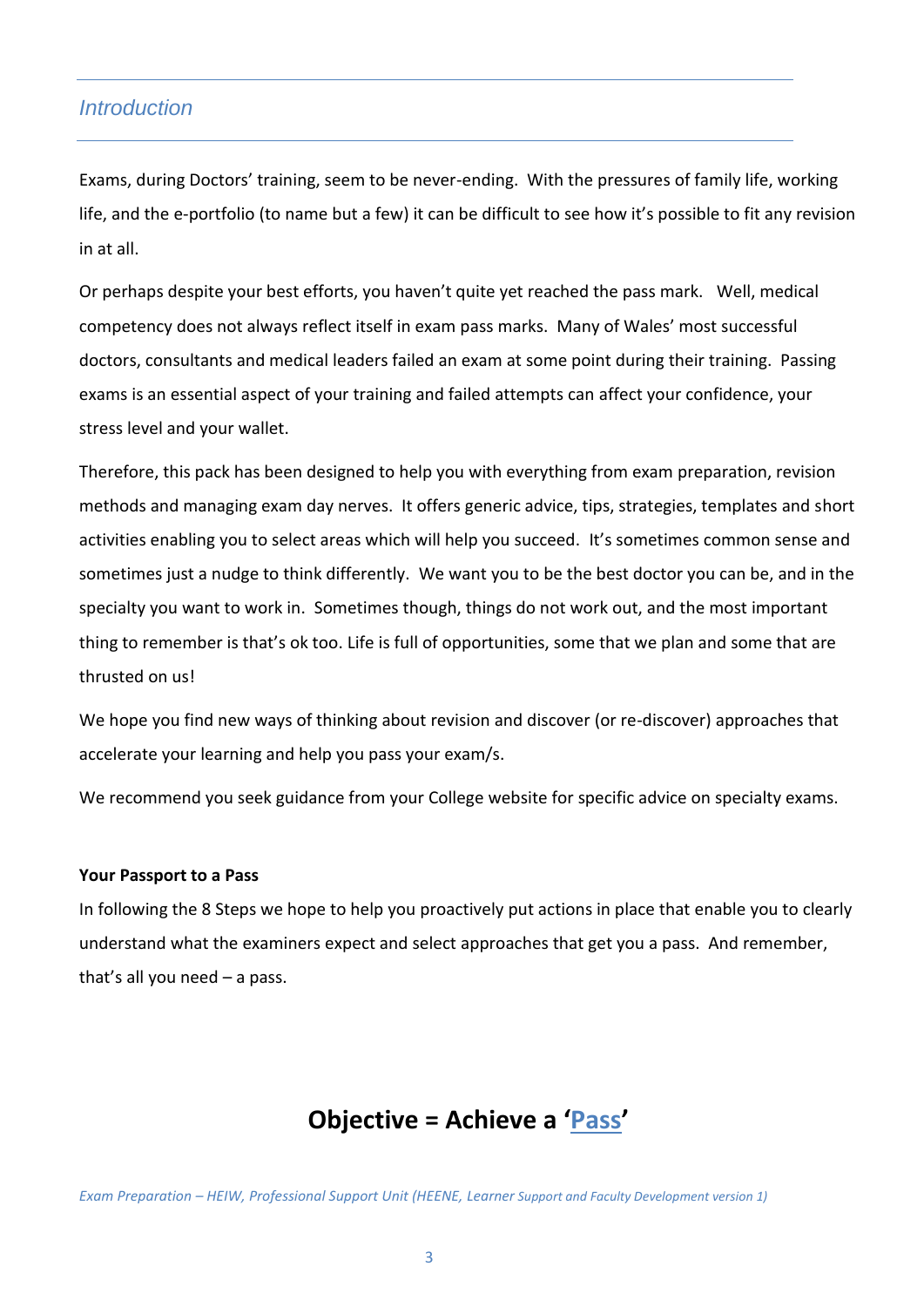# *Step 1: Reflect upon your approach*



If you have previously failed an exam, spend some time working out the reasons why and consider factors that affected the outcome. Perhaps the reasons were multi-factorial but whatever they were, acknowledge them before you start so you can develop a more suitable approach this time around.

Some common reported factors for failing exams include…

- entering an exam when you are relatively new to the NHS and UK exam structure
- lack of research on the college's exam guidance
- lack of familiarity with the exam structure, type of questions, marking criteria etc.
- lack of a study plan and revising in an ad-hoc way
- trying to revise in the way you did when you were a full-time student (where work commitments and family life were not an issue to studying)
- relying on the same old notes, from the same old books
- revising solo without seeking support of study friends or groups, peers and colleagues
- cramming revision in to too short a timeframe
- using memory as the only means of learning
- using revision techniques that don't suit your learning style
- insufficient revision on topics where there was known knowledge gaps or the topic was perceived as dull or difficult
- investing too long on topic details that were not required
- insufficient testing of knowledge and comprehension
- insufficient practice of skills and/or behaviours
- revising in an unsuitable environment



**John Dewey**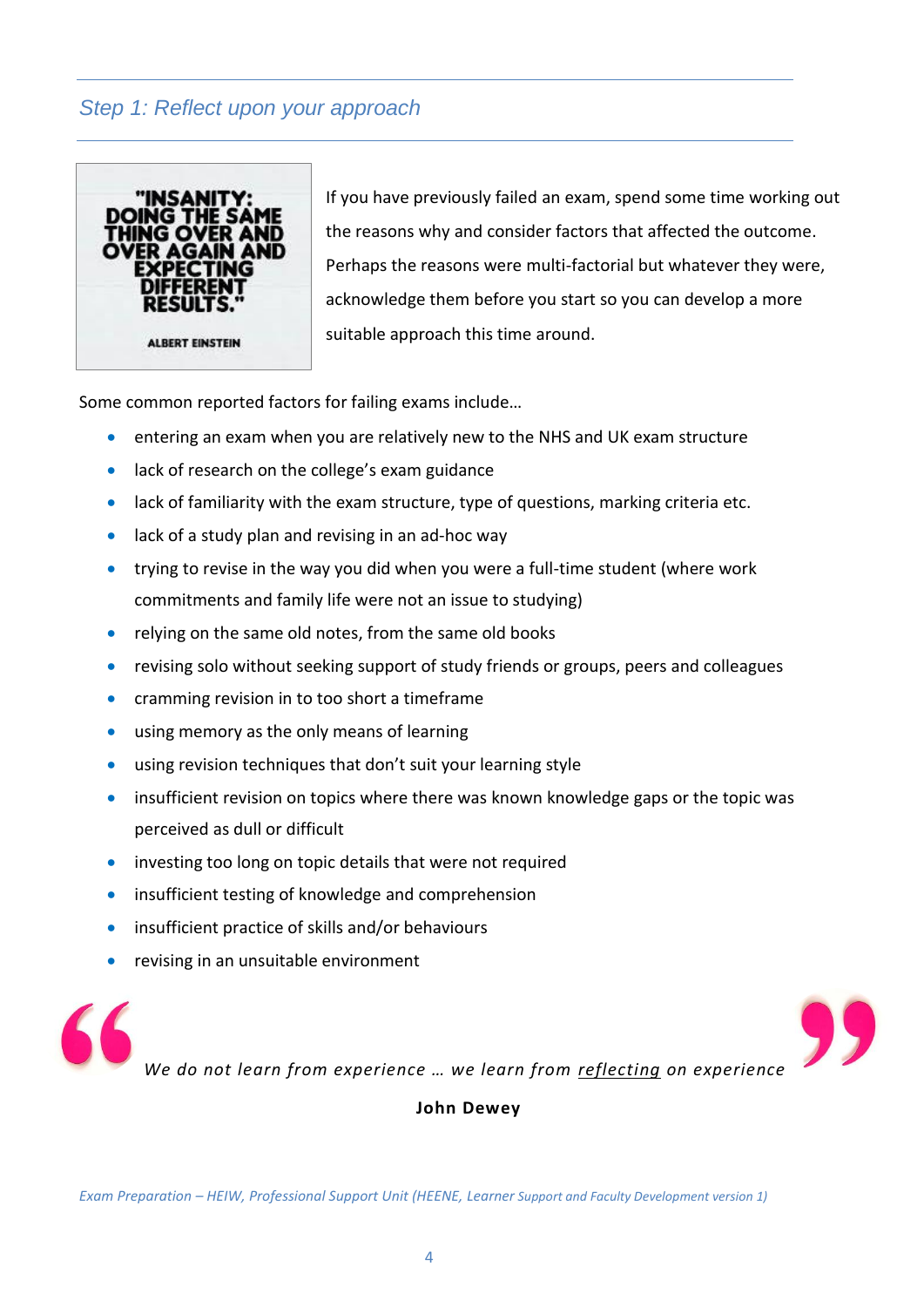# *Step 1: Reflect upon your approach*

**Activity 1: Which issues resonate with you?**

## **Take time to reflect**

Take time out to reflect. Understanding yourself, how you learn and what helps and hinders your revision is a key component to making sure you create the right study plan. Answering the questions below can help you to unearth revision issues or identify areas that require a fresh approach. So, stop and take-stock. By doing so, you could develop a more efficient plan which reflects your development needs, learning style and suits your current circumstances.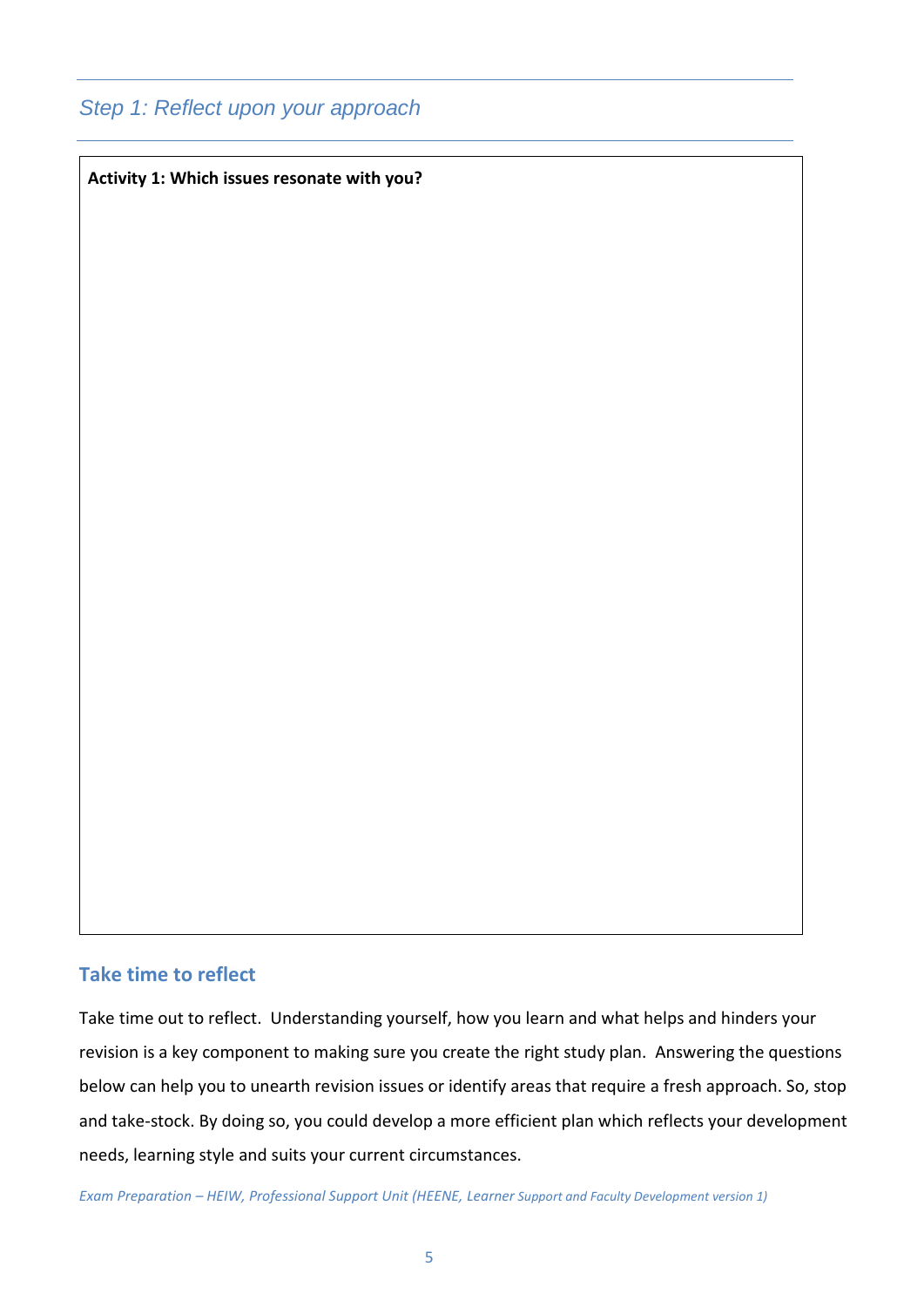# *Step 1: Reflect upon your approach*

## **Activity 2: Self reflection**

- 1. When you have previously struggled with exams, what sort of areas posed the most difficulties?
- 2. Are your revision strategies realistic and what you would expect for the exam?
- 3. Are you using past papers and focussing on specific areas of development?
- 4. Are you linked in with other trainees sitting the exam or have you joined study groups?
- 5. Have you got advice from other trainees in similar circumstances who have successfully passed the exam?
- 6. Is your knowledge level in the work place at the expected level or do you have knowledge or skills gaps? If so, do you have a targeted action plan?
- 7. Do you feel you get over stressed during the exam to an extent that impacts on your memory?
- 8. Are you reviewing results from previous exams with an experienced supervisor to draw out areas of success versus areas that require focus?
- 9. Have you started revising for your next exam sitting from afresh or are you repeatedly using the same notes and past papers?
- 10. What do you feel the main issue is?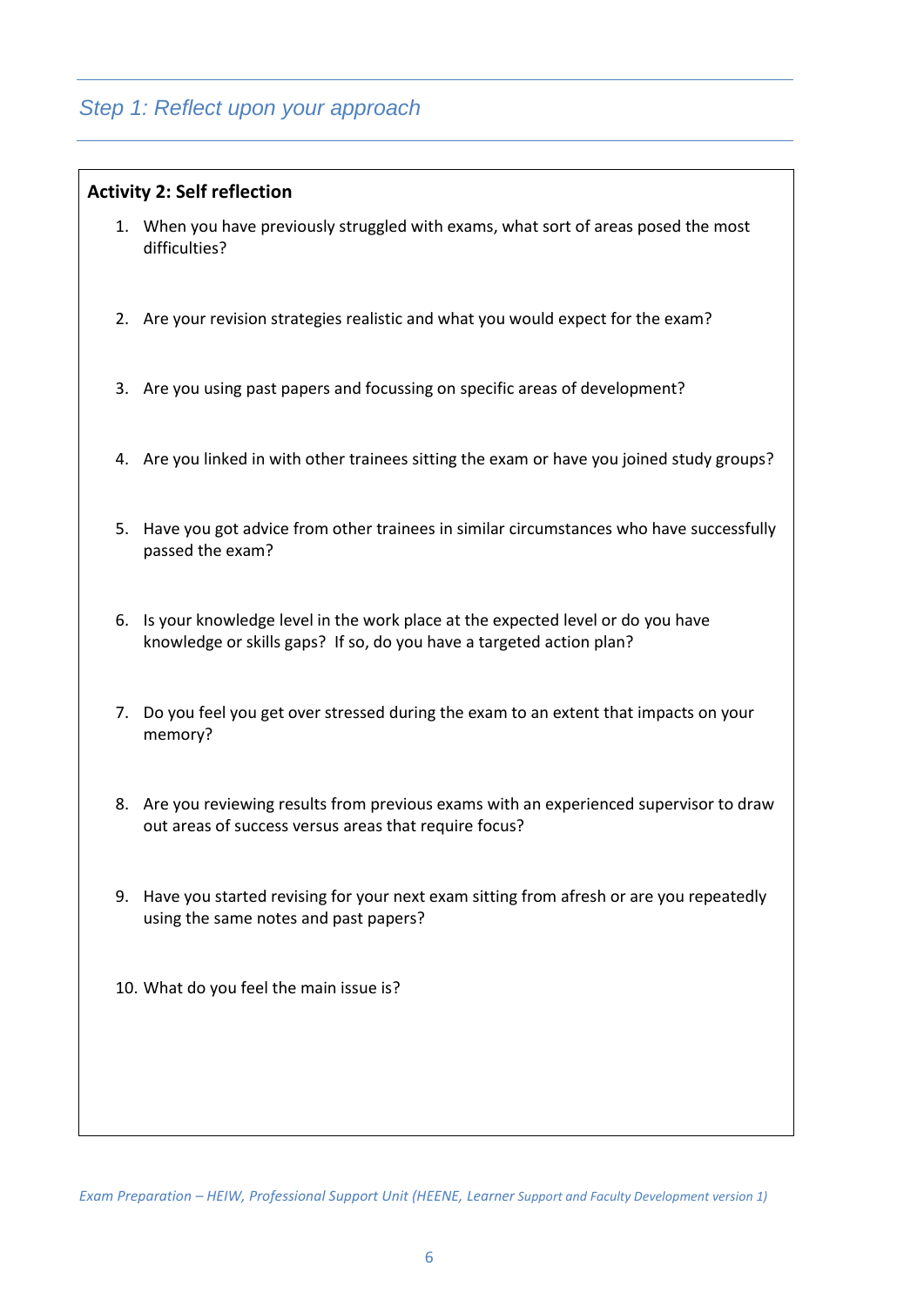# *Step 2: Organise yourself*

#### **Book a realistic exam date**

A study period of 6-9 months is usually advisable then break it down into 3-month chunks.

At the beginning of your new training year, check the dates of your exams. Your college's website will provide information on dates, eligibility, the application period, venues, fees, how to apply and publication of results. The application period is sometimes short, and your revision may start before you are able to book. Therefore, place a reminder task in your calendar to ensure you don't miss the booking window.

Consider the date of your ARCP and decide on the best exam date option. Also consider your work commitments, e-portfolio and home commitments and try to coincide this with the most realistic timeframe for committing to revision.

Find your Study Policy - check what study leave you have available and how your study budget can be used. For example, check if study leave can be used to attend the exam as well as any exam preparation courses. Also check to see if the budget can be used to pay for the exam and additional exam resources. Check the rota and book your study leave. Ideally avoid a week of late shifts the week running up to your exam date, book study-leave for that week if you can.

## **Apply for adjustments**

Each College has their own policy on Disability and Reasonable Adjustments. Review the policy - you may be entitled to apply for extra time for dyslexia for example. Allow plenty of time for your request to be considered - make that application when you book the exam date. The policy will explain how to apply and what to do if a need arises after you have booked.

## **Choose the right environment**

Find an environment that enables you to concentrate and offers little distraction. Everything is fighting for your attention, the tasks you do, the people around you, your to-do list, the devices you use etc. It's easy to become distracted especially if we perceive the competing task to be dull, difficult or overwhelming. Continually being distracted can dramatically affect your personal productivity and your motivation. Therefore, focus on where your attention is at each given moment and engage in the study-task at hand. Decide where your priorities lie and avoid making excuses. Ultimately, pay attention to your attention.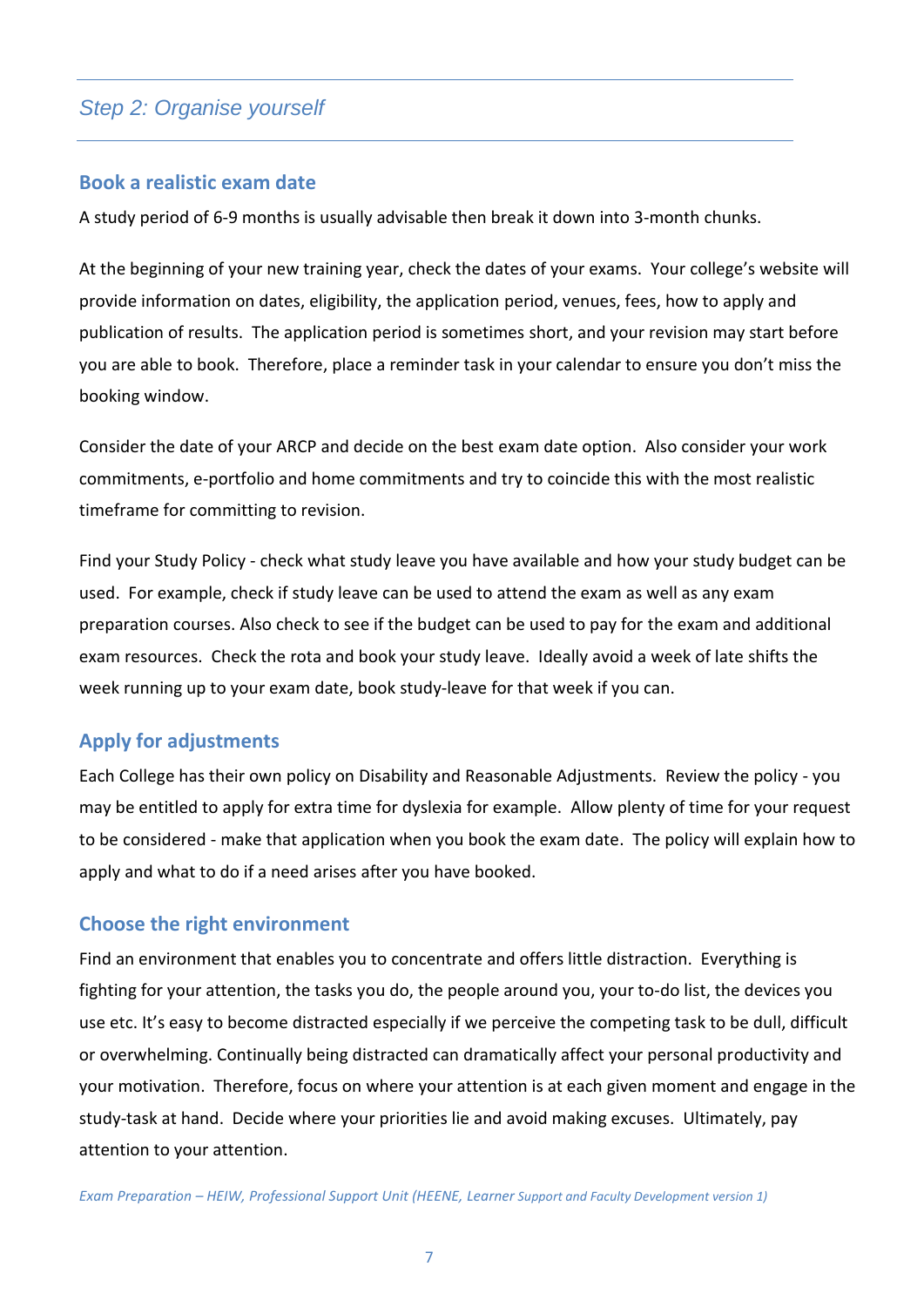# *Step 2: Organise yourself*

#### **1) Study location**

Choose a study location that is conducive to concentration. Decide if the location creates comfortable learning conditions - consider light, temperature, sound, seating and distractions from people (including children). Some places to study might include:

- a specific room in your home an office at work
- a friend or family member's home on the bus/train
- library, hotel lobby, coffee shop garden or park
- classroom, lecture theatre, education centre
- 
- 
- 

Assess if the location really is suitable – a coffee shop may be great however if it's the one where all your friends meet then becoming distracted is highly likely.

## **2) Distracting habits**

Decide upon personal habits that hinder you e.g. do you check your phone every 10 minutes, or do you stop what you are doing when an email alerts? It's amazing how attractive e.g. household cleaning can become when the alternative is studying something you find challenging or dull. Therefore, find remedies for anything that might affect your concentration e.g. remove email alerts, leave your phone in another room, do the housework the night before etc. Importantly, at bedtime, discipline yourself to sleep without technology. Create habits that enable 6 – 8 hours of sleep per night (see page 42).

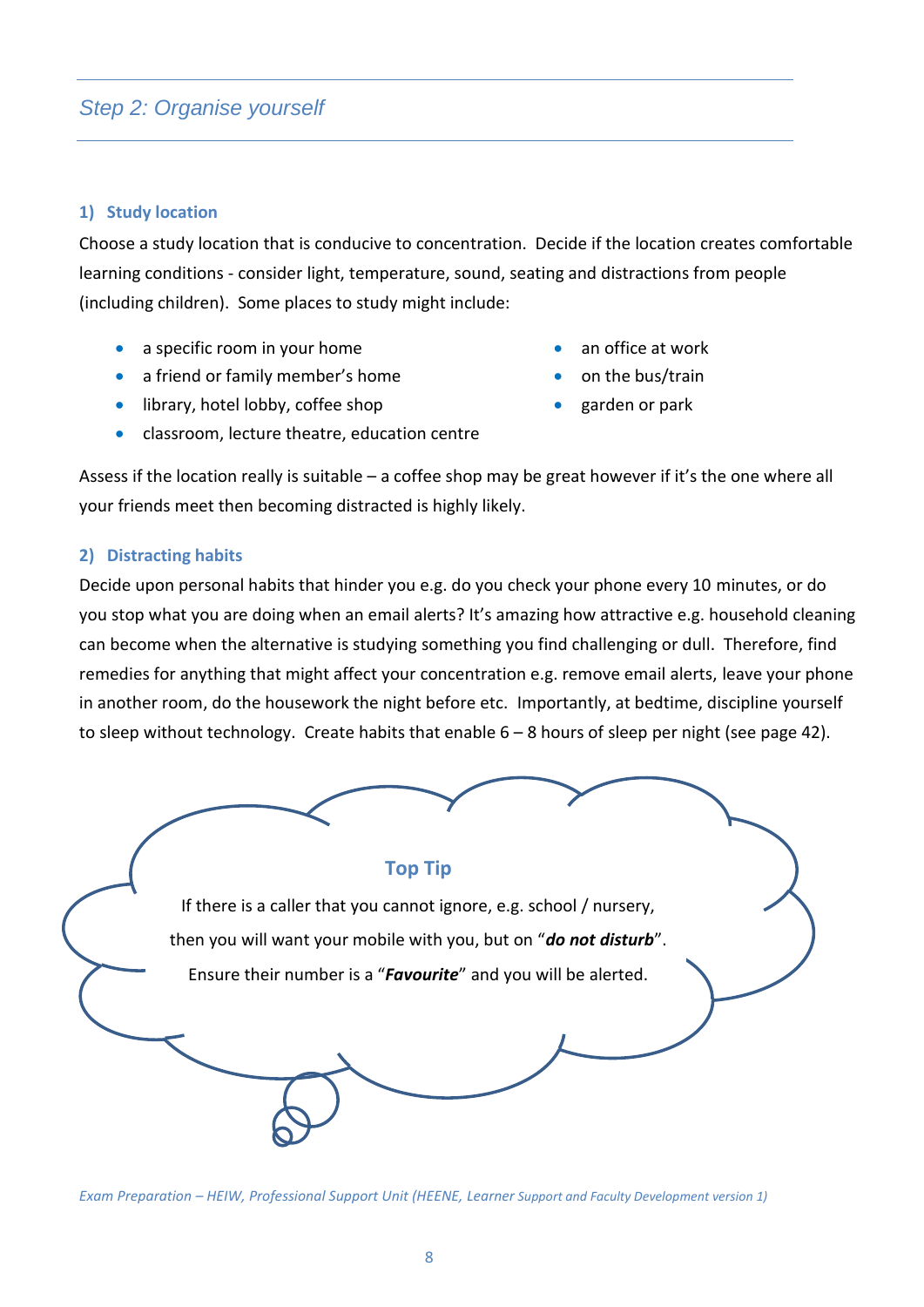# *Step 2: Organise yourself*

#### **3) Organise resources**

Decide upon your study resources; look on your College's website and see if they provide reading lists, videos, podcasts, links to other sites for resources. Use social media e.g. follow relevant colleges or specialty societies on Twitter to get quick and simple information updates.

Ask peers who have recently taken the exam which resources they found most useful. This will save you time and possibly money too.

Manage the expectations of family and secure their support. This pack will go into more detail in Step 4. It's important that those around you are aware of the demands of exam study and are willing to help you. This includes trainers, senior colleagues, senior clinical colleagues and peers (*also see pages 25 – 26*). And, if you need help and it's not offered, ask for it.

Collect everything you need to be as effective as possible during your study time:

- Syllabus and college exam guidance
- Pens, notebooks, device and charger, library card
- Books, articles, papers, website links, pre-papers, mock exams
- Water and food
- Money, layers of clothing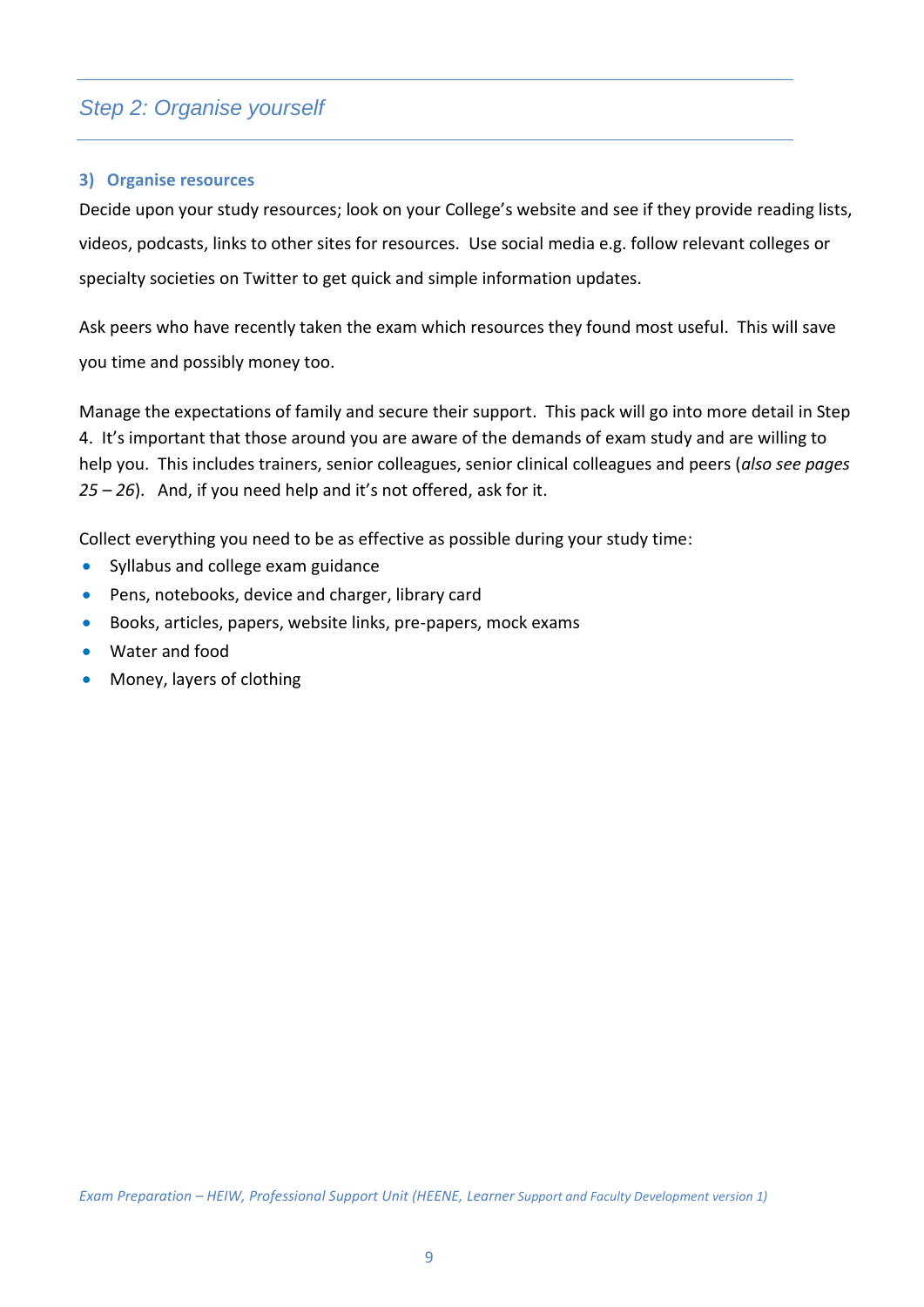## **Understand the exam structure**

Remember, you're aiming for a **pass** – you can increase your chances significantly by determining what the examiners want and how to demonstrate or evidence it.

Start by visiting your College's website; find the curriculum and any candidate guidelines for the exam You can expect to find information such as:

- Subjects covered don't assume that you know what's covered you don't know what you don't know – some trainees find it useful to transfer the curriculum to a mind map. Continue to return to the map throughout your revision period to ensure that you're not focusing on your favourite topics - areas that you find easy or interesting. It's important to be sure that you have no blind spots
- Examiner's guidance
- Type of questions e.g. multiple choice, best of five, extended matching questions, simulation
- Structure of the exam e.g. it's in two parts (multiple choice questions followed by extended matching questions), and how long you have
- Marking criteria and awarding of marks
- Additional specialty specific advice or guidance there might be guidance for simulated exams or information on courses available

*Make sure you understand the marking scheme. Spend time with your trainer watching/listening to cases with the marking sheet to hand. The more you get a feel for the marking scheme the better your consulting skills will become.*

> *Dr Stephen Hailey – CSA Examiner / GP / Clinical Trainer*

#### **1) Examiner's guidance**

Some specialties provide 'examiner's guidance' which can help you understand the focus, structure and question style of the exam. Examiner reports offer feedback from previous papers and provide comments on common issues and pointers to what the examining team are looking for.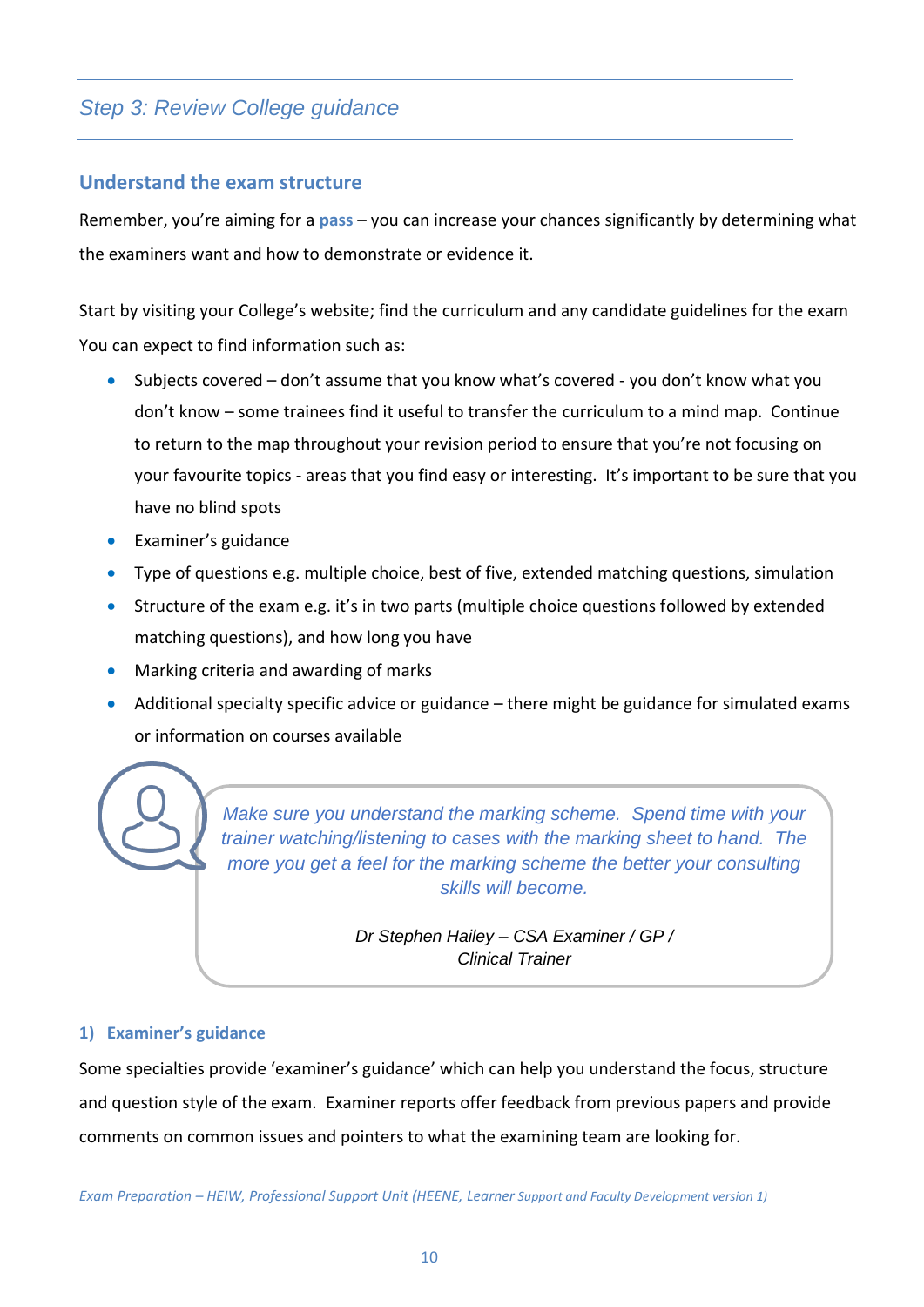## **2) Identify the type/s of exam questions**

Familiarise yourself with the type of questions in the exam. Use websites, books and previous papers to become closely acquainted with the questioning style.

| Multiple Choice<br>Questions          | Provides a problem (known as a stem); lists possible options (known as<br>alternatives); the correct or best alternative is placed amongst other<br>distracting alternatives. Assesses basic recall to application, analysis and<br>evaluation. |
|---------------------------------------|-------------------------------------------------------------------------------------------------------------------------------------------------------------------------------------------------------------------------------------------------|
| Best of Five                          | Provides a clinical scenario; the correct option is amongst a list of 5 possible<br>options. Assesses application of knowledge and problem-solving.                                                                                             |
| <b>Extended Matching</b><br>Questions | Gives a theme topic; adds a lead-in statement to the theme; presents<br>clinical scenarios; lists possible options for the scenarios. Assesses<br>problem-solving and clinical reasoning.                                                       |

## **3) Complete past papers and mock exams**

Exam practice is vital. Look on your College website to see options for past exams and mock papers. Completing mock papers can help you gauge the breadth and depth of knowledge required which can help you when developing your study plan. When possible recreate exam conditions – time yourself, ensure there are no interruptions and treat it as the "real thing".

Work through as many papers that you can find and identify any knowledge gaps as you go. When completing them, keep an eye on time and check you are working at the designated exam speed, some online tests do this for you. Additionally, it is important to note that for some specialties mock papers are expensive and you may need to decide upon the best point in your revision timeline to complete them.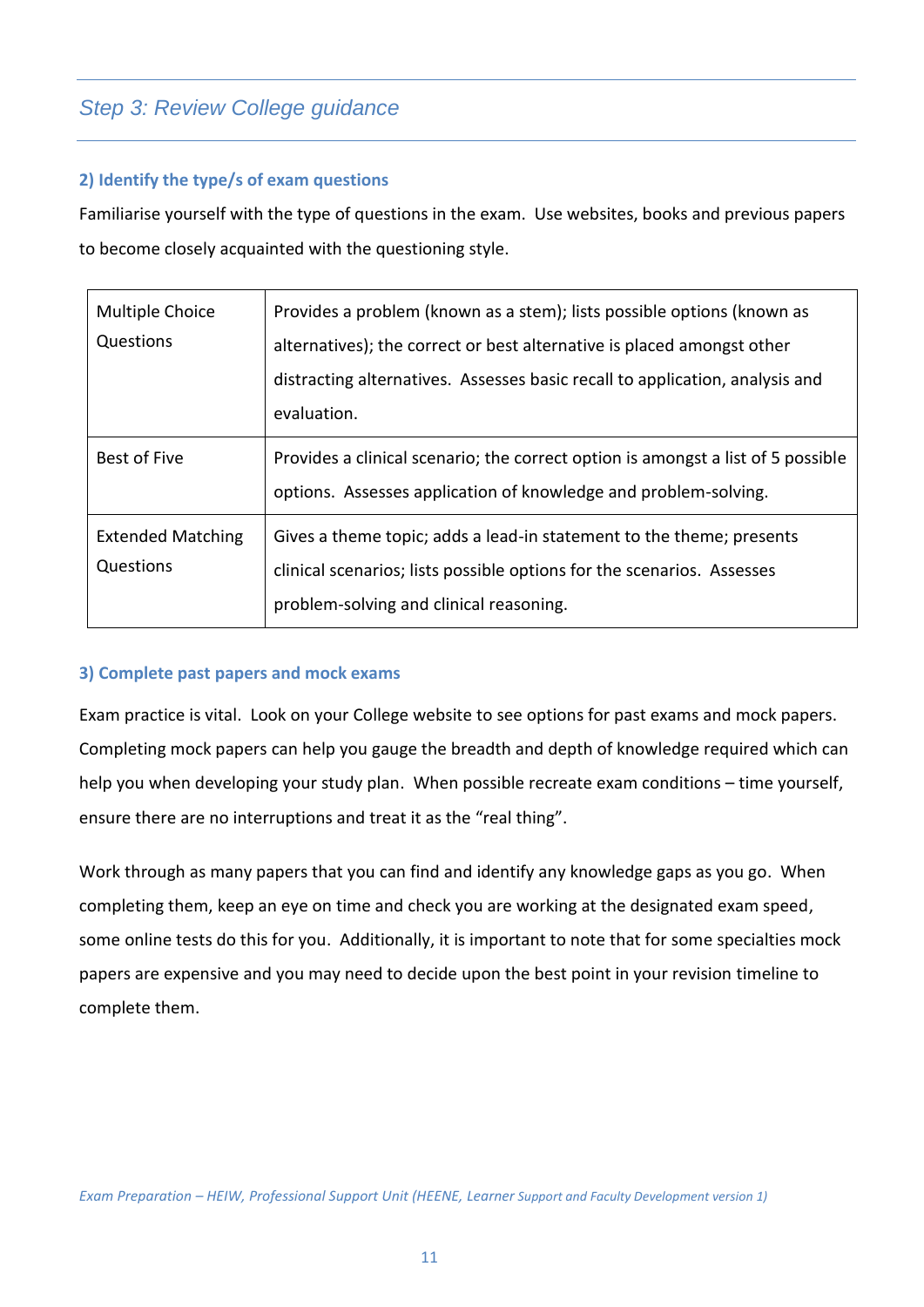

#### **4) Check guidance for simulated exams**

Look on your College website to see how long you have at each station and seek details of the scoring criteria. Read the guidelines well in advance and determine the topics, skills and behaviours they are looking to assess. Your exam 'patients' may be real patients, fellow medical students or professional actors. Regardless of which you encounter, respond to them as real people and fully demonstrate your range of knowledge, application of procedures, clinical skills and professional behaviours.

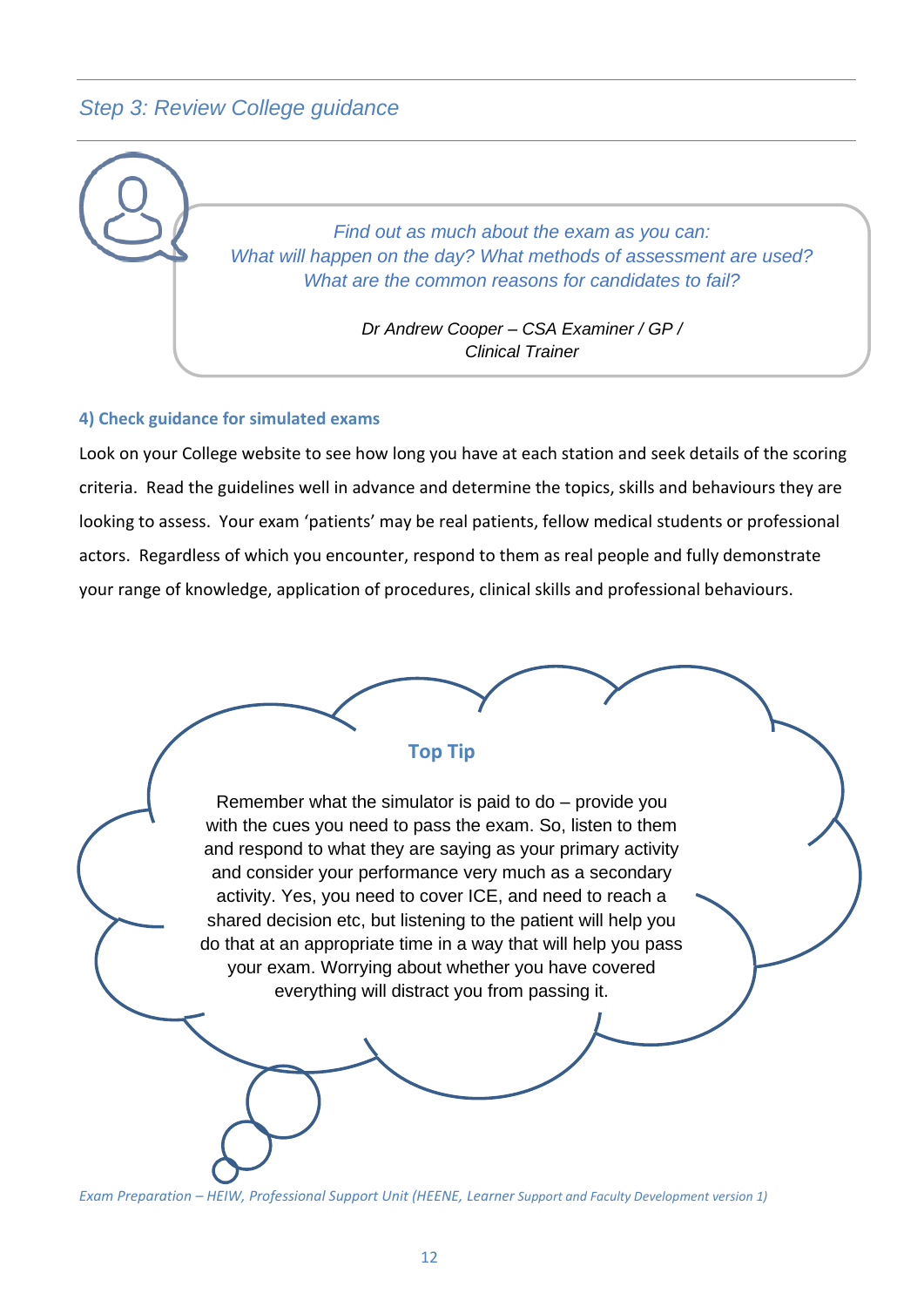|                                                                                           | Activity 3: check the guidance for your exam                                                                                 |  |  |  |  |
|-------------------------------------------------------------------------------------------|------------------------------------------------------------------------------------------------------------------------------|--|--|--|--|
| Look at your College website, refer to the curriculum and see what guidance is available. |                                                                                                                              |  |  |  |  |
|                                                                                           | 1. How is the exam structured (e.g. in two parts with multiple choice questions followed by<br>extended matching questions)? |  |  |  |  |
|                                                                                           | 2. Which subjects does the exam cover?                                                                                       |  |  |  |  |
|                                                                                           | 3. What is required of you<br>a. demonstrate knowledge and comprehension in writing                                          |  |  |  |  |
|                                                                                           | b. verbally articulate your comprehension                                                                                    |  |  |  |  |
|                                                                                           | c. apply a protocol, process or procedure                                                                                    |  |  |  |  |
|                                                                                           | d. exhibit certain behaviours                                                                                                |  |  |  |  |
|                                                                                           | e. avoid exhibiting certain behaviours                                                                                       |  |  |  |  |
|                                                                                           | f.<br>anything else                                                                                                          |  |  |  |  |
|                                                                                           | 4. What type of questions can you expect and what is the scoring criteria?                                                   |  |  |  |  |
|                                                                                           | 5. How much time is allotted for each part of the exam?                                                                      |  |  |  |  |
|                                                                                           | 6. Is there any examiner's guidance available $-$ what can you learn from this?                                              |  |  |  |  |
|                                                                                           | 7. What other study resources are available?                                                                                 |  |  |  |  |
|                                                                                           | 8. Are past papers or mock exams available?                                                                                  |  |  |  |  |
|                                                                                           |                                                                                                                              |  |  |  |  |
|                                                                                           |                                                                                                                              |  |  |  |  |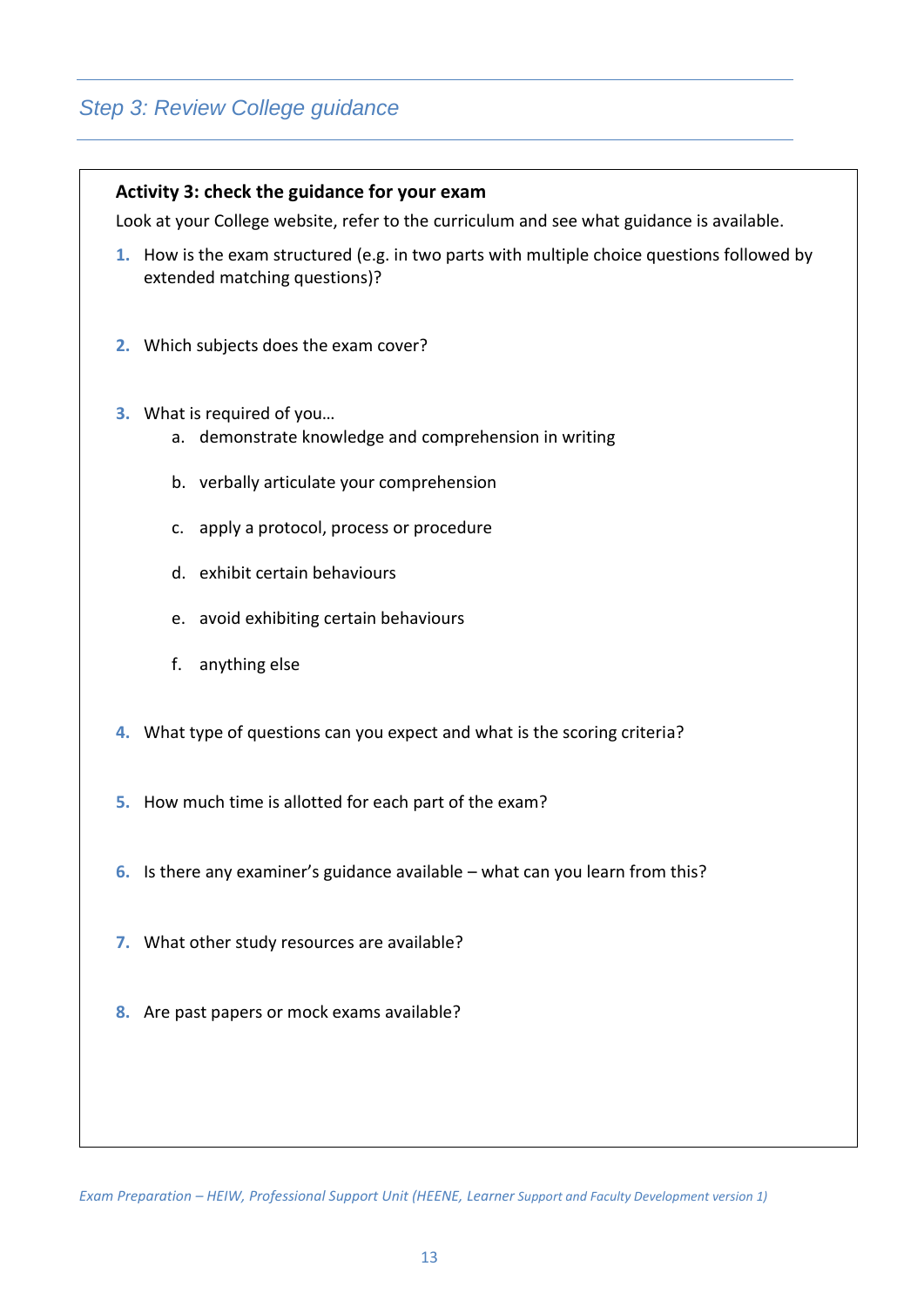# **Estimate your revision needs**

Now that you have reviewed the curriculum and exam guidance consider the range of topics which you need to study and estimate the amount of time you think you need to learn each topic or subtopic.

- **1.** Create a list of topics; break them in to sub-topics (where necessary).
- **2.** Decide upon and indicate the breadth and depth required for each topic. All topics are not equal - is an overview sufficient or does the curriculum suggest in-depth comprehension?
- **3.** Rate your existing knowledge on the topic (1 = low and 10 = high).
- **4.** Estimate how many hours study you may need to satisfy your learning needs, so if there are topics you find challenging, allocate more time to these (it's usually wise to over-estimate the time you need rather than under-estimate).

The list will help you see which topics require the most study. It should help you to allocate study slots in your Study Plan according to the amount of challenge the topic brings you. It can help you recognise topics that you feel confident about (perhaps you scored them an 8). It is hoped you then avoid being indulgent by studying topics that you either enjoy or find easy.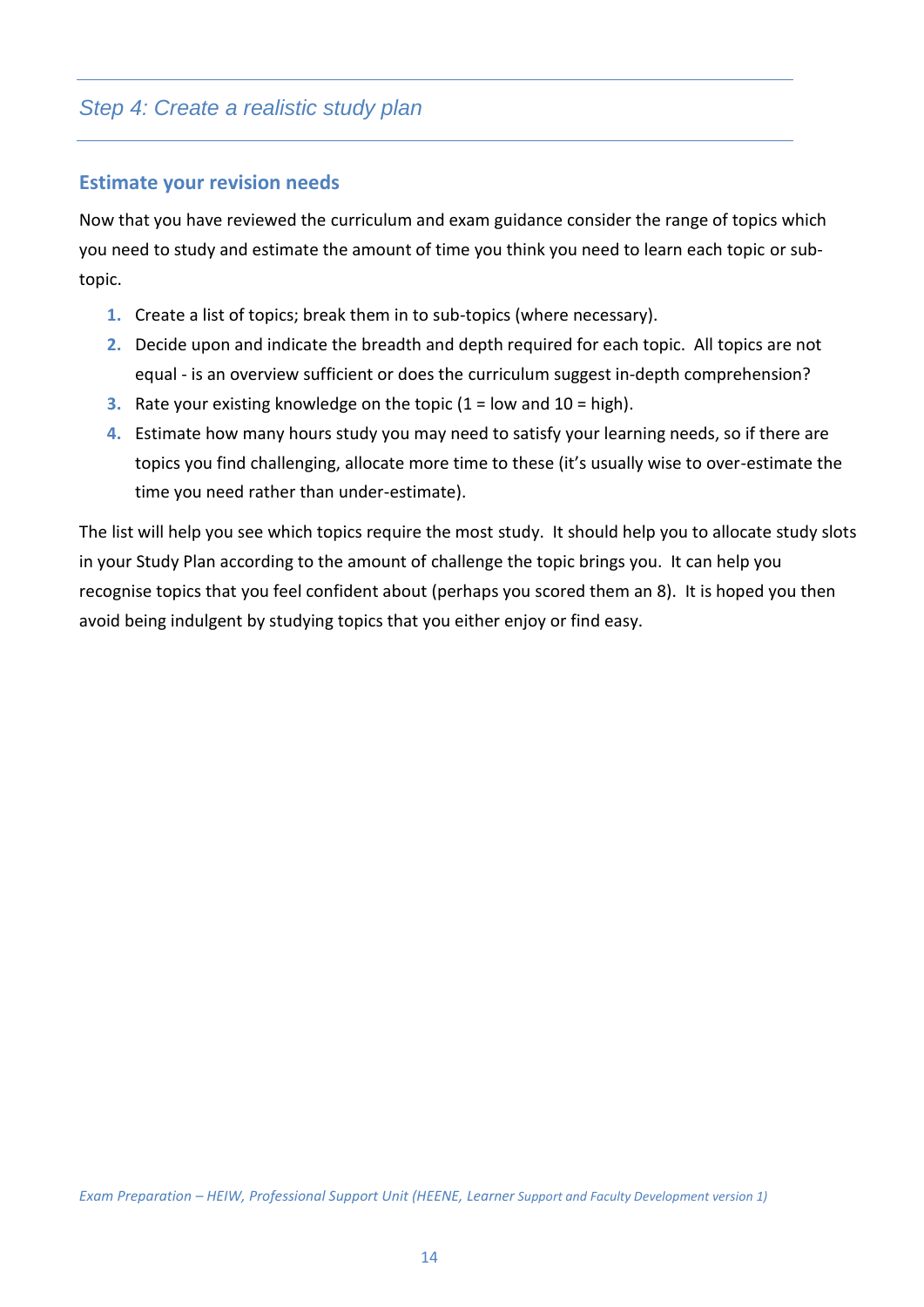|    | Topic or sub-topic | Breadth of learning<br>required?<br>(detailed, in-depth,<br>generic issues, overview) | Existing<br>knowledge<br>(rate $1 - 10$ ) | Estimated hours of study<br>required? | Completed<br>(Tick) |
|----|--------------------|---------------------------------------------------------------------------------------|-------------------------------------------|---------------------------------------|---------------------|
| 1. |                    |                                                                                       |                                           |                                       |                     |
| 2. |                    |                                                                                       |                                           |                                       |                     |
| 3. |                    |                                                                                       |                                           |                                       |                     |
| 4. |                    |                                                                                       |                                           |                                       |                     |
| 5. |                    |                                                                                       |                                           |                                       |                     |

#### **Activity 4: Estimate your revision needs log and prepare a mind map**

#### **Extend the table to include all topics / sub-topics.**

Transfer the topics and the sub-topics to your mind map – you might want to underline the topics that need in-depth comprehension, and/or highlight areas where your existing knowledge is low. Keep your mind map somewhere visible so that you can check that you are not avoiding tricky topics; and so that you can see that your knowledge is improving. Tools like Mind Meister can be useful e.g. [https://www.mindmeister.com/5755934/dermatology-index,](https://www.mindmeister.com/5755934/dermatology-index) but a large piece of paper and sticky notes can be just as effective. Some specialties have mindmaps available – just search the internet.

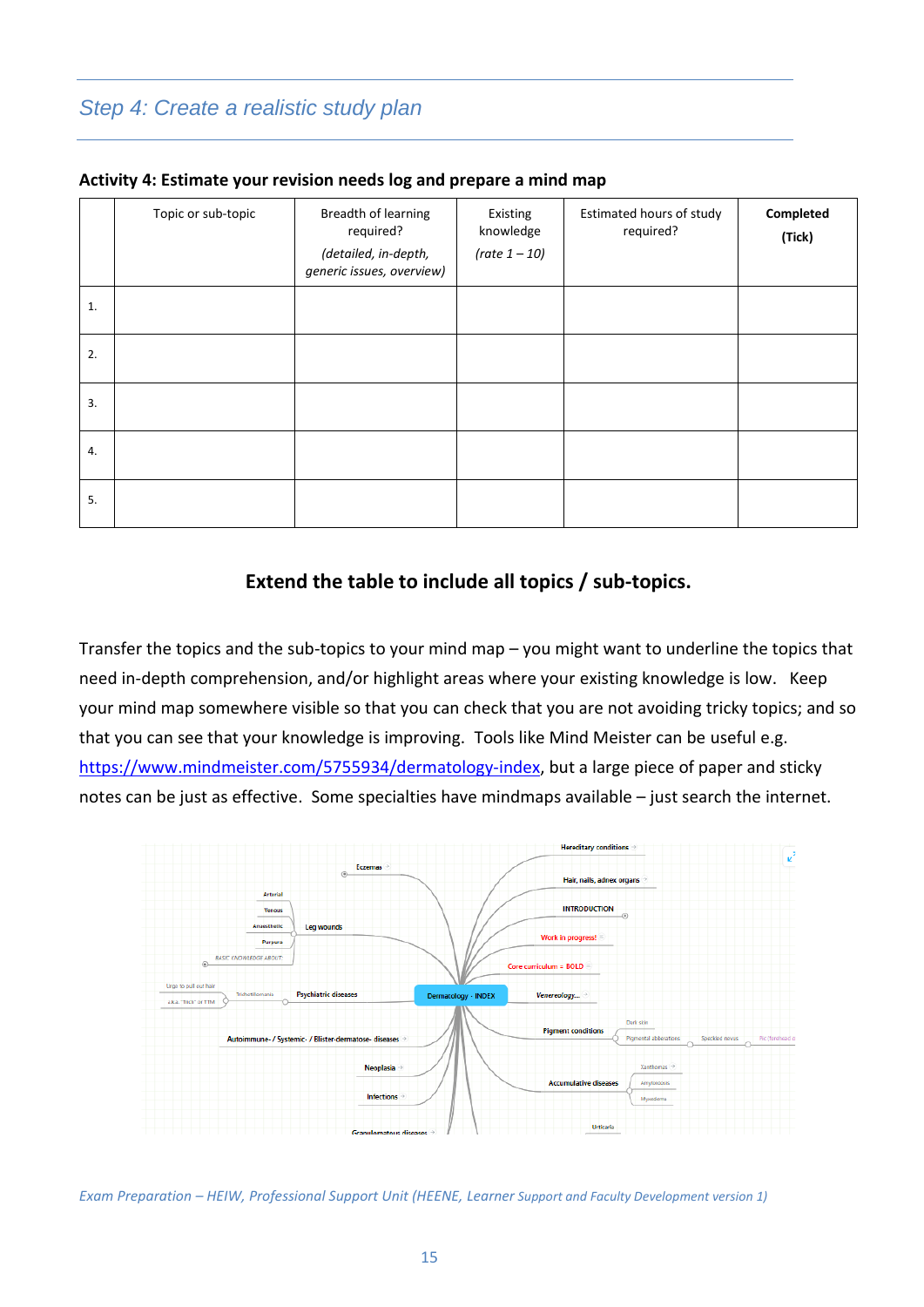## **Evaluate work and homelife commitments**

Managing your time over the forthcoming months will be integral to you achieving your objective of passing the exam. A realistic approach, where you consider all aspects of your life, will help you.

Studying full-time whilst at university is very different to studying whilst you are carrying out a demanding clinical job and a busy home life. The stressors of domestic life can be overwhelming, adding significant layers of challenge to finding both the physical and mental space for study, as well as the time. Juggling family life often means seeking short windows of opportunity to study, subsequently the timeline for revision is significantly longer. Therefore, in an *ideal* world plan, plan to complete exams *before* taking on domestic responsibilities….but we all know that this is easier said than done. Trainees pass exams while frequently swapping roles, and you can pass too. In Section 5 we look at the various sources of support available to you – take full advantage of that support, and remember: you only need to achieve a **PASS**.

The section to follow helps you consider the realities of your world to help you estimate and develop a realistic study plan. It covers:

- **1)** your work commitments
- **2)** your homelife commitments
- **3)** time stealers/savers
- **4)** a calculation of how much time you have available for revision

As you work through this section, use the 'Study Plan Template' (page 20) or produce your own; alternatively, the internet provides many styles available to download for free, find one that suits you.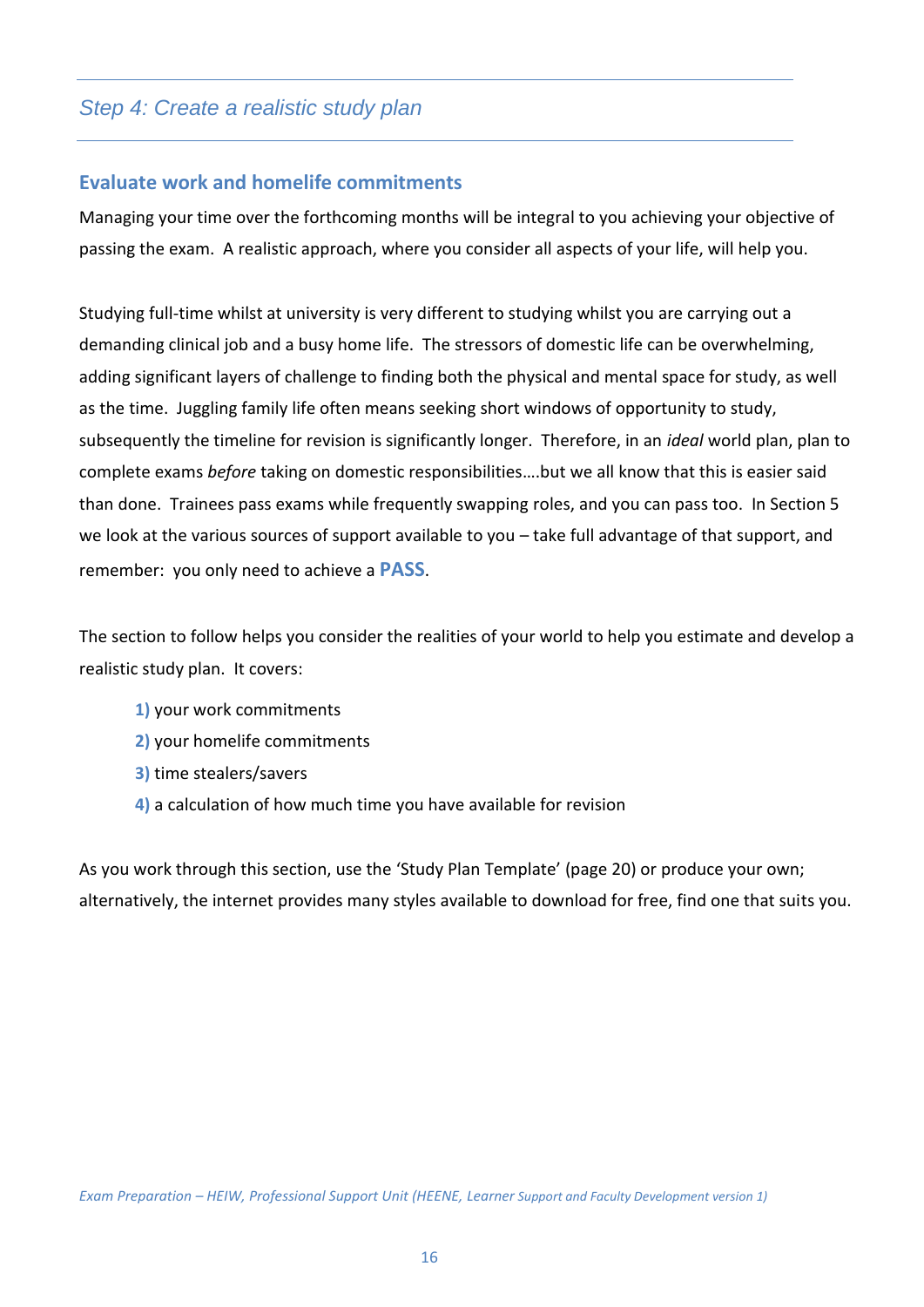#### **1) Plot work commitments**

On the 'Study Plan Template' (page 21) plot your work commitments including:

- 
- 
- 
- audit / quality improvement projects ARCP
- exam date  **conferences** and meetings
- rota teaching commitments
- training courses e-portfolio work
	-

Check your rota and make swaps, where necessary, to free up time before the exam – ideally take a week of leave, but if that's not possible at least ensure that you have no nights and no on-calls in the days running up to the exam.

#### **2) Plot homelife commitments**

If you are planning a wedding or a house move, if you have a surgical procedure ahead, or if you are in the midst of a relationship break up, either reconsider the timing of your exam date or the timeline of your study. On the Study Plan, plot any daytime and evening commitments:

- annual leave, holidays and trips **•** children's school events
- special occasions/celebrations/annual events family commitments
- 
- social events with friends chill-time
- 
- 
- hobbies and associated events appointments (dentist, hospital etc.)
	-

You may need to prioritise these commitments during your exam study period. Do, however, try and continue with your hobbies - these are often natural stress-busters and can help create the right mindset for study. Remove them completely, and you could find yourself even more stressed – a balanced approach will help you.

#### **If possible, keep work and home commitments to a minimum the week before the exam.**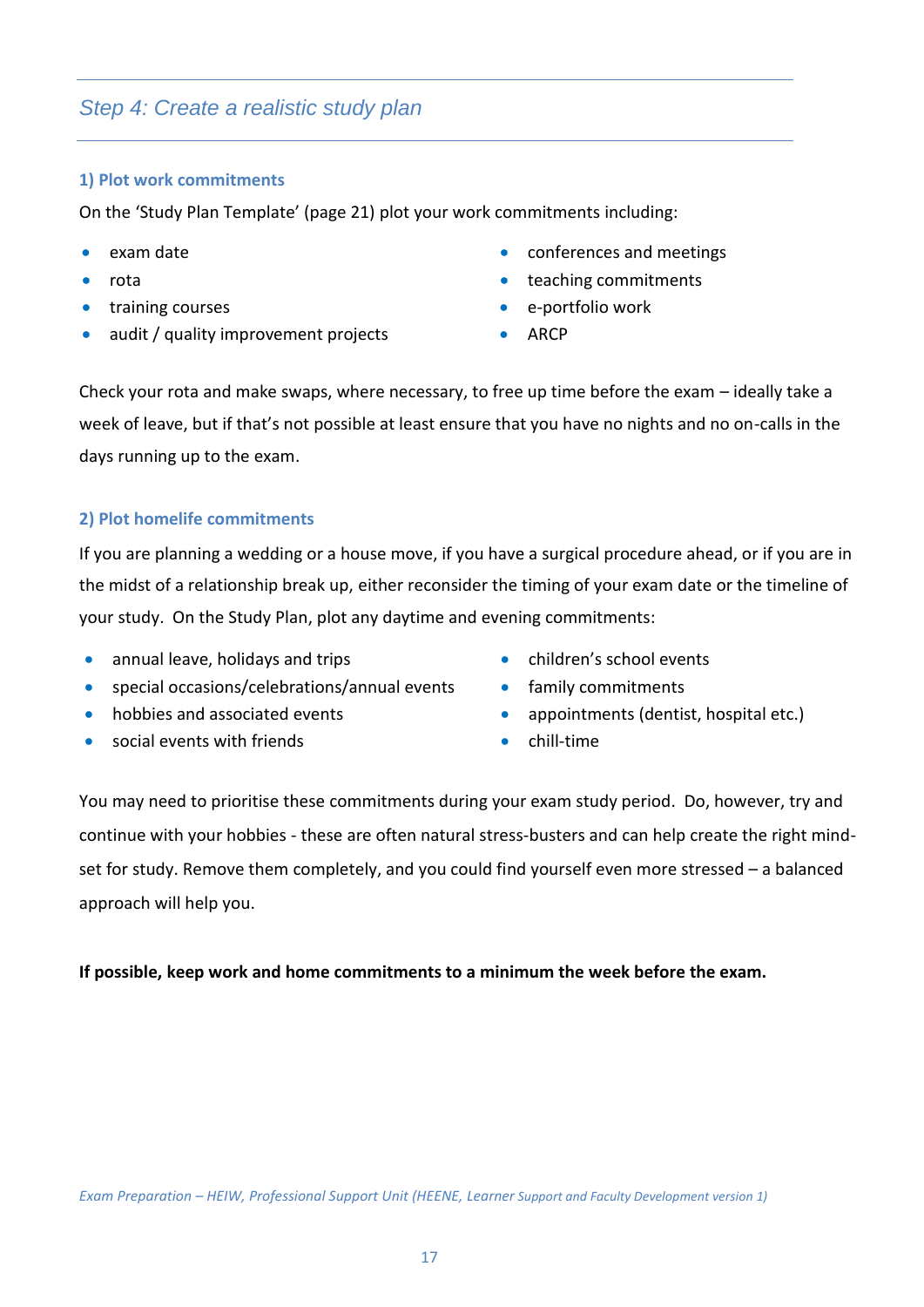# **Identify time savers**

For the duration of your study plan consider things that might get in the way of your revision and decide upon some remedies that might realistically suit your work and home life. This may mean getting family and friends on board and negotiating chores, spending money or perhaps doing things differently in the short-term. Perhaps you could:

- pay someone to do cleaning, ironing, car washing, window cleaning, gardening
- choose *not* to do any cleaning, ironing, car washing etc. during this time
- create a family schedule
- arrange or pay for someone to prepare meals
- batch cook and freeze
- arrange for babysitters to gain extended study time
- pay for a dog-walker
- shop online for groceries, birthday presents etc.
- say *"No"* to requests and demands that encroach upon your time
- ask friends and family to support you with ad-hoc situations
- explain to friends 'how' they can best support you
- accept that things won't be perfect during this time

## **Find the little moments for study**

Everything counts and even twenty minutes of study is beneficial. Six twenty-minute mini study sessions over a month is an additional 2 hours study – so don't dismiss these seemingly insignificant opportunities, for example:

- Read or listen to podcasts whilst commuting
- Listen to podcasts whilst out running or at the gym
- Watch videos or webinars whilst cooking dinner
- Do practice questions on your phone between operating cases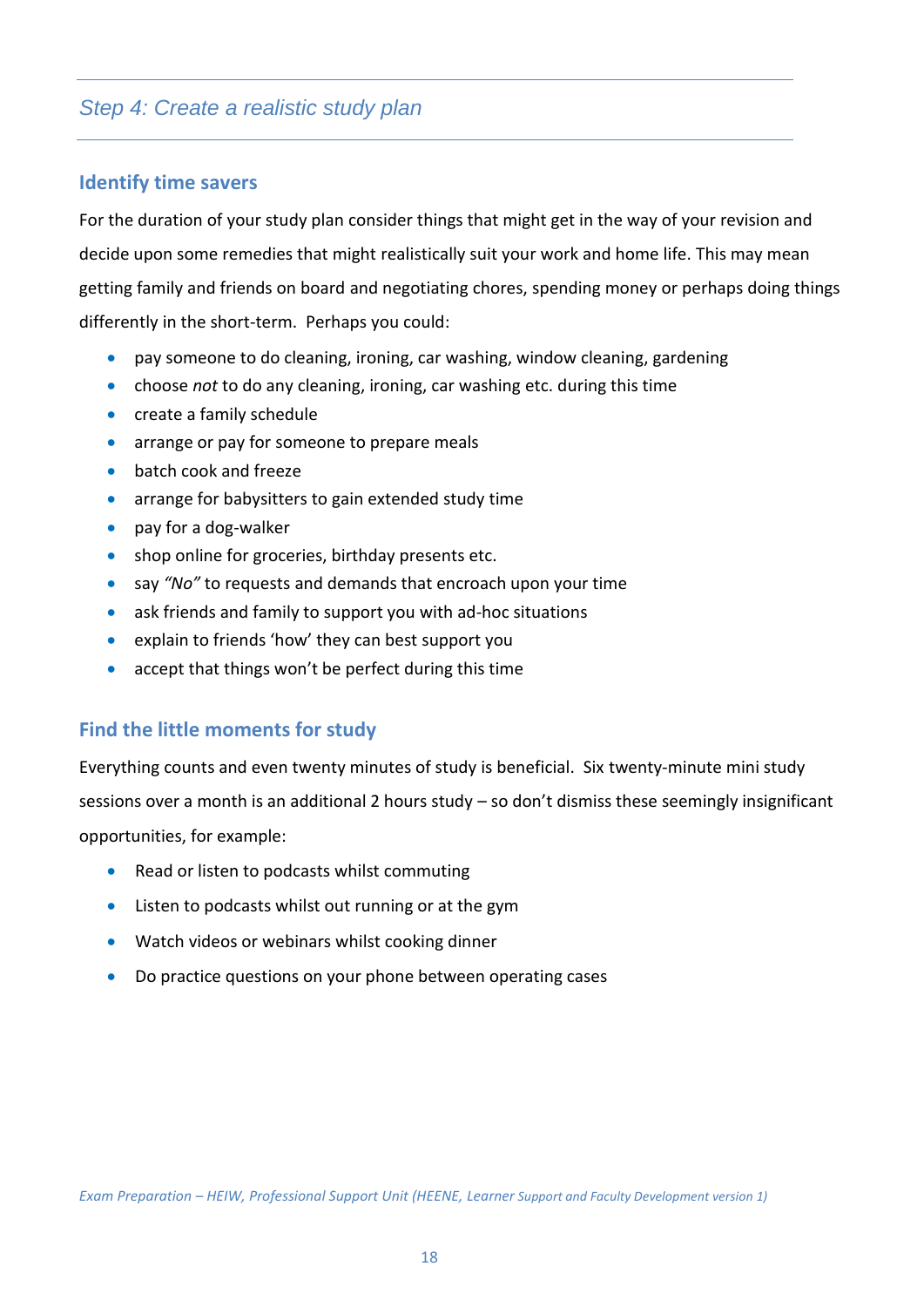# **Calculate available revision time**

Now decide how much time you can realistically dedicate to revising each day. Then create daily, weekly and monthly totals and calculate a final overall total. Ideally the study time will be distributed evenly over the study timeline to avoid periods of 'cramming'.

In addition, when creating your study plan, try and get a balance between the time that is available and what is realistic. Things crop up in life and even the best laid plans may need to be altered, so build in some flexibility.

Finally, look at your 'Study Plan Template' (page 21) and assign topics according to the remaining time slots available. For example, if you only have short twenty-minute slots on a Saturday – allocate a topic where you require only 'top-up' revision. Subjects that you find challenging will be best suited to more lengthy slots.

# **Remember Your Objective = Achieve a 'Pass'**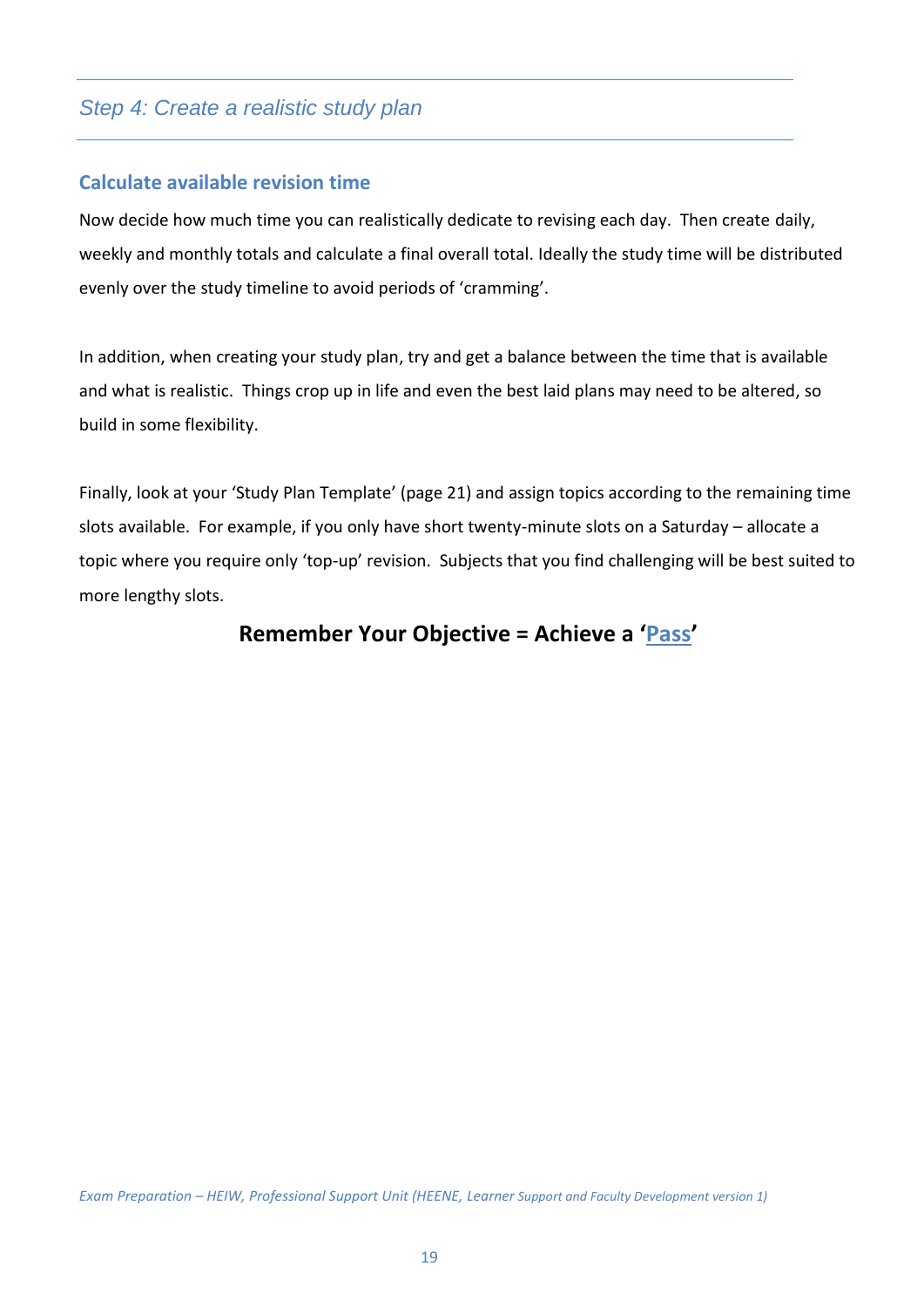**Activity 5: Study Plan Preparation** Below shows an example of a **Study Plan Template**; the number of weeks would need to be extended for the full study timeline. Consider your work and home commitments, **seek support from your family, manage their expectations of your availability** to e.g. go food shopping, iron etc and estimate the realistic hours available for study – transfer the topics onto an A3 wall-planner.

| Rota     | Work rota = Long Shift | Work rota = Day Shift | Work rota = Night Shift | Work rota = Twilight  | Work rota = On Call   | Work rota:            | Work rota:               |                                       |
|----------|------------------------|-----------------------|-------------------------|-----------------------|-----------------------|-----------------------|--------------------------|---------------------------------------|
| Examples | <b>Working Hours:</b>  | Homelife:             | <b>Working Hours:</b>   | <b>Working Hours:</b> | <b>Working Hours:</b> | <b>Working Hours:</b> | <b>Working Hours:</b>    |                                       |
|          | Homelife:              | Hours to study:       | Homelife:               | Homelife:             | Homelife:             | Homelife:             | Homelife:                |                                       |
|          | Hours to study:        | Topic:                | Hours to study:         | Hours to study:       | Hours to study:       | Hours to study:       | Hours to study:          |                                       |
|          | Monday                 | Tuesday               | Wednesday               | Thursday              | Friday                | Saturday              | Sunday                   | <b>Total</b><br>Study<br><b>Hours</b> |
| Week 1   | Work rota:             | Work rota:            | Work rota:              | Work rota:            | Work rota:            | Work rota:            | Work rota:               |                                       |
|          | Homelife:              | Homelife:             | Homelife:               | Homelife:             | Homelife:             | Homelife:             | Homelife:                |                                       |
|          | Hours to study:        | Hours to study:       | Hours to study:         | Hours to study:       | Hours to study:       | Hours to study:       | Hours to study:          |                                       |
|          | Topic:                 | Topic:                | Topic:                  | Topic:                | Topic:                | Topic:                | Topic:                   |                                       |
| Week 2   | Work rota:             | Work rota:            | Work rota:              | Work rota:            | Work rota:            | Work rota:            | Work rota:               |                                       |
|          | Homelife:              | Homelife:             | Homelife:               | Homelife:             | Homelife:             | Homelife:             | Homelife:                |                                       |
|          | Hours to study:        | Hours to study:       | Hours to study:         | Hours to study:       | Hours to study:       | Hours to study:       | Hours to study:          |                                       |
|          | Topic:                 | Topic:                | Topic:                  | Topic:                | Topic:                | Topic:                | Topic:                   |                                       |
| Week 3   | Work rota:             | Work rota:            | Work rota:              | Work rota:            | Work rota:            | Work rota:            | Work rota:               |                                       |
|          | Homelife:              | Homelife:             | Homelife:               | Homelife:             | Homelife:             | Homelife:             | Homelife:                |                                       |
|          | Hours to study:        | Hours to study:       | Hours to study:         | Hours to study:       | Hours to study:       | Hours to study:       | Hours to study:          |                                       |
|          | Topic:                 | Topic:                | Topic:                  | Topic:                | Topic:                | Topic:                | Topic:                   |                                       |
| Week 4   | Work rota:             | Work rota:            | Work rota:              | Work rota:            | Work rota:            | Work rota:            | Work rota:               |                                       |
|          | Homelife:              | Homelife:             | Homelife:               | Homelife:             | Homelife:             | Homelife:             | Homelife:                |                                       |
|          | Hours to study:        | Hours to study:       | Hours to study:         | Hours to study:       | Hours to study:       | Hours to study:       | Hours to study:          |                                       |
|          | Topic:                 | Topic:                | Topic:                  | Topic:                | Topic:                | Topic:                | Topic:                   |                                       |
| Week 5   | Work rota:             | Work rota:            | Work rota:              | Work rota:            | Work rota:            | Work rota:            | Work rota:               |                                       |
|          | Homelife:              | Homelife:             | Homelife:               | Homelife:             | Homelife:             | Homelife:             | Homelife:                |                                       |
|          | Hours to study:        | Hours to study:       | Hours to study:         | Hours to study:       | Hours to study:       | Hours to study:       | Hours to study:          |                                       |
|          | Topic:                 | Topic:                | Topic:                  | Topic:                | Topic:                | Topic:                | Topic:                   |                                       |
|          |                        |                       |                         |                       |                       |                       | <b>TOTAL STUDY HOURS</b> |                                       |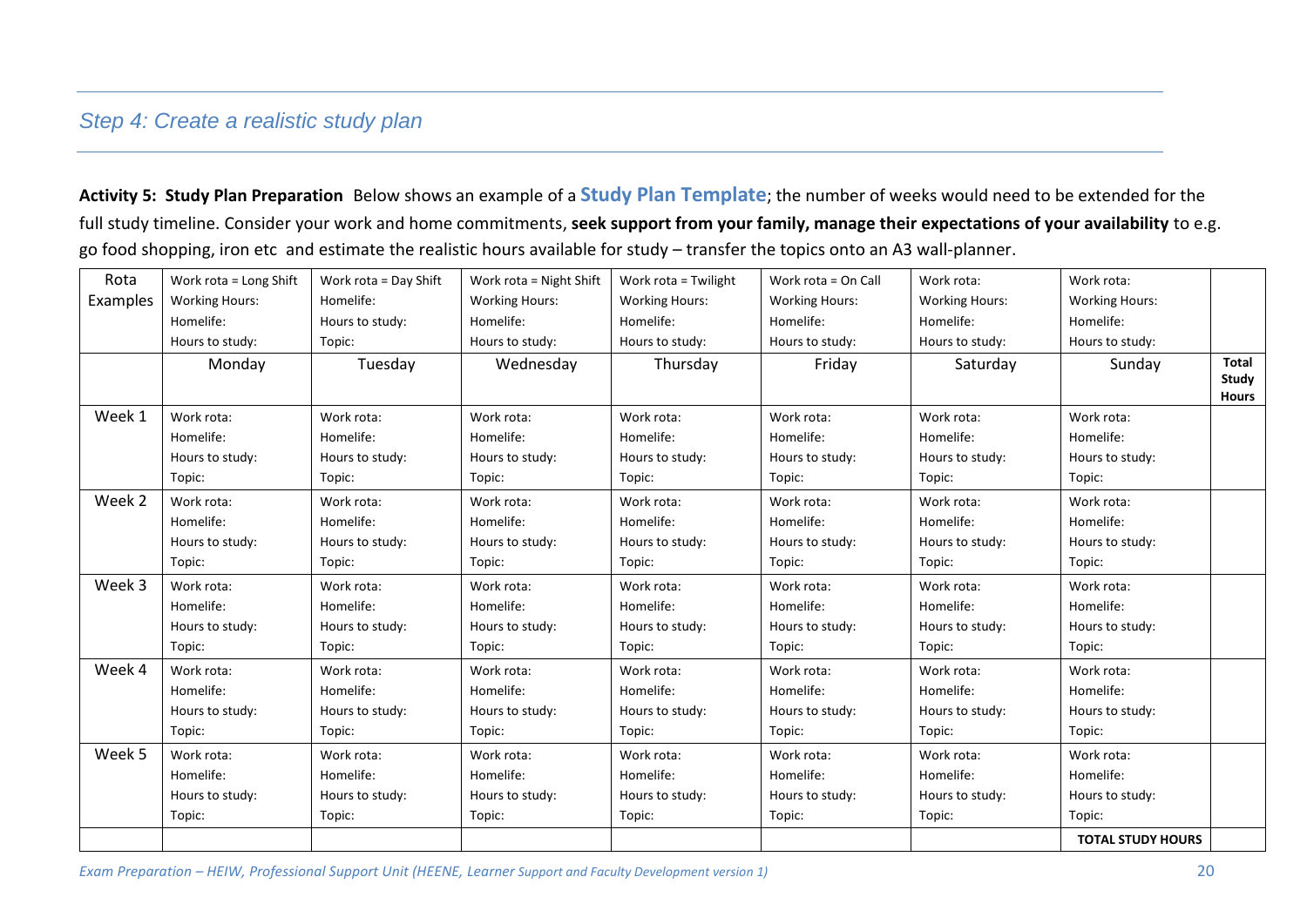**Study plan** Use an A3 Wall-planner - circle the date of your exam, mark in your rota, any family events/time away, include time out for relaxation etc. Then transfer revision topics from your Study Plan Preparation.

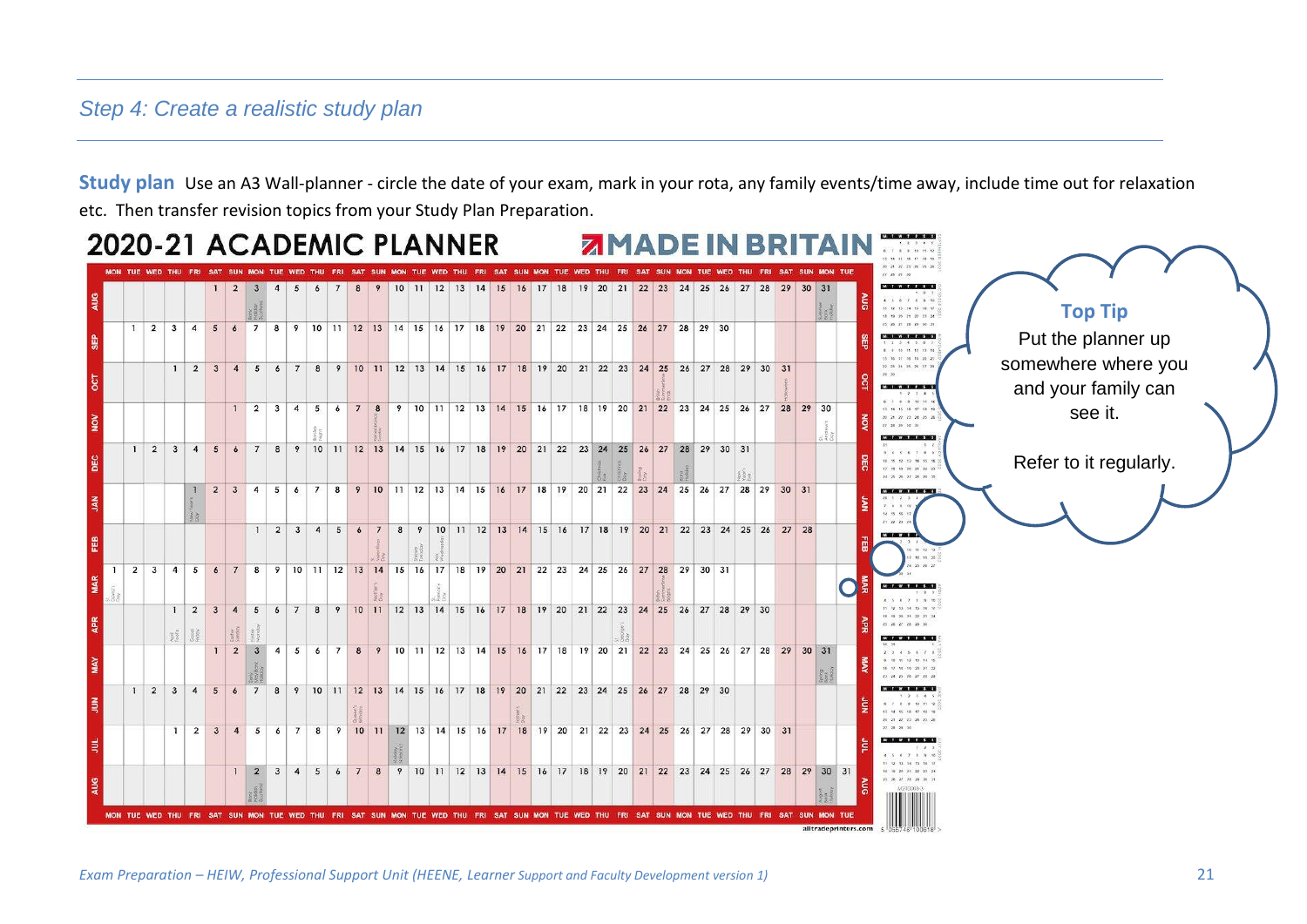**Revision log template** Some people like a detailed revision log so they can track what they have studied and identify areas of further study.

| Date | <b>Duration</b> | <b>Topic</b> | <b>Learning resources</b> | <b>Content covered</b> | %<br>Understanding | Next session |
|------|-----------------|--------------|---------------------------|------------------------|--------------------|--------------|
|      |                 |              |                           |                        | of the topic       |              |
|      |                 |              |                           |                        |                    |              |
|      |                 |              |                           |                        |                    |              |
|      |                 |              |                           |                        |                    |              |
|      |                 |              |                           |                        |                    |              |
|      |                 |              |                           |                        |                    |              |
|      |                 |              |                           |                        |                    |              |
|      |                 |              |                           |                        |                    |              |
|      |                 |              |                           |                        |                    |              |
|      |                 |              |                           |                        |                    |              |
|      |                 |              |                           |                        |                    |              |
|      |                 |              |                           |                        |                    |              |
|      |                 |              |                           |                        |                    |              |
|      |                 |              |                           |                        |                    |              |
|      |                 |              |                           |                        |                    |              |
|      |                 |              |                           |                        |                    |              |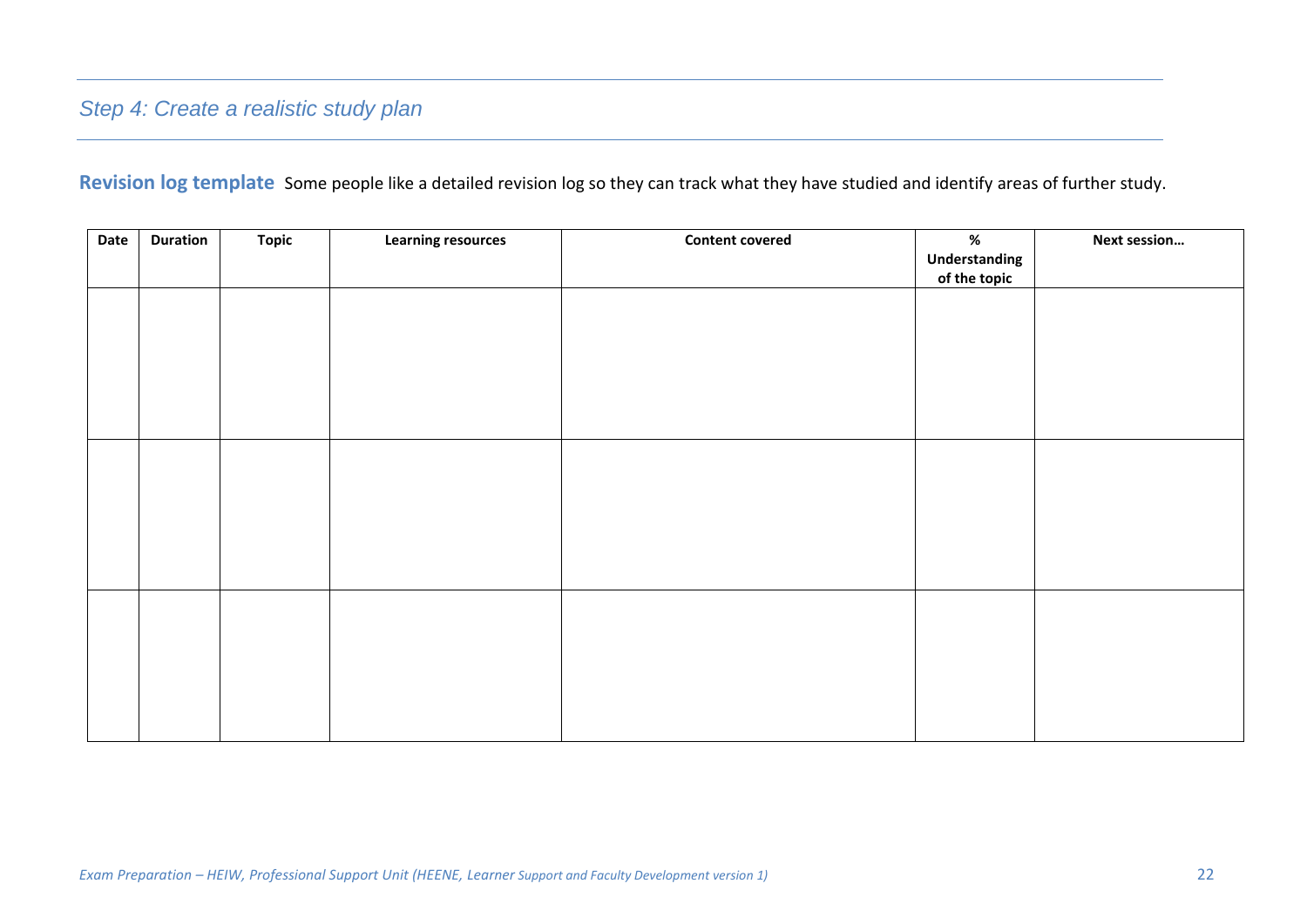## **Generating support**

Preparing for exams can be a challenging time for many, especially when juggling a demanding job and busy homelife. Having people on your side who can support you either emotionally, practically or with your learning is hugely beneficial and possibly even essential. Therefore, map out those who can offer you support and actively speak to them about how they might support you in the short-term, until your exam date. Give people the chance to support you – people genuinely like to help others.

#### **Emotional support**

Family and friends can offer huge support during your revision timeline. Discuss with them the type of support you need - be explicit. If it is empathy you want, then say so. Otherwise they may say things which they think are helpful e.g. *"Stop worrying, you'll be fine", "Think positive"* yet unwittingly their comments may frustrate or upset you.

Consider the following:

- Who knows you best and who can offer a listening ear?
- How do you generally behave when you are stressed? Who is usually on the receiving end of the behaviour? How can the person support you when you feel stressed – what can they do or say?
- What thinking patterns can hinder you when you feel stressed e.g. negative thinking, self-doubt, self-pity, catastrophic thinking? How do you want the person to respond when they hear you communicating in this way?
- What is the most supportive thing they can do for you over the forthcoming months?

#### **Practical support**

- What practical support would ease things for you in the short-term?
- Examples might include: a lift to work, babysitting, help with the kid's homework, walking the dog, less/more telephone calls or texting, review of household chores and grocery shopping, allocated quiet time, decrease/increase social activity, help with testing your knowledge etc.

*Also see "Identify time savers" page 18.*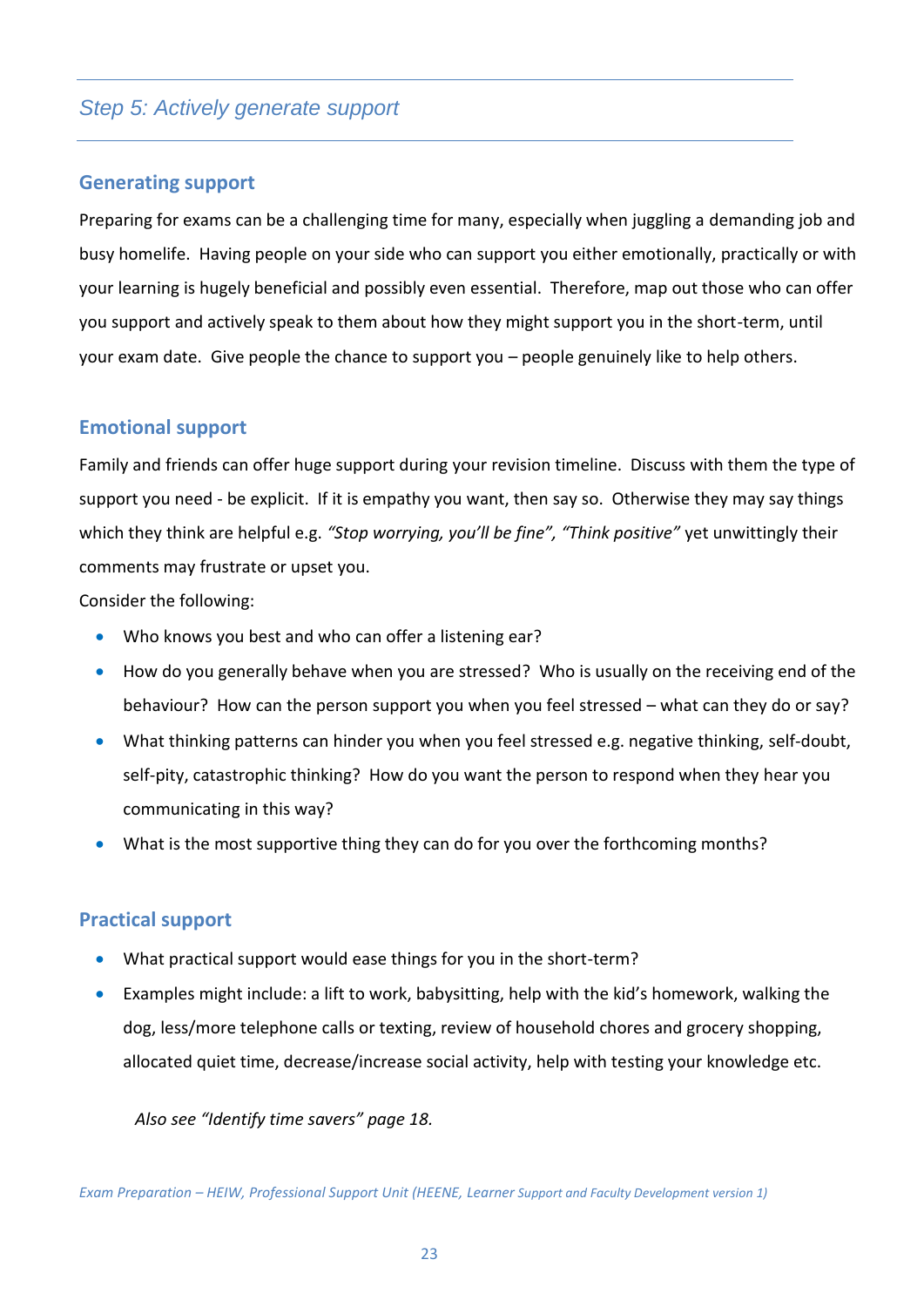#### **Learning support**

- Do you have colleagues who have already passed the exam what advice would they give on preparation, useful resources, on-the-day tips etc.?
- Which colleagues could help you on topic areas that you find challenging?
- Consider your clinical and professional network (those from the past and present) who could you contact to ask for suggestions on useful learning resources and materials, general topic advice, learning strategies or study approaches?
- Who, within the multi-professional team, has a useful network of contacts whom you could ask to be sign-posted to?
- Check to see what revision courses are available.
- Whenever there is something you don't understand actively seek clinical clarification; speak to anyone who can help with the issue.
- Speak with your Clinical Supervisor and other colleagues explain that you wish to apply and embed newly learnt knowledge whilst on shift and tell colleagues that you will actively ask questions, communicate your understanding and seek clarity.
- If you are worried, voice your concerns early. Speak with your Educational Supervisor and develop an action plan together to tackle the areas that worry you most.
- Different learning needs if you've been unsuccessful with an exam several times, have you considered a learning needs assessment? It's worthwhile getting in touch with the PSU to get it checked out - it's not unusual for trainees to receive a dyslexia diagnosis at this stage in their academic career.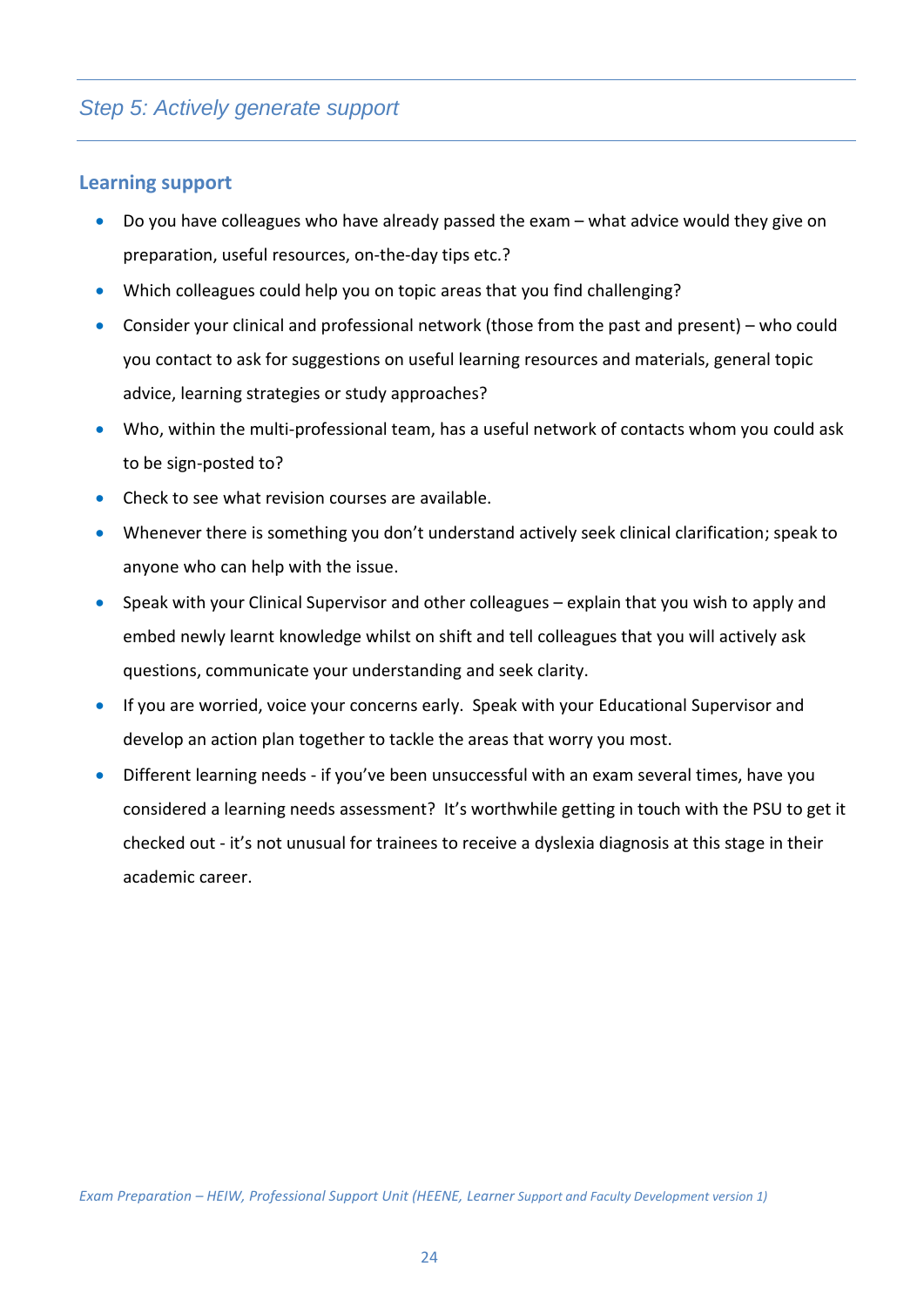# **Study groups**

Studying with others can be a more interesting way to study, it can bring an air of competitiveness, stimulating revision engagement. Learning by discussion is highly valuable, allowing the learner to impose their own meaning through debate, critical inquiry and reflection. If this concept is culturally new to you, speak to others to see how they benefitted. Aim to include people with a range of approaches to revision, different clinical experiences and, just as importantly, diverse cultural and ethnic backgrounds.



And, make sure that any study group is regularly attended by someone who has passed this exam, like a senior trainee, or a mentor or trainer. This will help you minimise the risk of making the same mistakes again (if you're resitting).

- Could you set up or join a study group of peers preparing for the same exam? Remember, it can be online. Zoom, MS Teams are fantastic tools to enable virtual study groups.
- Ensure that group membership is varied in terms of approaches to revision, backgrounds in experience, culture and seniority.
- Ensure there is input from a senior trainee, mentor or trainer (especially for viva preparation) as they can provide additional insights and prevent repeated mistakes.
- Share information about useful resources including reading materials, website links, videos, podcasts, ways of testing knowledge etc.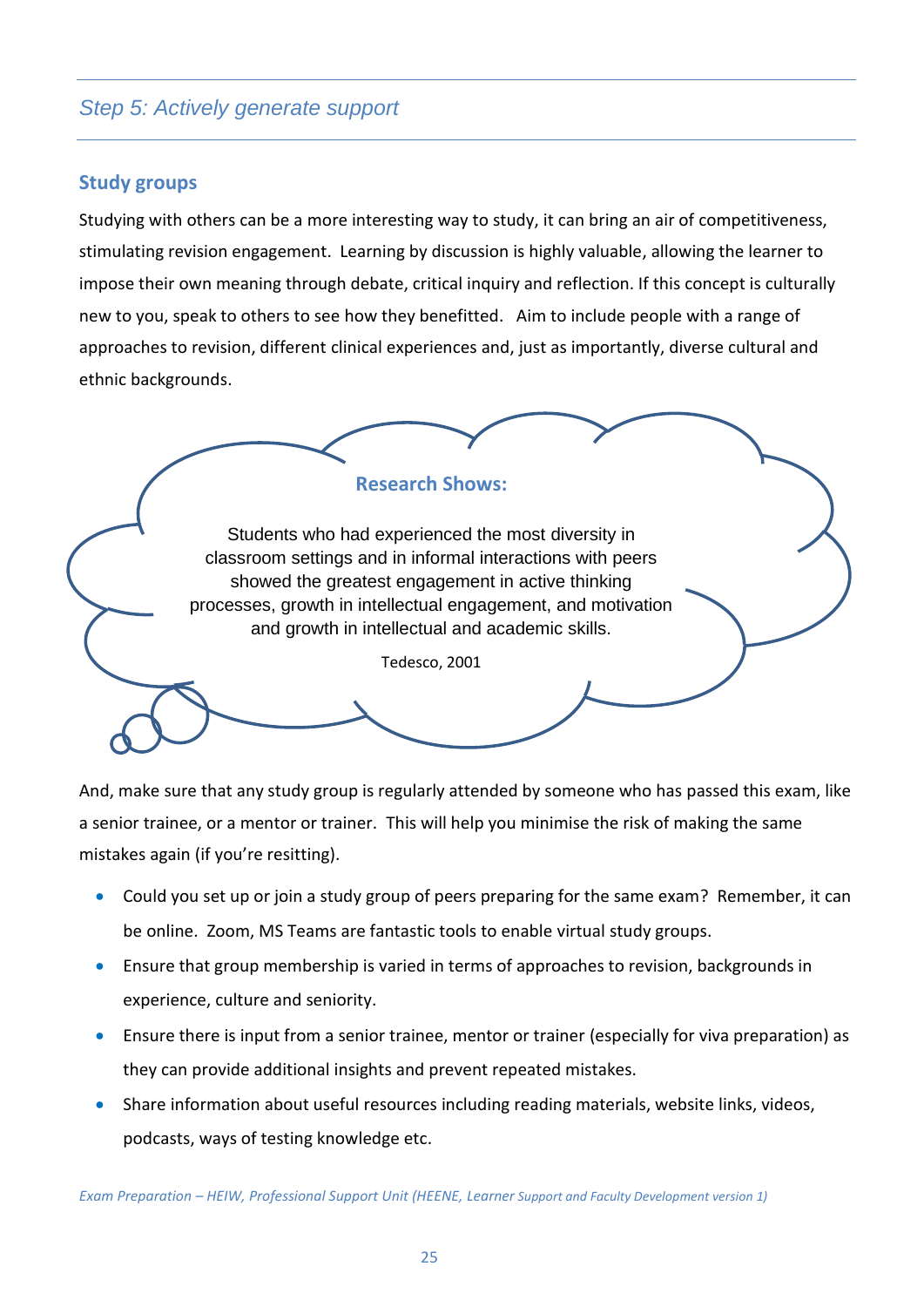- Talking out loud has been found to benefit memory recall. Select topics for each group member. Meet to share and discuss your understanding.
- Share study approaches, talk through areas of challenge, brainstorm ideas and discuss cases.
- Discuss issues that require reasoning and elaboration move beyond the textbook. Hold exploratory discussions to hone analytical skills; offer personal opinions, suppositions and assumptions, then consider alternative explanations in different real-world settings.
- Continually test each other's knowledge using a variety of methods (see page 35).

*I think forming a revision group can be helpful, but think carefully about who this is with and whether their revision style complements yours, because equally you shouldn't compare your revision to others (especially in terms of quantity) my personal mantra was quality of revision time over quantity!* 

*Dr Kathryn Speedy – ST4 Psychiatry*

# **Self-care support**

If you are feeling overly stressed during your study and it is affecting you at work, take a look at pages 37-41 (*Step 7*), and consider linking up with:

- Your GP
- [The Professional Support Unit](https://psu.walesdeanery.org/)
- [Your Health Board's Employee Wellbeing Service](https://heiw.nhs.wales/covid-19/health-and-wellbeing-resources/wellbeing-sites-and-resources-from-health-boards-trusts-and-organisations-across-nhs-wales-and-social-care-wales/)
- [Health for Health Professionals](https://www.hhpwales.co.uk/) Wales
- [Wellbeing resources available through HEIW](https://weds.heiw.wales/sections/workforce-transformation-planning-and-information/staff-health-and-wellbeing/)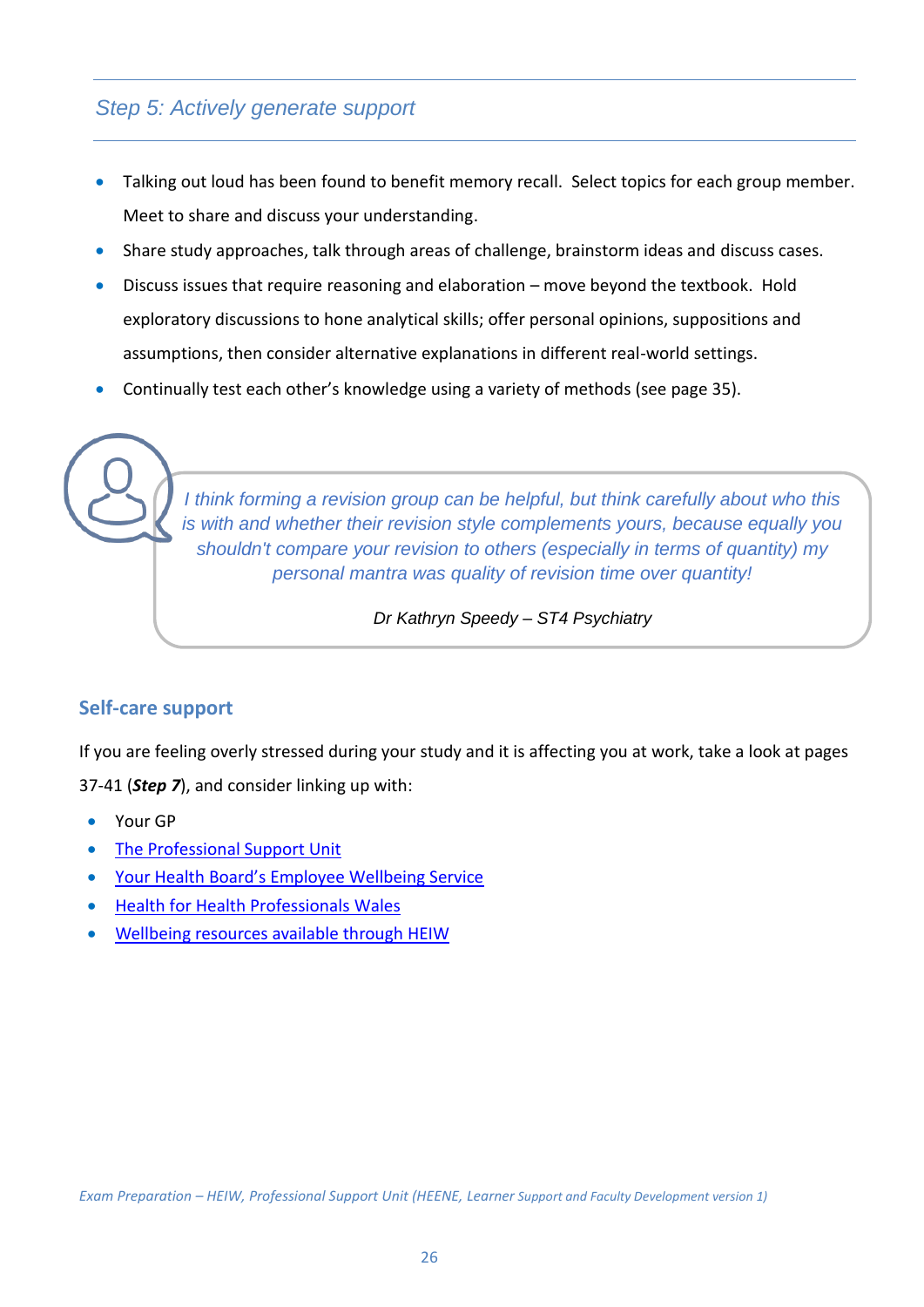#### **Activity 6: Support network - who can help and how?**

| Family:                    | Friends:                                  |
|----------------------------|-------------------------------------------|
| <b>Current Colleagues:</b> | Past Colleagues:<br>Study friends/groups: |
|                            |                                           |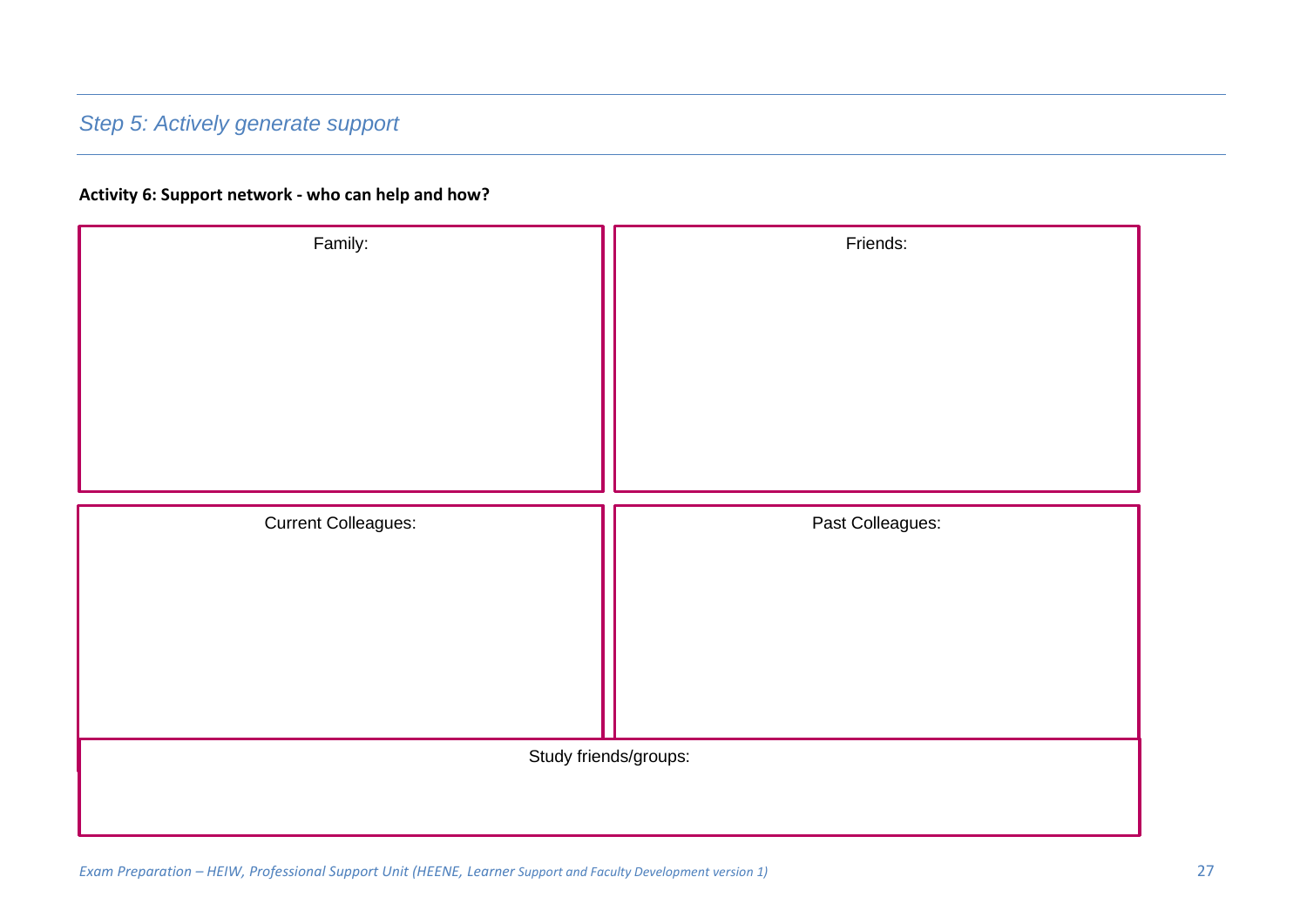#### **Shallow-learning versus deep-learning**

Strategies that create shallow-learning or deep-learning have been debated for many years. Marton and Säljö's 'Six Conceptions of Learning' theory explains that learner intentions play a large part in whether learning is deep or shallow. Intentions, and the subsequent level of learning, differs if the learner's intent is to perhaps pass a test versus engage in and evaluate a topic for practical use.

Shallow learning is associated with tasks such as reading, memorising and recalling information – this type of revision can be helpful in learning facts e.g. details of who, where, when, and what of a topic. Deep learning on the other hand is associated with creating meaning, organising information, building connections and developing critical analysis. The learning strategies go beyond the simple rote of information and question 'why?' or 'how?'. They help to build connections to existing knowledge, experiences, people and life-events which help to make sense of the information and ultimately deepen comprehension. The strategies help to embed learning e.g. by comparing, critiquing the information and formulating ideas on how the new information can be applied in different or new ways. Therefore, when reviewing your curriculum and exam guidance, look at your study plan decide upon the required level of learning – some exams may simply require that you recite the factual information whereas others may involve Extended Matching Questions or simulation which may need you to explain how, why and critically analyse aspects within the topic and to consider extended ways of using the information.

Also, consider how you prefer to learn (audio, visual, kinaesthetic) and tap in to learning strategies that accelerate your learning. If you are an auditory learner using mind-maps and coloured pens may have no impact on developing your comprehension of a topic. Whereas listening to podcasts or working in groups and discussing case studies may prove more valuable and productive. Find a combination of strategies that work for you – return to your reflections on learning and use the ones that have been effective. But be vigilant - it's important that you don't just use the same old revision strategies because that's how you have always revised.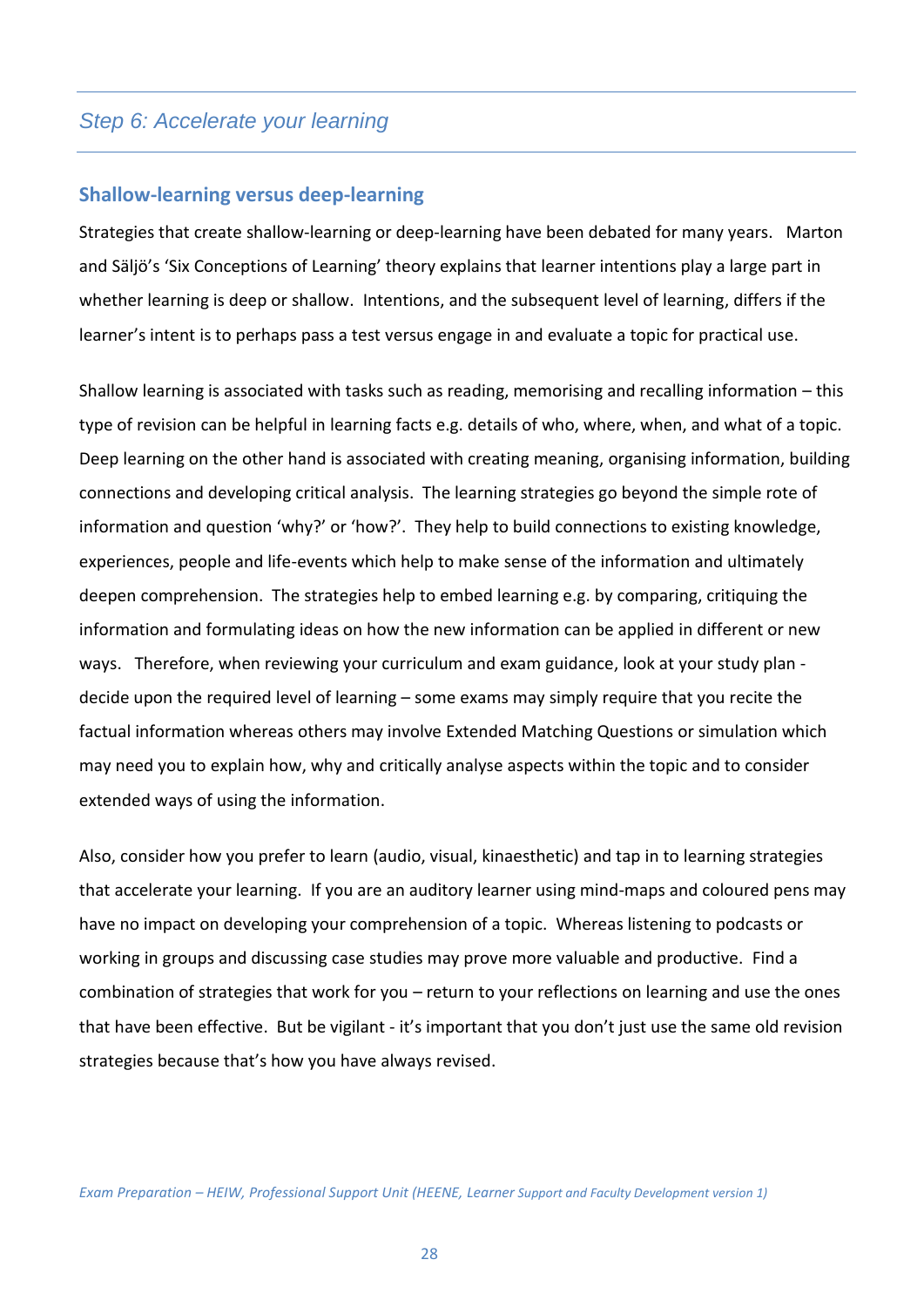**Levels of learning and revision strategies**

|                            | <b>Reading textbooks</b><br><b>Shallow Learning</b>                                                                                  |                                  |
|----------------------------|--------------------------------------------------------------------------------------------------------------------------------------|----------------------------------|
|                            | <b>Past papers /Question banks</b><br><b>Listening to podcasts</b><br><b>Memorising</b>                                              |                                  |
|                            | Mind-mapping/organising information                                                                                                  | т                                |
| M                          | <b>Review generic case-studies</b><br><b>Video analysis</b><br><b>Topic discussions</b><br><b>Explaining and sharing information</b> | E<br>S<br>T<br>$\mathsf{N}$<br>G |
| E<br>T                     | <b>Attending courses</b>                                                                                                             | $\mathsf K$<br>${\bf N}$         |
| H<br>$\mathbf O$<br>D<br>S | <b>Observing others</b><br><b>Specific case discussions</b>                                                                          | $\mathbf 0$<br>W<br>E            |
| T                          | <b>Asking questions within clinical situations</b>                                                                                   | D                                |
| $\overline{O}$             | <b>History taking and linking new knowledge</b>                                                                                      | G<br>E.                          |
| E<br>M                     | <b>Applying to real-life cases</b>                                                                                                   |                                  |
| B<br>E<br>D                | <b>Simulation and deliberate practice</b><br>Leading on a case/ward round - self-evaluation or feedback                              | A<br>$\mathbf N$<br>D            |
| K                          | <b>Presenting to others</b>                                                                                                          | S                                |
| N<br>W<br>L                | <b>Evaluating the performance of others</b>                                                                                          | K<br>Ĺ                           |
| E<br>D                     | <b>Writing a paper/training plan</b>                                                                                                 |                                  |
| G<br>E                     | <b>Reflection of application of knowledge</b>                                                                                        |                                  |
|                            | <b>Teaching others</b>                                                                                                               |                                  |
|                            | <b>Designing an improvement</b>                                                                                                      |                                  |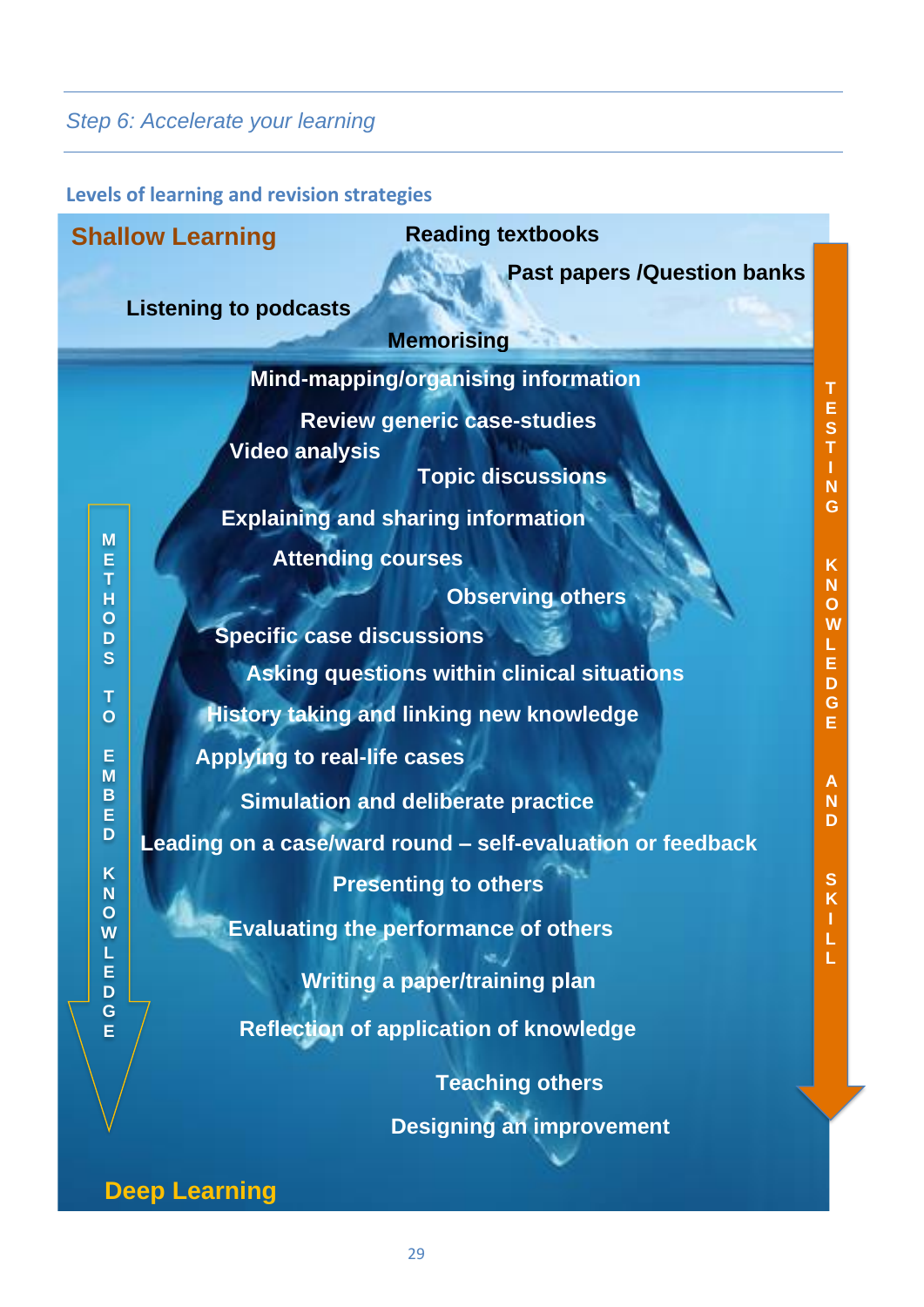# **Revision strategies**

#### **Read…but build schema**

Cognitive theory describes schema as patterns of thought that are organised in a way that relationships are created between new and existing information. Therefore, rather than just reading something and trying to store it to memory, decide how you would use the knowledge in practice. Find the links to what you already know or to experiences you have had or even imaginative situations that could occur. Look to connect the knowledge - consider patient cases you have worked on - how would this new knowledge apply to this situation e.g. cause, diagnosis, management plan, treatment? Try to make the knowledge come to life by using real-life or even invented cases.

#### **Write**

Some people find repeatedly re-writing notes helps to embed knowledge either by writing information by hand or typing. Reorganising your notes into themes, consolidating large amounts of information into bullet format, using mnemonics or writing and then answering quiz type questions can help some people with memory recall.

#### **Mind-maps**

The mind-map structure helps to build schema by visually presenting logical connections between ideas or facts. They help to create clusters of information; patterns can emerge, and links can easily be seen which increases association plus the ability to visually locate and recall information and the surrounding data.

#### **Elaborative Interrogation**

Simply put this is the technique that asks why something is the way it is. Studies have shown that if comprehension questions are asked in advance of reading a text, then retention is greater. Therefore, 'meaning' is found in the text by asking yourself 'why?' or by asking yourself 'how might I use this information?'. The answer can help to make sense of the information and as a result learning goes beyond memorising and moves to comprehension.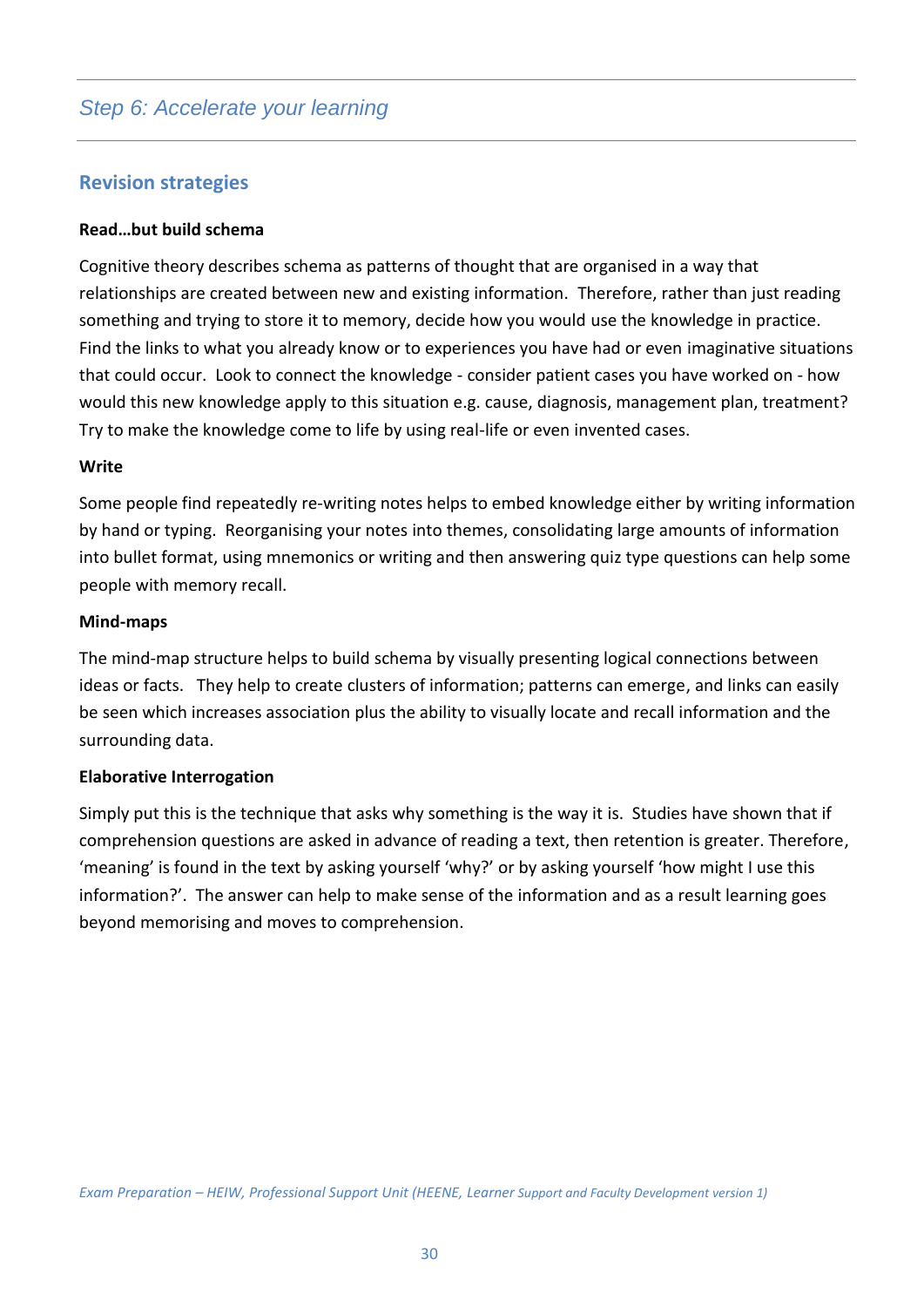

#### **Case studies**

Using case studies can help you to convert theoretical ideas into real-world scenarios.

An article in Medical Education (2013) on self-guided learning stated:

*"Lack of familiarity with a case seems to stimulate medical students to engage in more extensive thinking during self-explanation. Less familiar cases seem to activate students' biomedical knowledge, which in turn helps them to create new links between biomedical and clinical knowledge, and eventually construct a more coherent mental representation of diseases. This may clarify the previously found positive effect that self-explanation has on the diagnosis of unfamiliar cases."*

Some websites offer medical case studies with questions that you can work through.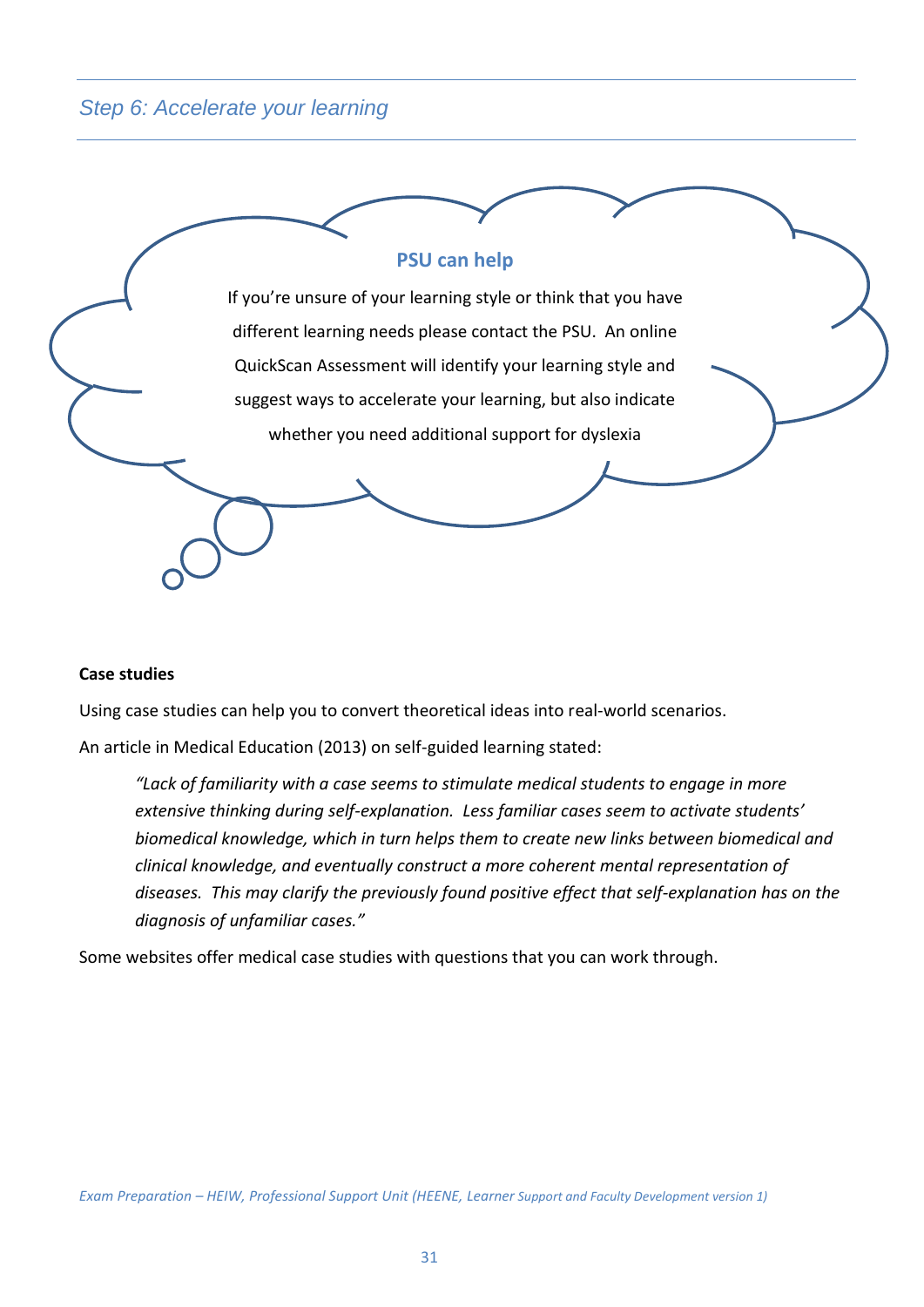#### **On-the-job observation and practice**

Get as much exposure as possible in clinical settings to align knowledge to day-to-day patient care. Where possible, speak with patients; do your own history taking, examination and management plan. Then compare these with the admitting doctor's notes.

Start the habit of reading around a case. Find cases from the regular to the complex and fully explore the range of medical knowledge and procedures plus clinical and professional skills. Every time you meet a new patient, read everything you can and make conscious links of medical theories, the clinical case and the individual patient – this will build schema and aid your recall.

Observe role-models and analyse what they do and how they do it; make notes; ask questions; align everything you see and hear to aid deep learning on a specific topic.

Be curious and actively seek opportunities to embed your knowledge and learning. Ask lots of questions to consultants, peers, patients and members of the multi-professional team. There will always be someone around you who can help embed complex knowledge by explaining, showing or demonstrating something. You simply need to 'ask'.

Put into practice everything you possibly can and seek feedback from those who are competent at the task at hand. Continue to practice until you feel confident and competent in the knowledge and skill.

Familiarise yourself with the exam marking framework, especially for OSCEs and vivas. Consider what the examiners are looking for and practice demonstrating the patient management, the behaviours and communication style in each patient interaction whenever possible.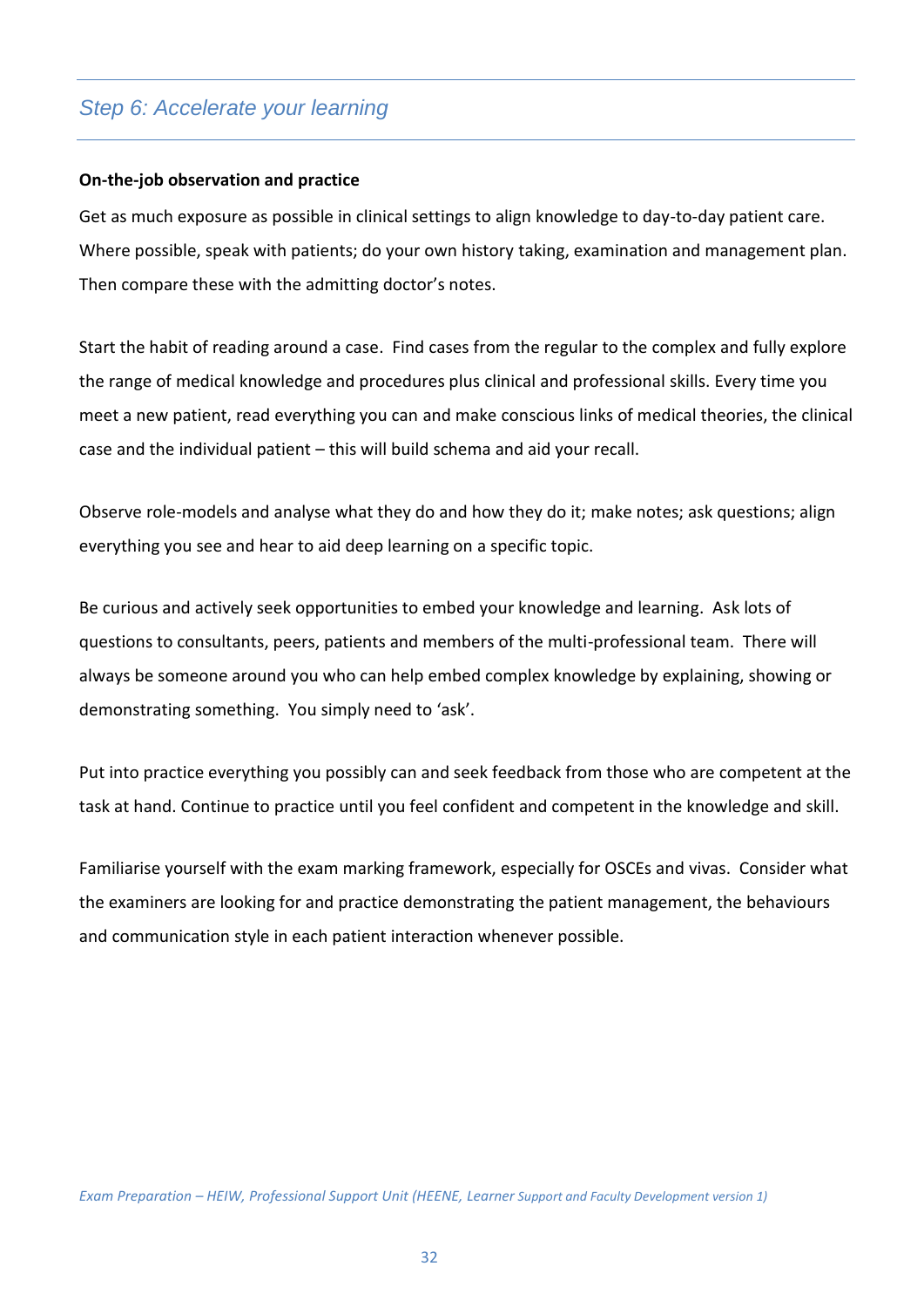#### **Teach**

Find formal or informal opportunities to teach others the knowledge and/or skill. Many people find that imparting knowledge to others greatly helps their own level of understanding or mastery. When you have to explain something you often find that you have to think more deeply about it. It forces you to both organise your thoughts and question things and therefore reinforces your own comprehension.

Teaching does not need to be in a classroom setting, it can be a question and answer discussion on a ward with a more junior trainee whereby encouraging them to think of the reasons, complications etc. Coaching or mentoring those who know less than you often helps to deepen your understanding. Remember, learning comes in many forms and you may learn something of value from someone less experienced than yourself.

If you decide to conduct some formal teaching it will force you to read more, observe more, consider real cases, complexities etc. The desire to set a good example will help you to spot any gaps in your own knowledge and you will probably be more motivated to fill this gap if you think a participant might ask a question or challenge you.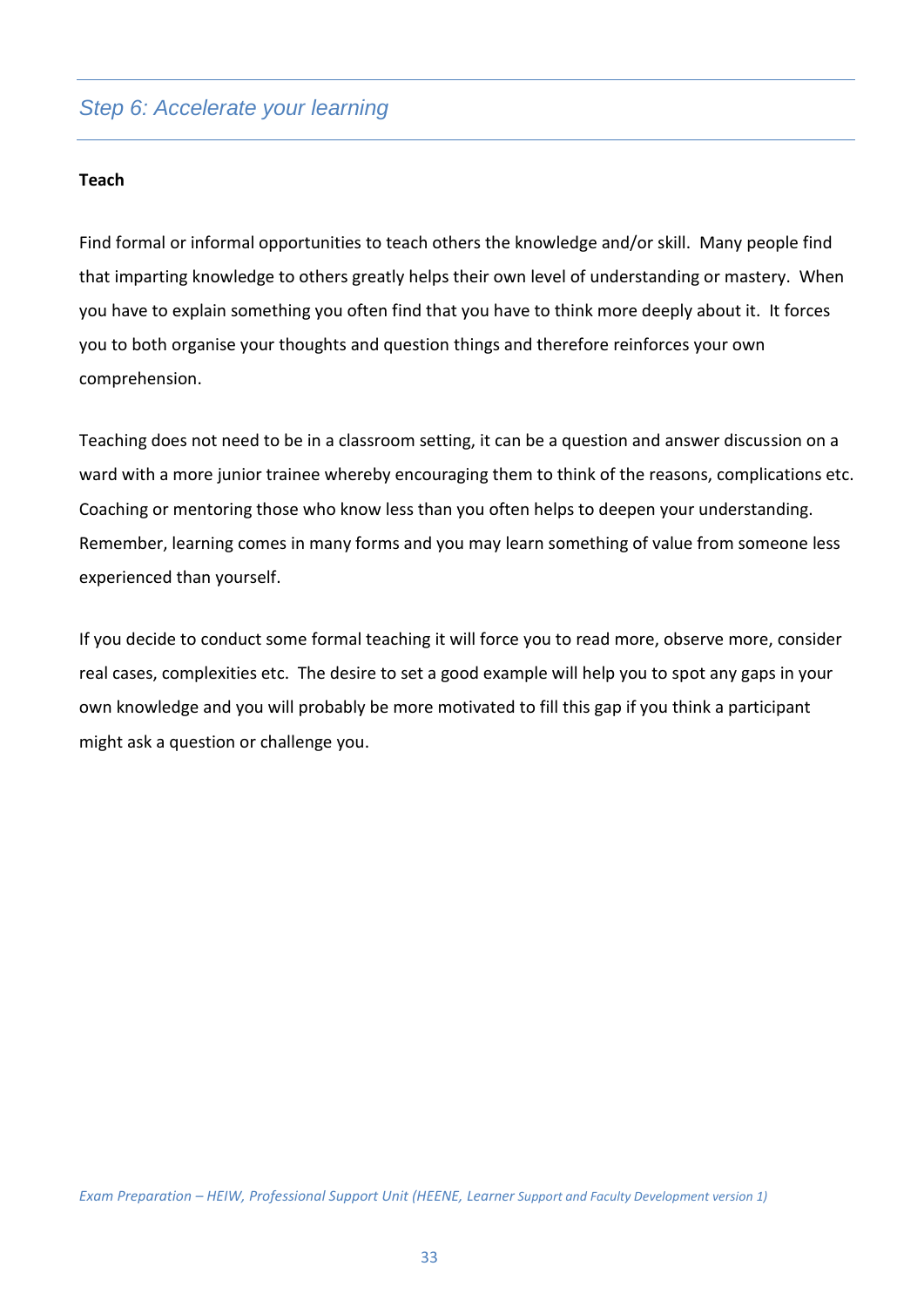#### **Test your knowledge and test it again**

Research suggests that recall can increase by up to 80% through repeated, on-going, self-testing. Therefore, whether you study alone, with others, or both, select testing methods that suit you and use them throughout your revision timeline, not just towards the end.

#### **Online question banks**

Online question banks provide options to compare modules and track your progress. You can also choose to answer questions which you've previously answered incorrectly. The services are available by subscription and examples include - Pastest, OnExamination and Passmedicine.

#### **Past papers and mock exams**

Completing mock exams is an excellent way to understand the structure and format of your exam and gives you questions directly aligned to your curriculum. There are huge advantages in identifying your learning gaps as well as being tested in real-time. It is worth noting that many past papers and mock exams are expensive.

#### **Practical application**

Where (topic) appropriate, align new knowledge to practical experience and get as much practice as you can. Find opportunities to apply knowledge to practical situations and seek feedback. Or even, where appropriate, complete a workplace-based assessment.

#### **Discussion**

Communicate your understanding of topics in study groups, chatlines and forums. Find opportunities to air your knowledge in the day job including discussions with peers, supervisors and members of the multi-professional team.

#### **Group quizzes**

Write a quiz for other members of a group or team up with another learner. Both writing the questions and finding the answers is helpful, as well as listening to and exploring your fellow learner's answers. All these methods help to develop comprehension. Plus, you too get the chance to complete the quiz written by the other group members. To develop an online quiz, use sites such as [www.surveymonkey.com](http://www.surveymonkey.com/)*.*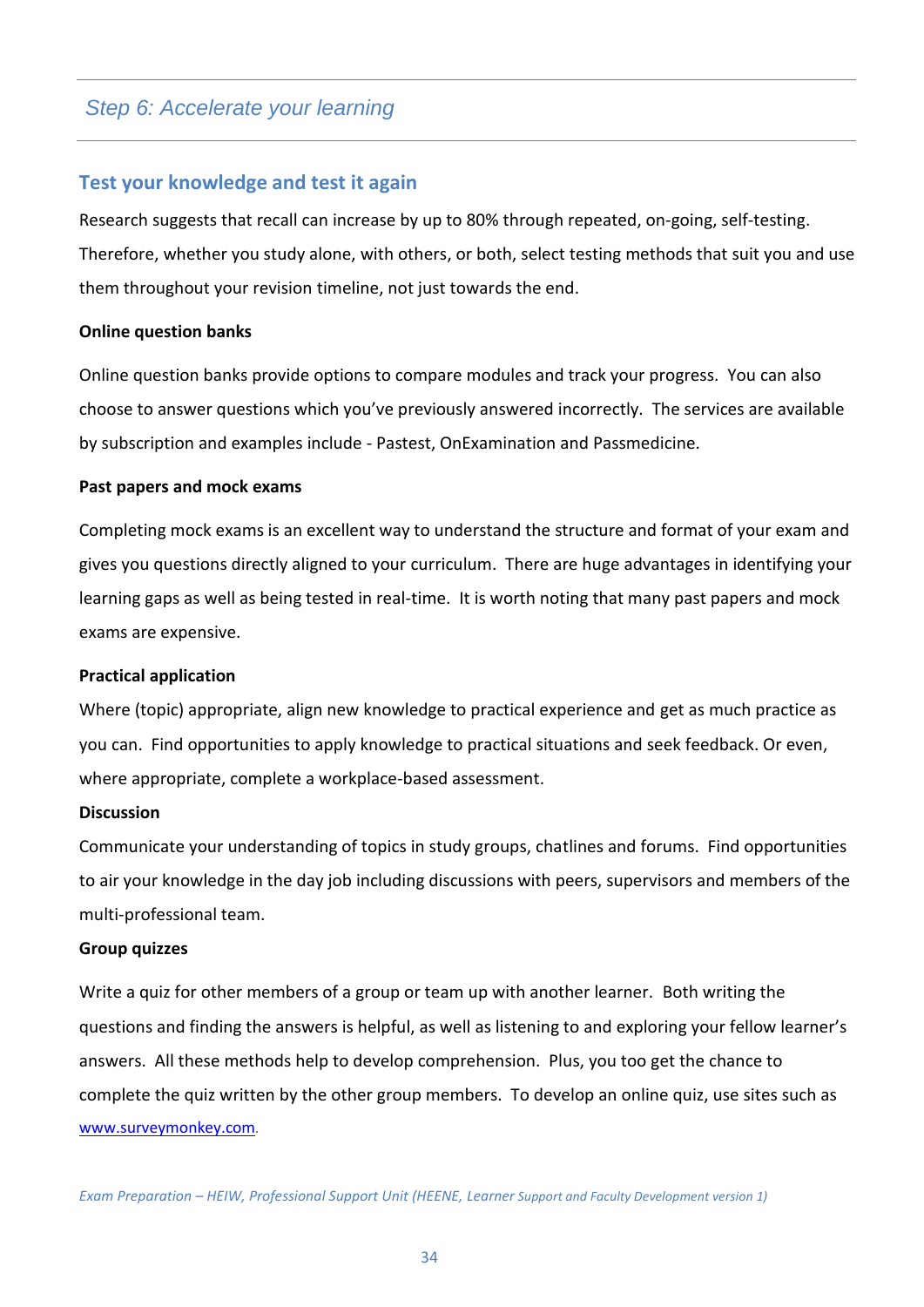#### **Flashcards**

Flashcards can be useful - they create a self-sufficient way of knowledge checking, without the need of someone else. Simply write a question on one side and the answer on the reverse side.

#### **Post-its**

Post-it notes are helpful if you wish to structure the content or create flow-charts; different colours can help to create themes. Create a post-it structure on a wall and take a photograph of it. Then remove all the post-its and test yourself to see if you can place them back in their correct position. They can also be placed around your home where there is a natural association with topic information.

**PSU Tip** Mock exams and MCQs are a good way to monitor your progress – if you're getting answers wrong think about the reasons. Is it related to your knowledge of that area? Or is it your attention to detail? Are you reading and understanding the question properly?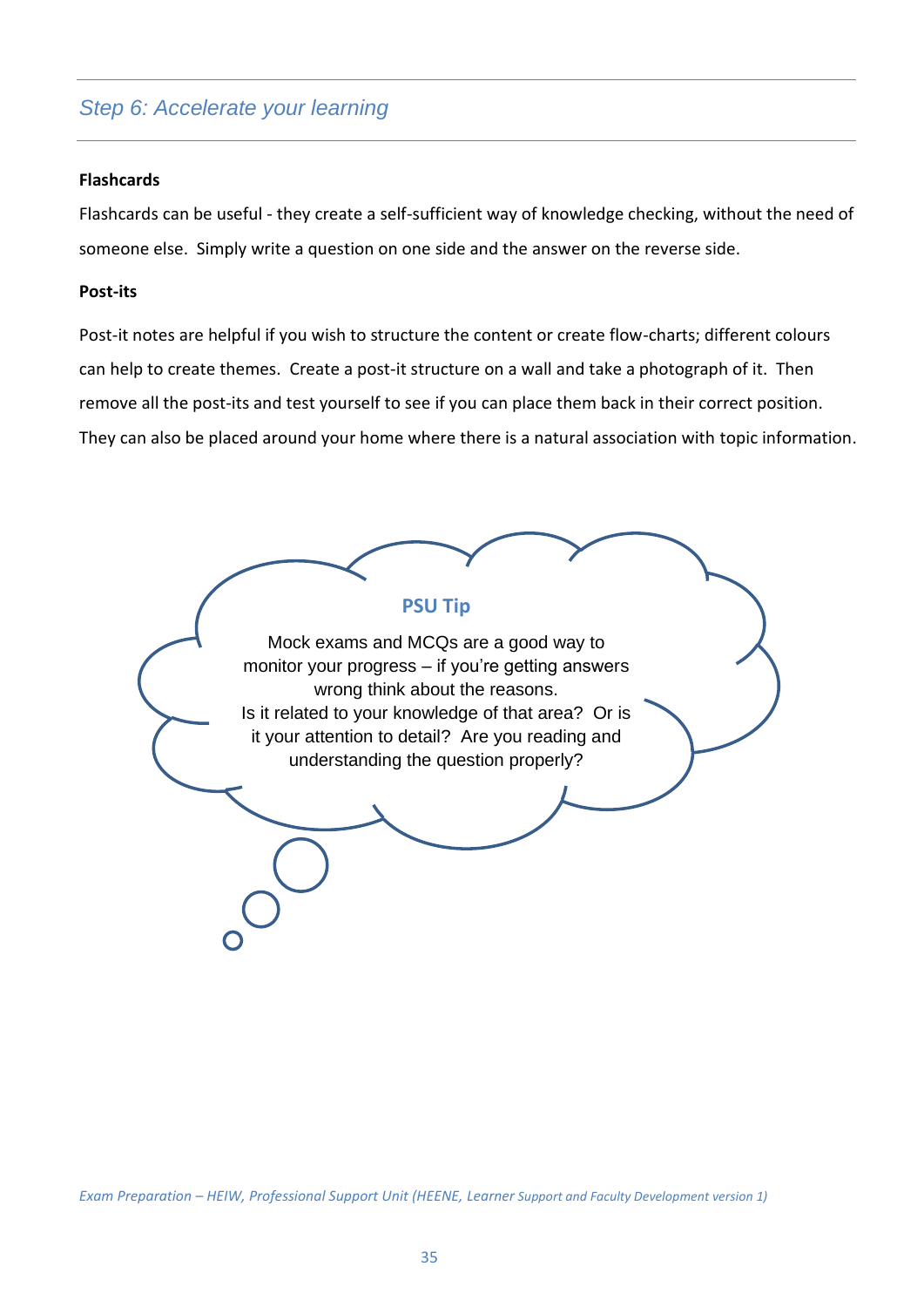## **Bite-size chunks**

The idea of studying a particular topic can be overwhelming, especially if we perceive it to be dull or difficult. Therefore, break the topic down in to manageable bite-size chunks. Stick to one sub-topic and/or one specific issue or problem. Tackle one thing at a time and be satisfied when each small chunk is revised. Use your Study Plan to help you list and break-down topics.

# **'Just do it' (as Nike would say)**

Learning doesn't need to happen in four-hour slots. If your internal dialogue is persuading you to procrastinate, choose to 'Just do it'. Everything counts - a short 20-minute revision session can be invaluable for those topics that need a top-up of knowledge or understanding - it's the quality of the revision that counts, not the duration. Similarly, at times when you are tired, decide on some simplistic study tasks e.g. create a resource list, test yourself on something fairly easy, complete some elearning. These small 'quick wins' all add value and contribute to your study progress. If you do have moments of procrastination, don't beat yourself up and dwell on the fact that you 'should be studying' - instead whole heartedly enjoy the other thing that you do (sometimes you just need a break).

> *Base your learning around patient encounters. Get into the habit of analysing what happened, identifying learning needs and checking the guidelines and evidence.*

> > *Dr Andrew Cooper – CSA Examiner / GP / Clinical Trainer*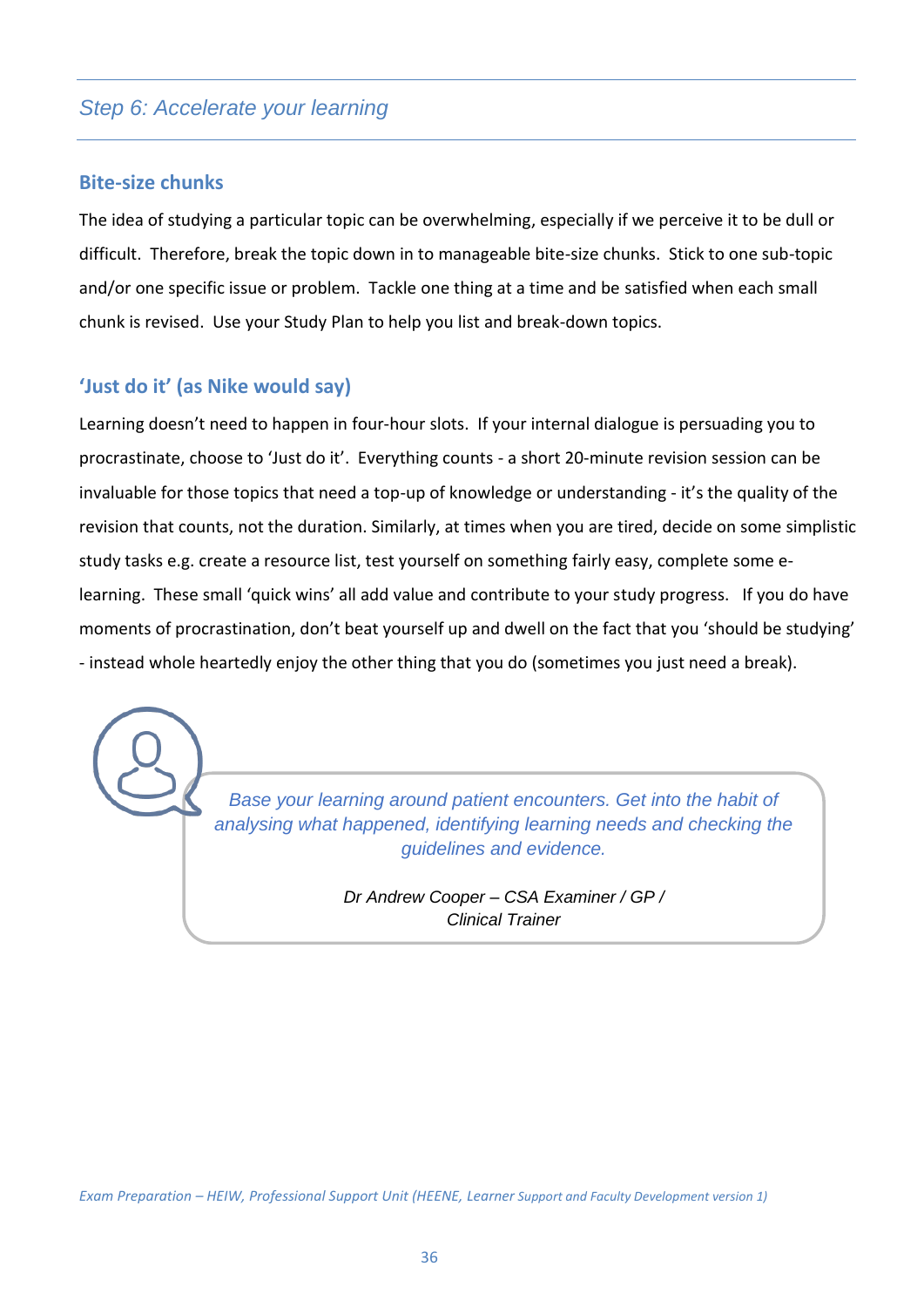# **What's going on?**

When you have spent months studying for an exam and your training progression depends on the result, it is natural to feel a degree of anxiety about how you will do on the day. Most people accept exam day nerves as a normal part of the process and learn to manage both physical symptoms (upset stomach, sweating, heart racing etc.) and internal negative thinking *("I'm going to fail, I know it") –* all of which are fear responses to the perceived threat of failure. Fear and its physical response can be useful when in danger however it is of little help when faced with a cognitive situation.

Trouble occurs when the perceived threat (not passing the exam and its effect on one's life) becomes magnified thereby inducing an emotional response. Negative thinking and self-doubt (when unchallenged) can become exaggerated; this then exacerbates the physical symptoms and causes panic. This, in turn, makes focusing and cognition problematic (which adds to further panic).

You might recognise some of these responses……

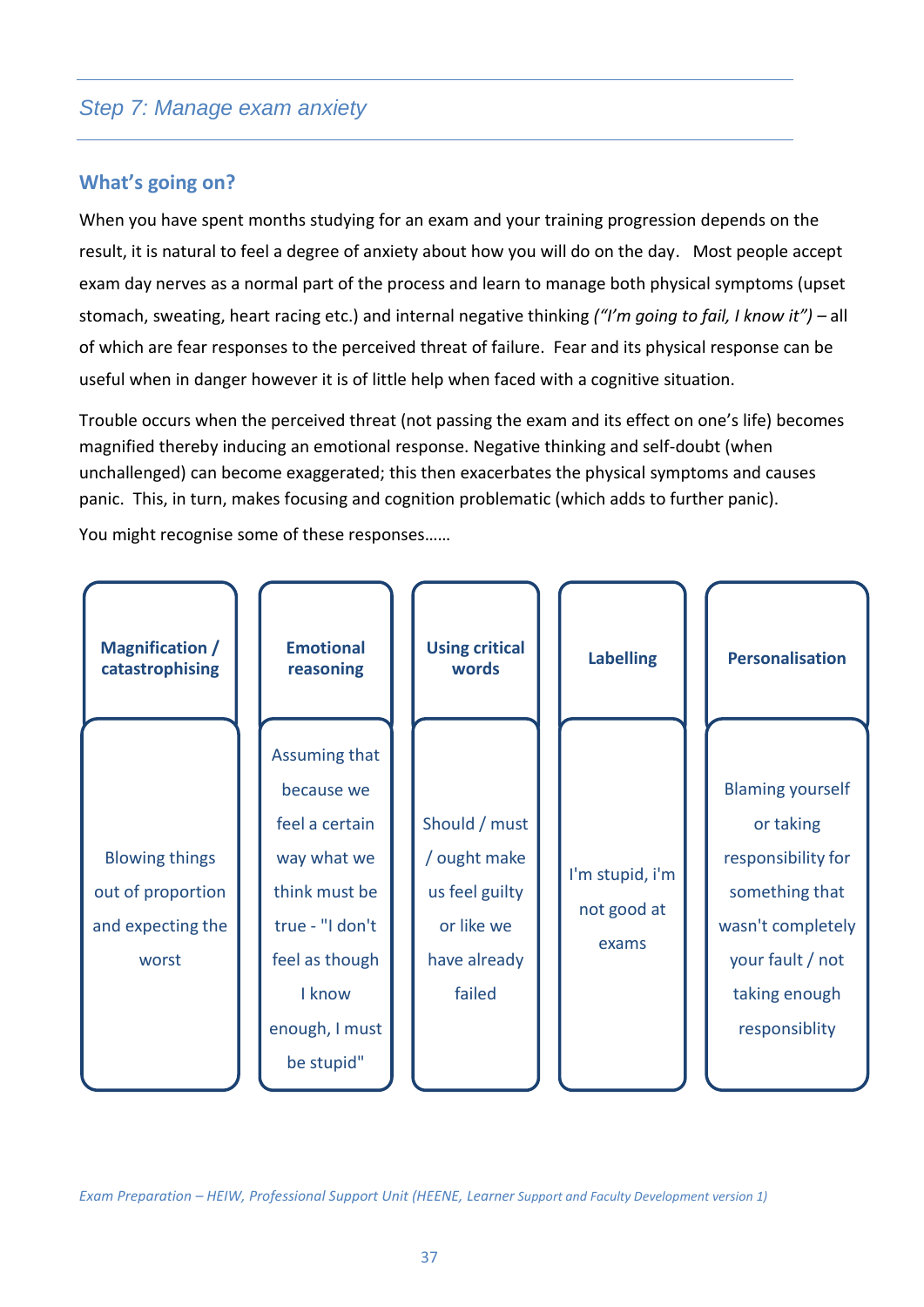#### **What can I do about it?**

Be realistic; there may be some questions that you find harder than others, that's true for everyone, so stay calm. And ultimately, have faith – the knowledge you have gained over the last few months is in your sub-conscious brain; it simply needs a little time to rise to a conscious level. Start by thinking about what the first reasonable step in the situation described in the question would be. Distracting your brain by using a selection of self checking questions described below can be very helpful.

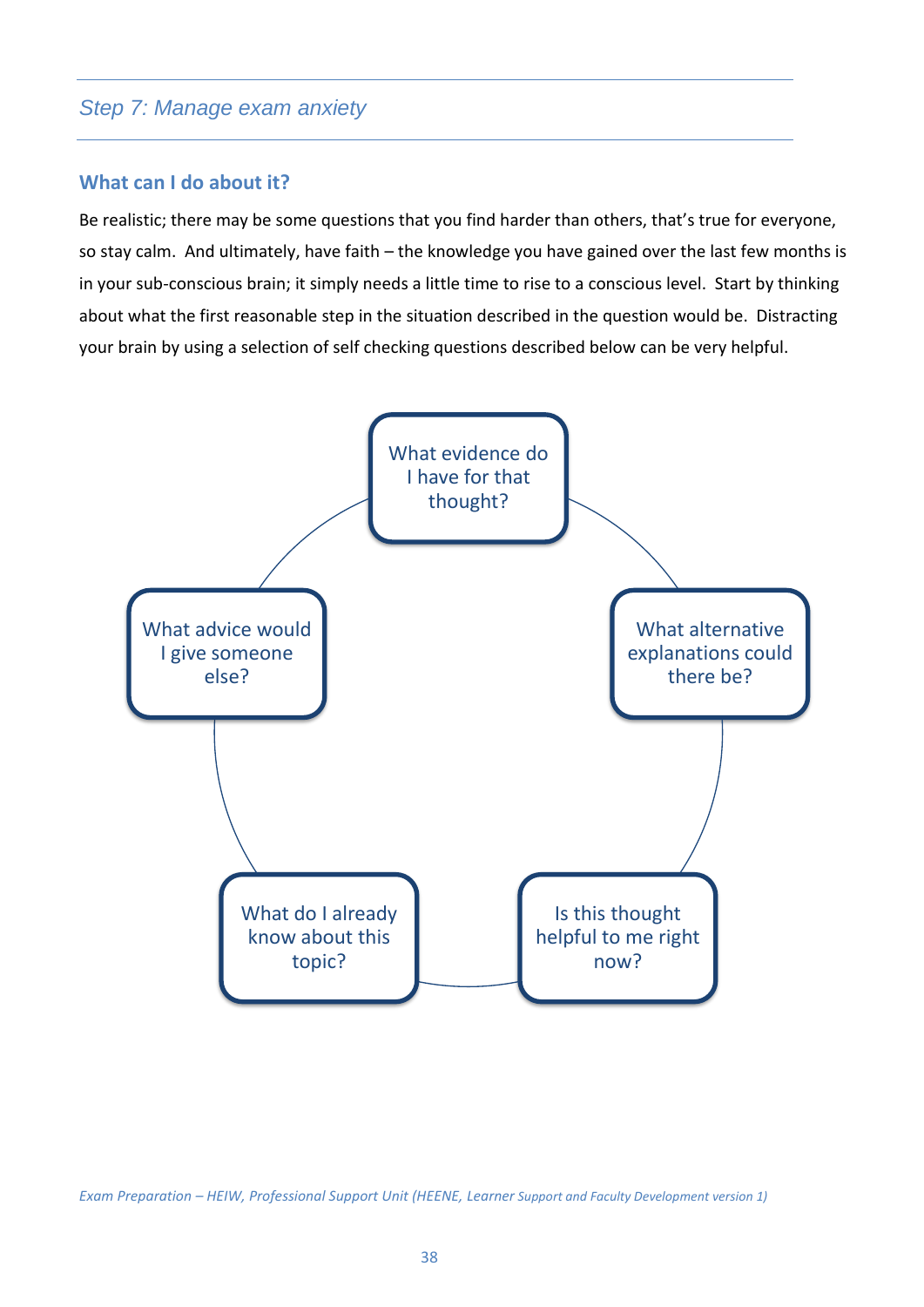## **Self-soothing strategies**

Before you begin the exam, try these self-soothing strategies to help to relax and regain composure and calm.

#### **The complete breath**

Create calm on the inside and slow a racing heart. Take breaths that fill the whole of your lungs, low, mid and upper (rather than shallow breathing from high in your chest). Listen to the air as it travels in and out through your nostrils – block out noise and focus on hearing your breath.

#### **Breathing square**

This is a simple activity that involves counting to five, whilst visualising and moving around the four sides of a square. Focus on your breathing as you count:

- 1. Inhale 2 3 4 5
- 2. Hold 2 3 4 5
- 3. Exhale 2 3 4 5
- 4. Hold 2 3 4 5



#### **Breathing square variation**

A variation on the breathing square is to visualise colour as you count to five and move around the four sides of a square.

- 1. THINK: blue Inhale 2 3 4 5
- 2. THINK: green Hold 2 3 4 5
- 3. THINK: red Exhale 2 3 4 5
- 4. THINK: purple Hold 2 3 4 5

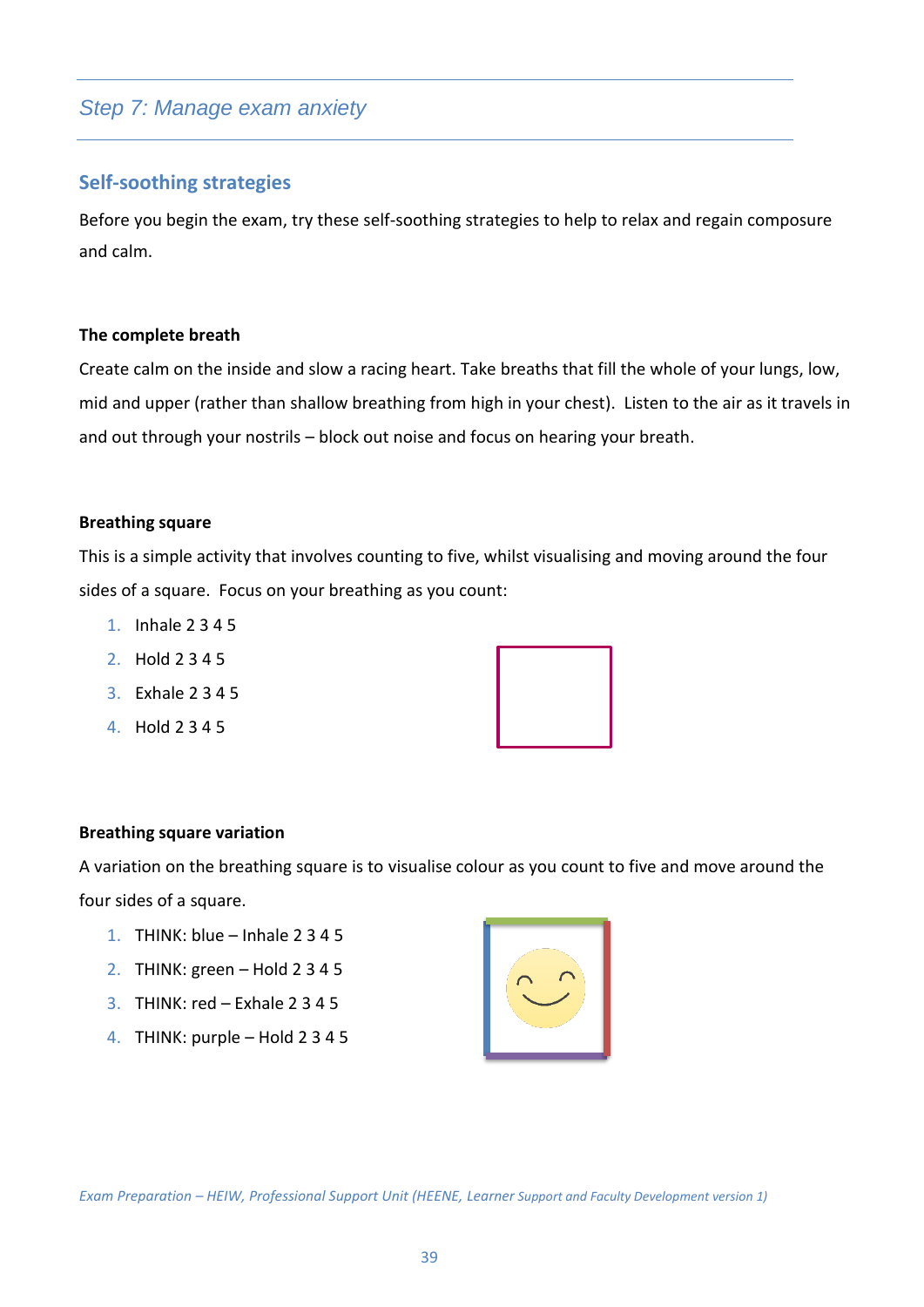#### **Use mindfulness apps and resources such as:**

- Mindful: [www.mindful.org](http://www.mindful.org/)
- Free workplace mindfulness audio tracks <https://www.bangor.ac.uk/mindfulness/audio/index.php.en>
- Headspace App 'weathering the storm' free meditation: [www.headspace.com/covid-19](http://www.headspace.com/covid-19)
- BellyBio:<http://bellybio.com/>

#### **Grounding technique – focus on your environment**

- 5 things you can see
- 4 things you can feel
- 3 things you can hear
- 2 things you can smell
- 1 thing you can taste

#### **Relax your muscles**

- Be aware of your body and notice where tension is being held then relax specific muscles.
- Drop your shoulders to a lower and more comfortable position.
- Shake your hands gently or clench and release them; let air flow between your fingers.
- Let your forehead be relaxed and smooth; let your eyelids rest lightly.
- Relax and loosen the muscles around your mouth and jaw.
- Tighten and tense all muscles in your body as you take a deep breath in, hold the breath release with a sigh. Repeat 3 times (particularly good in bed just before sleep).

#### **Think calm thoughts**

Manage negative internal dialogue and respond with words that soothe your mind e.g. *"be calm", "be still", "breathe", "I'll get through this", "relax your muscles" "this feeling will pass".*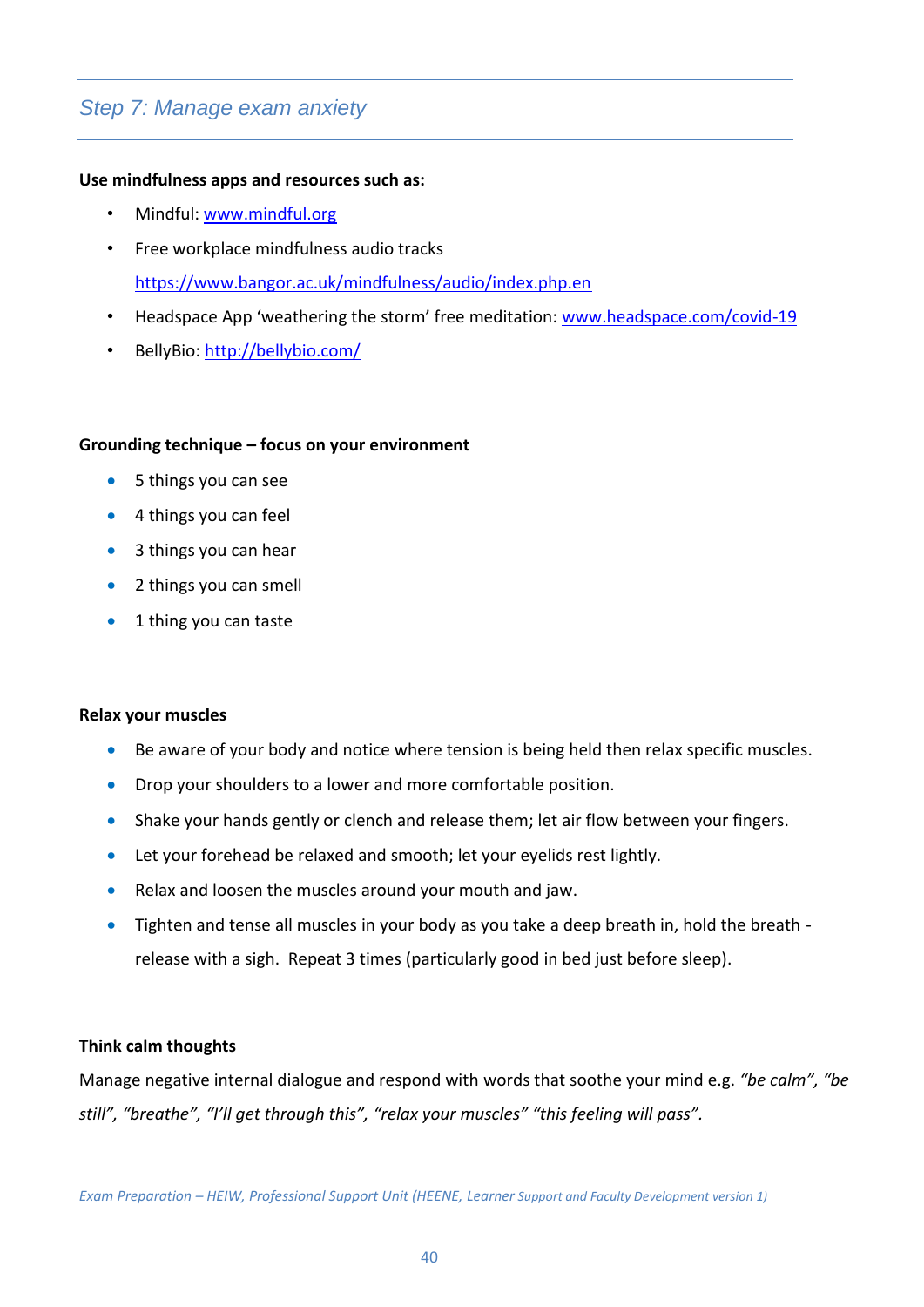*Create a positive mantra "I have worked hard, I am clever, I can pass" and say it vourself in the mirror in the days running up to the exam. Be kind to yourself – remember that postgraduate exams are tough, and you have prepared as best you can. If you don't pass it is not a failing of you as a person. All you can do is your best. Do something positive for yourself in the run up to the exam. Go for a massage, get your nails done, buy a good book to enjoy afterwards. And focus on how enjoyable that thing is. It helped to contextualise the importance of the exam for me – it's not the be-all and end-all. Consider having a folder of key information that you run through quickly in the hours before the exam. Make it short and snappy. Perhaps include things that are recall dependent (for example cancer staging, formulas, definitions). Consider what you have to eat and drink before the exam. caffeine can be unhelpful in large quantities, as can a big "carby" breakfast. During the exam if I felt overwhelmed by a question, I would leave it and come back to it. It takes me time to settle into an exam. I like to read the whole paper and answer only the questions that come to me very quickly the first time around. Then I go back and think about the others once I have had time to calm down a bit. Dr Rachel Lee - ST5 Obstetrics and Gynaecology*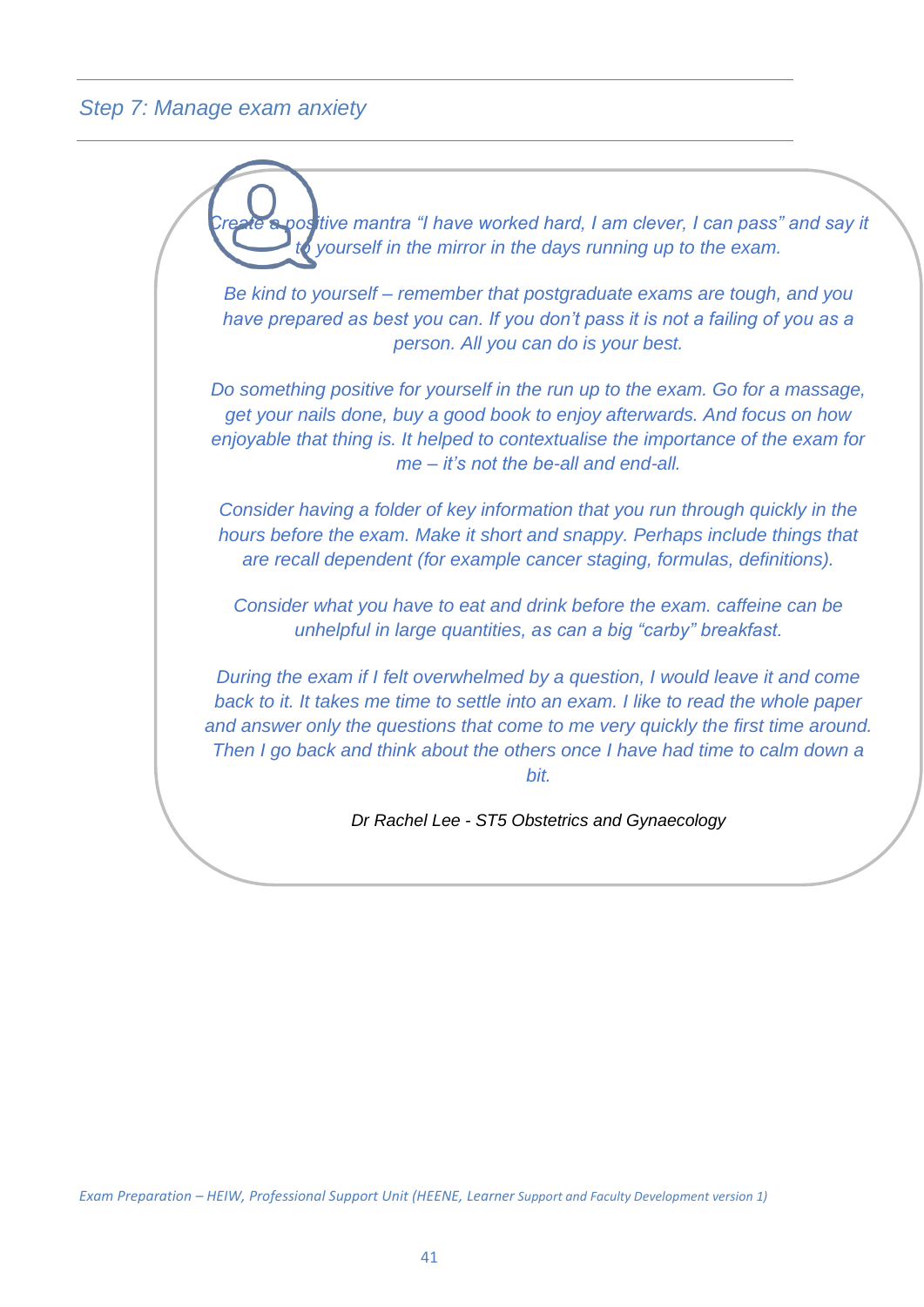# *Step 8: Final preparation*

# **Two weeks before**

- Check the college website for the items provided and what to take with you e.g. stethoscope.
- Check the route to the venue and consider the time it might take to get to the actual room; aim to arrive at the room 20 minutes before the exam start time. Consider commuting delays and have a plan B.
- Book travel tickets.

## **One week before**

- Review the curriculum areas, exam format, style of questions and marking criteria.
- Go over study areas or questions that you found difficult during revision.
- Attempt a final mock test. Consider practising one each day to finely hone your exam technique.
- Create patterns that allow for a good night's sleep e.g. daily physical activity, establish a bed-time routine (if you don't already have one). It might include having a bath or shower an hour before bed, and reading a novel for half an hour before turning the light off at around 10.30pm. A bedtime routine is a **good tip for shift-working too** – just following the same steps in the same order signals to the body to wind down and prepare for sleep.
- Stay positive and soothe any self-doubt gremlins or catastrophic thinking.
- Set time aside to practice mindfulness techniques e.g. breathing exercises.
- Eat well, eat healthily, prepare food in advance.
- Stay hydrated, drink more water, drink less caffeine and alcohol.

## **The evening before**

- Print details of the venue, room location, timings etc.
- Pack what you need ID, proof of registration, pens, water, tissues, snacks/packed. lunch, money, change for car parking, travel tickets, venue details. Only take into the exam what you need and what you can physically hold.
- Organise clothes (layers ideally to adjust to changes in temperature). Also, select clothes that you can move in and shoes that are comfortable. Comfort is the goal.
- Relax and spend time doing something that is not exam-related you know all you need to know and there is no need to cram.
- Set your alarm if an early rise is needed and get a good night's sleep.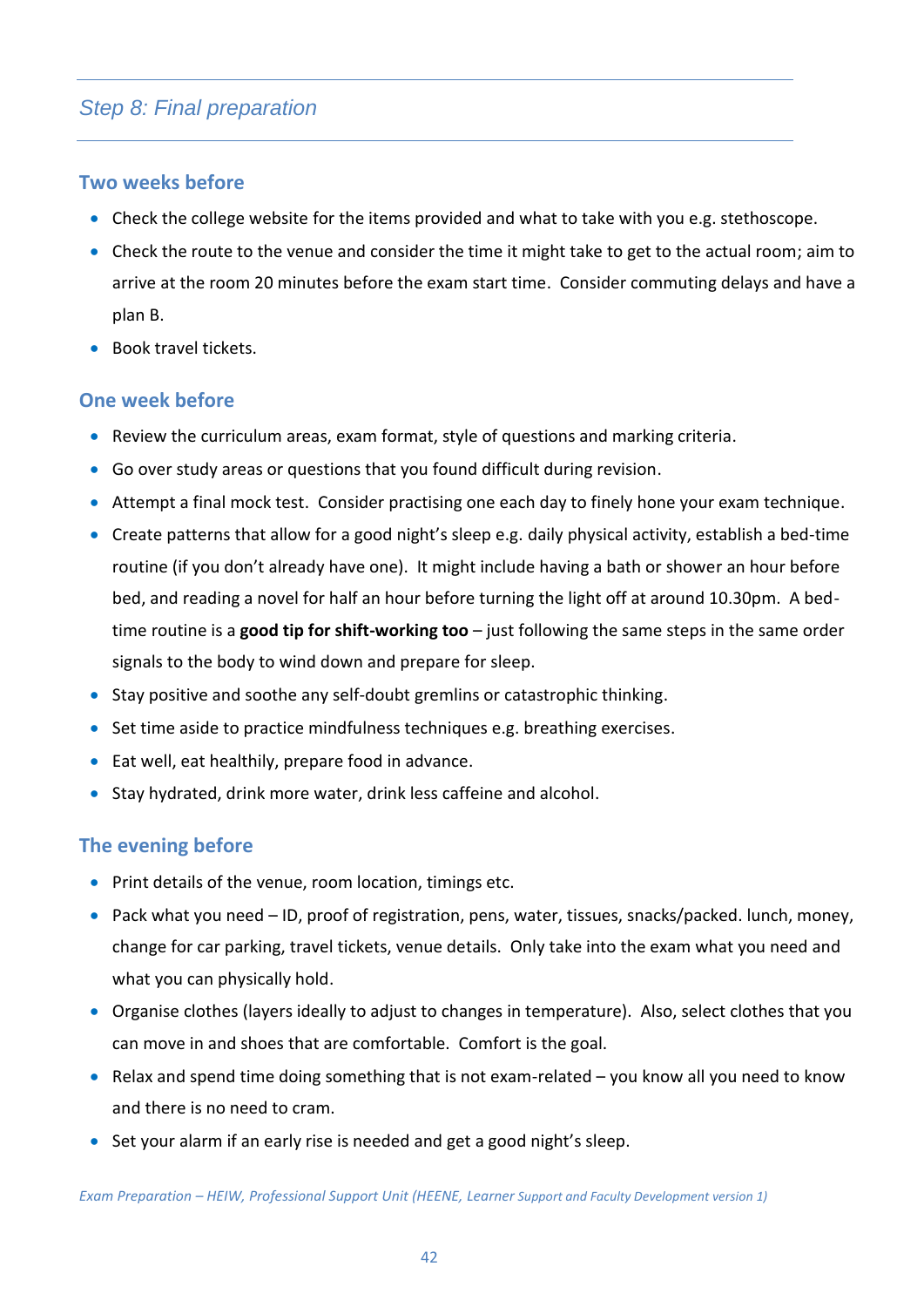# *Step 8: Final preparation*

*Arrive at the exam in the best shape that you can. You should travel early, rest well and try to take an upbeat and positive attitude into the day.* 

> *Dr Andrew Cooper – CSA Examiner / GP / Clinical Trainer*

# **Exam day**

- Get out of bed when the alarm goes off.
- Start with a good breakfast.
- Arrive early.
- Avoid discussing exam components with other candidates it can trigger anxiety.
- Use self-soothing techniques to steady nerves (see pages 34-35).
- Take your time to read **all** of the instructions.
- If in doubt, ask an invigilator.
- Take your time to read each question in its entirety.
- Answer the questions you know the answer to first.
- If you get stuck on a question, stay calm, go back to it later or do your best and move on.
- If you have time at the end, check your answers, but beware of changing your answer second guessing can be detrimental….only make a change if you identify an obvious error.
- Ignore those who appear to have finished stay focused.

# **REMEMBER = All you need is a 'Pass'**

## **Post Exam**

- Don't re-live every difficult question
- Consider the parts that seemed to go well.
- Have a treat (or two).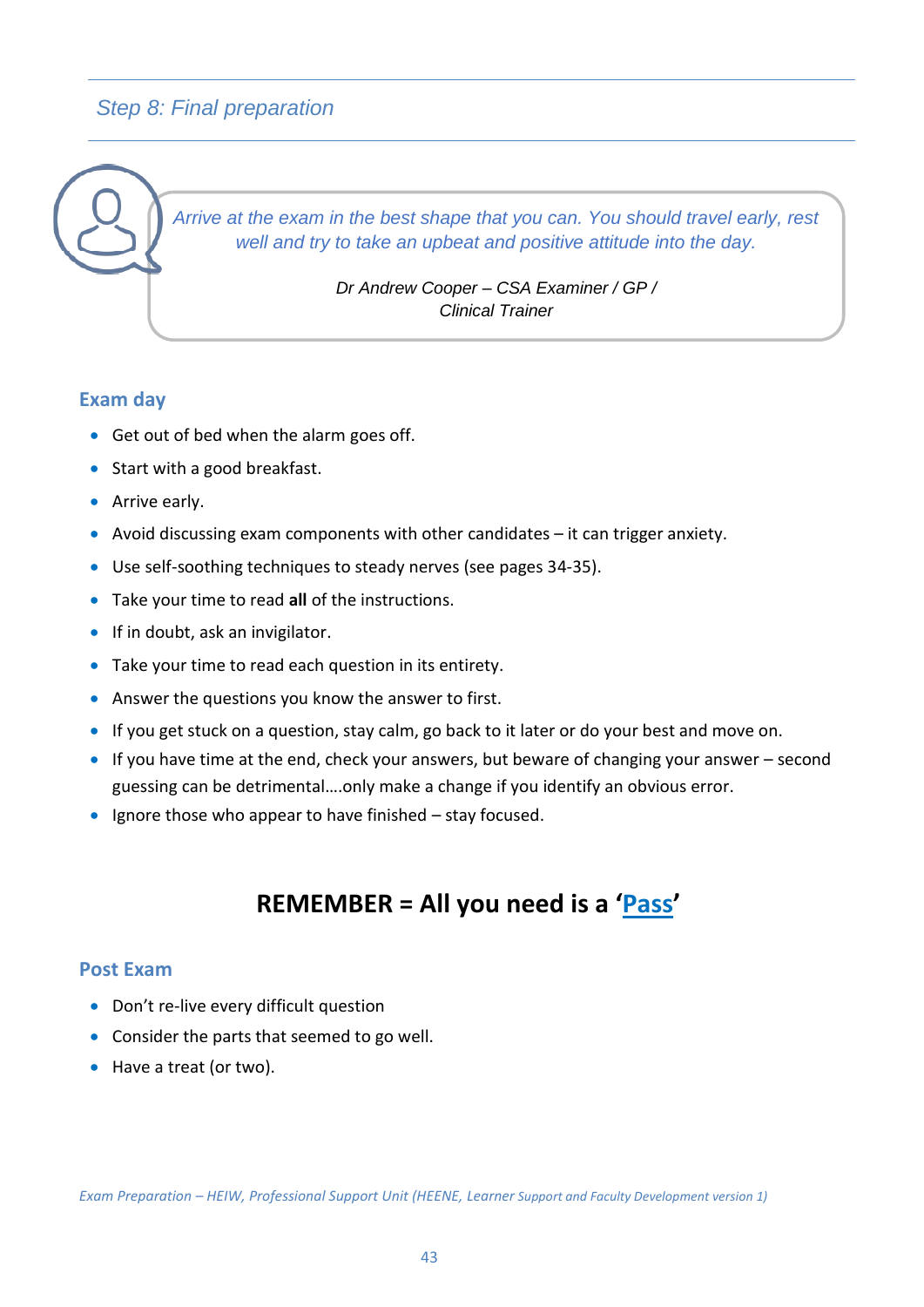# **What if it didn't go your way?**

- Don't give up.
- If you were close to passing, then you are doing the right things decide to do more of the things that got you so close. Consider answers that you could improve or things you would say or do the same, next time around.
- Talk to your ES/CS/TPD and develop a sensible action plan that involves doing something different.
- Consider your approach did you do everything you could? Is it that you can't pass it, or is it something else? What stood in your way – take time to reflect and develop a new strategy.
- Set a realistic date to sit the exam again following advice from your TPD. If you immediately resit within a short time period, the outcome is likely to be the same.
- $\bullet$  If you strongly believe the mark is incorrect, challenge it by using the appropriate process see your College's website.
- If you think you won't attempt it again allow yourself time to get over any raw emotions before making career-changing decisions.
- Be very careful before changing career paths. Seek advice but also be careful who you seek advice from.
- Contact the Professional Support Unit for confidential, 1:1 support and guidance [HEIW.ProfessionalSupport@wales.nhs.uk](mailto:HEIW.ProfessionalSupport@wales.nhs.uk)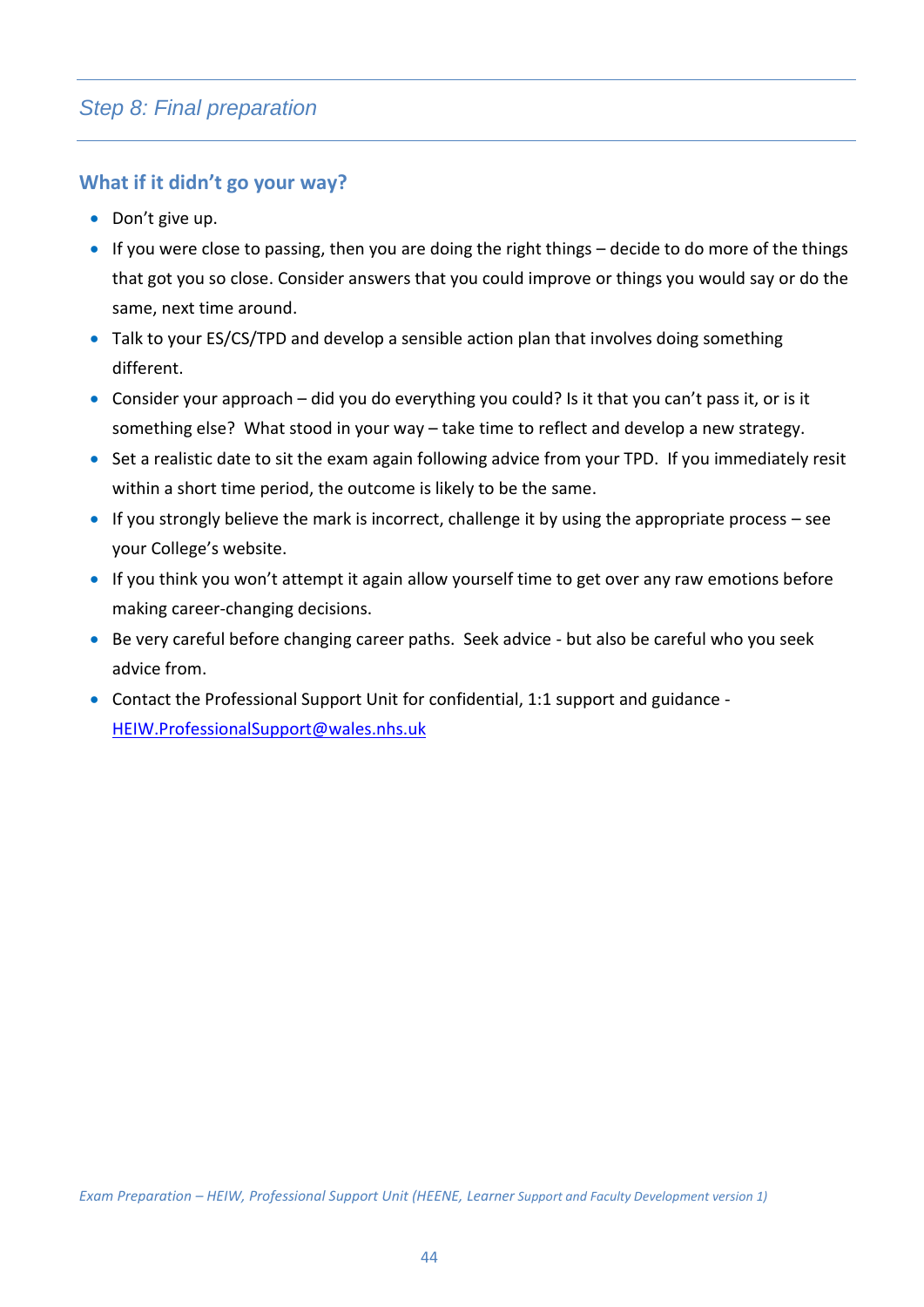# *Step 8: Final preparation*

# **Repeated exam failure**

Some people do unfortunately fail exams repeatedly. This is obviously very disappointing, costly and a very stressful experience.

However, there is lots of support available. We would recommend an early discussion with your supervisor, Training Programme Director or College Tutor to explore potential reasons. It may also be worth considering an appointment with your GP to rule out any health issues.

Additionally, you can meet with the Professional Support Unit. The PSU supports individuals with exam preparation, planning, prioritising, organising, techniques. Using appropriate listening, questioning and feedback skills, the PSU helps the individual to gain insight about their situation and explores reasons behind the setbacks. It is a confidential one to one relationship in which an individual is supported by someone experienced and/or qualified in coaching who helps them to learn and unlock their potential. You can self-refer or be referred by your Educational Supervisor, Professional Support Lead, College Tutor or Training Programme Director.

Individuals who feel they may benefit from a dyslexia assessment can find useful information from the British Dyslexia Association [https://www.bdadyslexia.org.uk.](https://www.bdadyslexia.org.uk/) We can send you a link to investigate that further via a quick online assessment. If dyslexia is identified we can then refer you on to the Educational Psychologist for a formal assessment.

If you are not intending to attempt the exam again, the PSU can help you to consider alternative career paths and plan next steps with you.

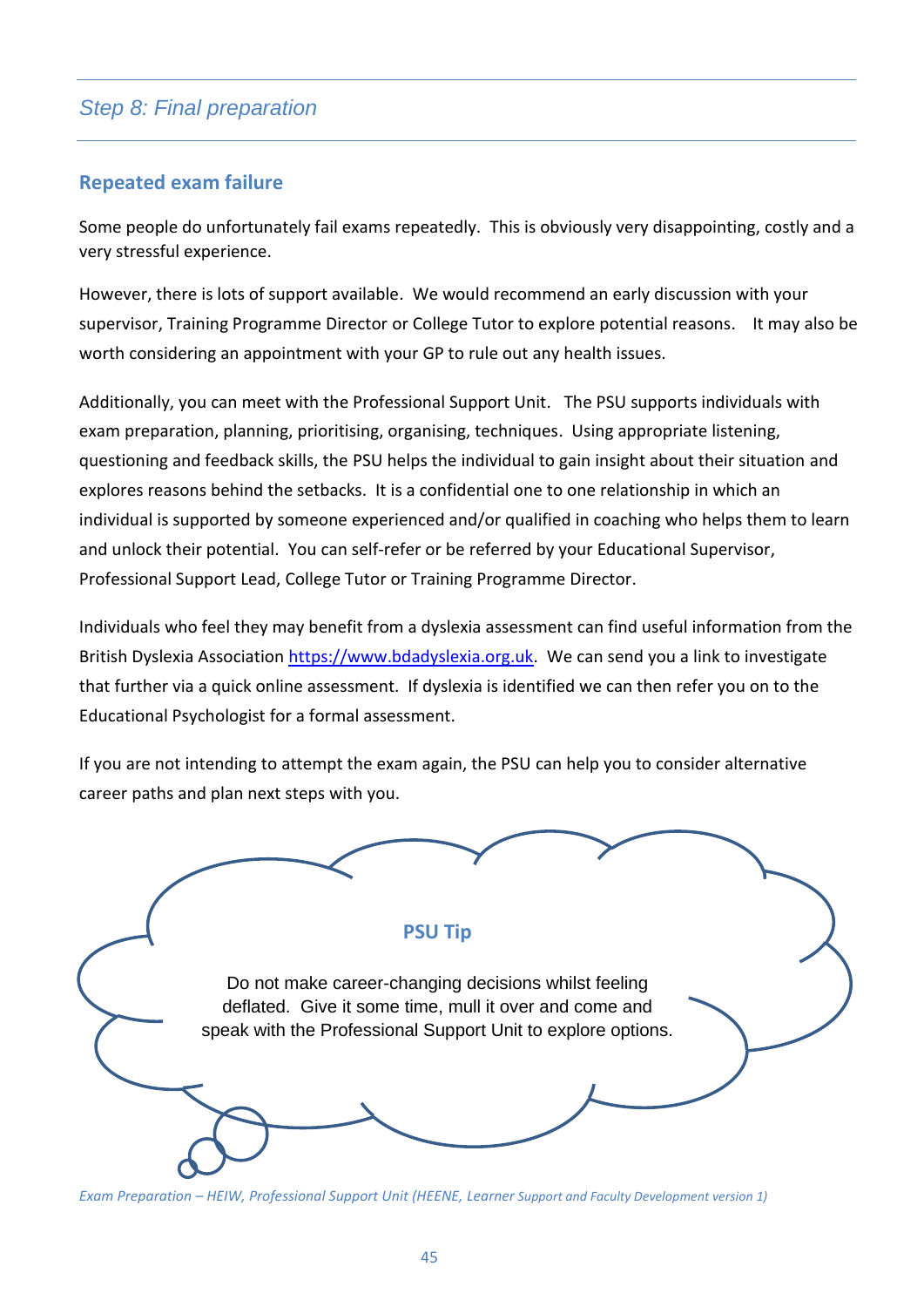# *References*

- Preparing for Exams Royal College of Psychiatrists <http://www.rcpsych.ac.uk/traininpsychiatry/examinations/preparingfortheexams.aspx>
- How to prepare for your clinical exams Royal College of Physicians <https://www.rcplondon.ac.uk/education-practice/advice/how-prepare-your-clinical-exams>
- Failing postgraduate exams The BMJ <http://careers.bmj.com/careers/advice/view-article.html?id=2699>
- How to study for Finals Checklist Center for Academic Success [http://www.gtmentorjackets.com/s/1481/images/gid40/editor\\_documents/personal\\_development/studyi](http://www.gtmentorjackets.com/s/1481/images/gid40/editor_documents/personal_development/studying_for_finals_checklist.pdf?gid=40&pgid=61&sessionid=dfadd64d-665d-4c25-8369-619b0bf22617&cc=1) ng for finals\_checklist.pdf?gid=40&pgid=61&sessionid=dfadd64d-665d-4c25-8369-619b0bf22617&cc=1
- The Role of Diversity in the Training of Health Professionals Tedesco, L.A (2001) *The Right Thing to Do, The Smart Thing to Do: Enhancing Diversity in the Health Professions: Summary of the Symposium on Diversity in Health Professions in Honor of Herbert W.Nickens, M.D* <https://www.ncbi.nlm.nih.gov/books/NBK223627/>
- University of Southern Queensland Study Support [https://www.usq.edu.au/learningcentre/learning](https://www.usq.edu.au/learningcentre/learning-skills/study-skills/study-checklist)[skills/study-skills/study-checklist](https://www.usq.edu.au/learningcentre/learning-skills/study-skills/study-checklist)
- Self-guided learning: Students' self-explanations while solving unfamiliar cases: the role of biomedical knowledge *Medical Education Volume 47 No 11 November 2013 Wiley Blackwell* <https://www.deepdyve.com/lp/wiley/in-this-issue-xVcQ2dFdBW>
- 6 ways to get exam ready with Mind Mapping <https://imindmap.com/blog/how-mind-mapping-can-make-your-revision-a-success/>
- How to overcome exam anxiety <http://theconversation.com/how-to-overcome-exam-anxiety-67445>
- University of St Andrews Managing Exam Stress <https://www.st-andrews.ac.uk/students/advice/personal/managingexamstress/>
- Vanderbilt University CFT Teaching Guides eg How People Learn; Learning style; Writing Good Multiple Choice Test Questions; Metacognition<https://cft.vanderbilt.edu/guides-sub-pages>
- Clinical Case Studies GP onlin[e https://www.gponline.com/education/general-practice-case-studies](https://www.gponline.com/education/general-practice-case-studies)
- Pastest<https://www.pastest.com/>
- PassMedicine<https://passmedicine.com/>
- BMJ On Examination <http://www.onexamination.com/#QuestionBrowser>
- Dr Alan Watkins TEDx: 'Being brilliant every single day' Part 1:<https://www.youtube.com/watch?v=q06YIWCR2Js> Part 2: [https://www.youtube.com/watch?v=Q\\_fFattg8N0](https://www.youtube.com/watch?v=Q_fFattg8N0)